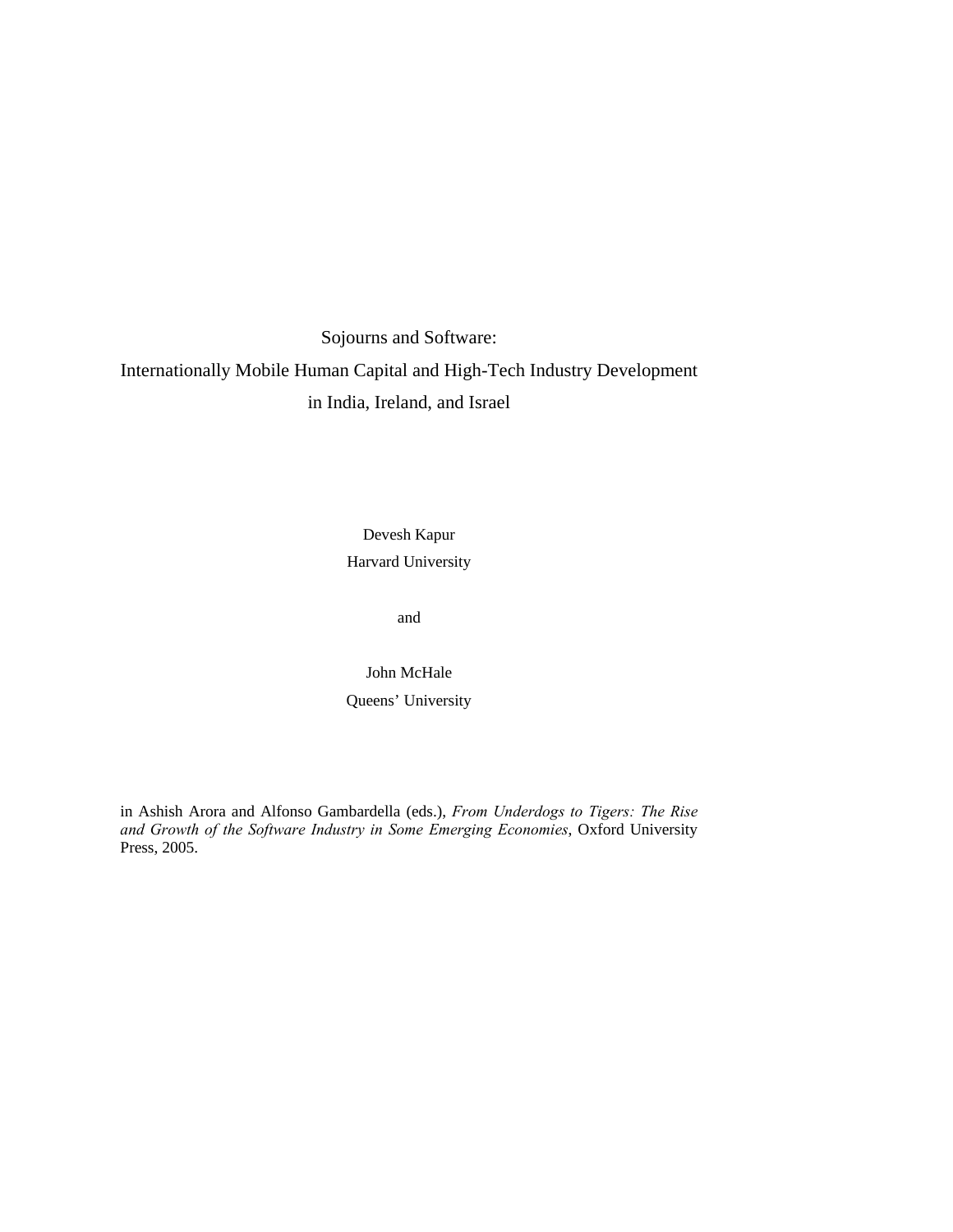# **1. Introduction**

 $\overline{a}$ 

Driven by a broadly based easing of rich-country immigration restrictions for skilled workers and booming high-tech economies, the decade of the 1990s saw a substantial increase in skilled emigration from emerging economies. To take an example, the Indian-born population in the United States aged 25 and over increased from 304,000 in [1](#page-1-0)990 to 836,000 by 2000—80 percent of whom have a tertiary education.<sup>1</sup> A key factor behind this increase has been the introduction and expansion of the H-1B temporary visa program for skilled workers. $^2$  $^2$  The resulting outflow rekindled fears, prominent in the 1960s and 1970s, of a development-stunting "brain drain." The development costs of talent outflows are certainly hard to dispute when it comes to richcountry recruitment of African doctors, given already staggeringly high doctor-to-patient ratios and worsening disease environments. But the loss of talent in high-tech sectors such as software has produced a more ambivalent reaction, with commentators pointing

<sup>&</sup>lt;sup>1</sup> We estimate from the 2001 March CPS that 38 percent of Indians aged between 25 and 64 have a graduate degree. This compares with 9 percent in both the US-born and other foreign-born populations. In the 18 to 64 age group, 37 percent of the Indian born have incomes more than 200 percent of the US-born median income (\$23,925 in 2001); only 20 percent of the US-born and 13 percent of the other foreign born have incomes above this level (see Desai, Kapur, and McHale, 2001).

<span id="page-1-1"></span><span id="page-1-0"></span><sup>&</sup>lt;sup>2</sup> The most widely discussed case of skill-focused immigration reform was the expansion of the H-1B professional worker temporary visa program in the US. But skilled-focused immigration policy change was a much wider phenomenon in the late 1990s and early 2000s (see e.g., McLaughlan and Salt 2001). Germany introduced a 20,000 a year "Green Card" program for IT professionals (now ended), and its parliament passed legislation introducing permanent residency for high-earning skilled workers (now under court challenge). The United Kingdom announced at the end of 2001 that it is implementing a points-based Highly-Skilled Migrant Programme on a pilot basis, and has dramatically increased the number of work permits it issues to skilled workers since the mid-1990s. Canada recently revamped its points system to make it more focused on education and adaptability to the Canadian skill market, and put in place a pilot program for fast tracking temporary visas for IT workers. Australia introduced a major new class of employer sponsored temporary visa in 1996, in addition to increasing the share of its permanent migration visas that are granted on the basis of skills. Although the current high tech slump and post September 11 fears have stemmed this reform momentum, continued skill-biased technical change, educational system deficiencies (particularly in science and computing), and aging populations make it a fair bet that the competition for skill will reassert itself before long.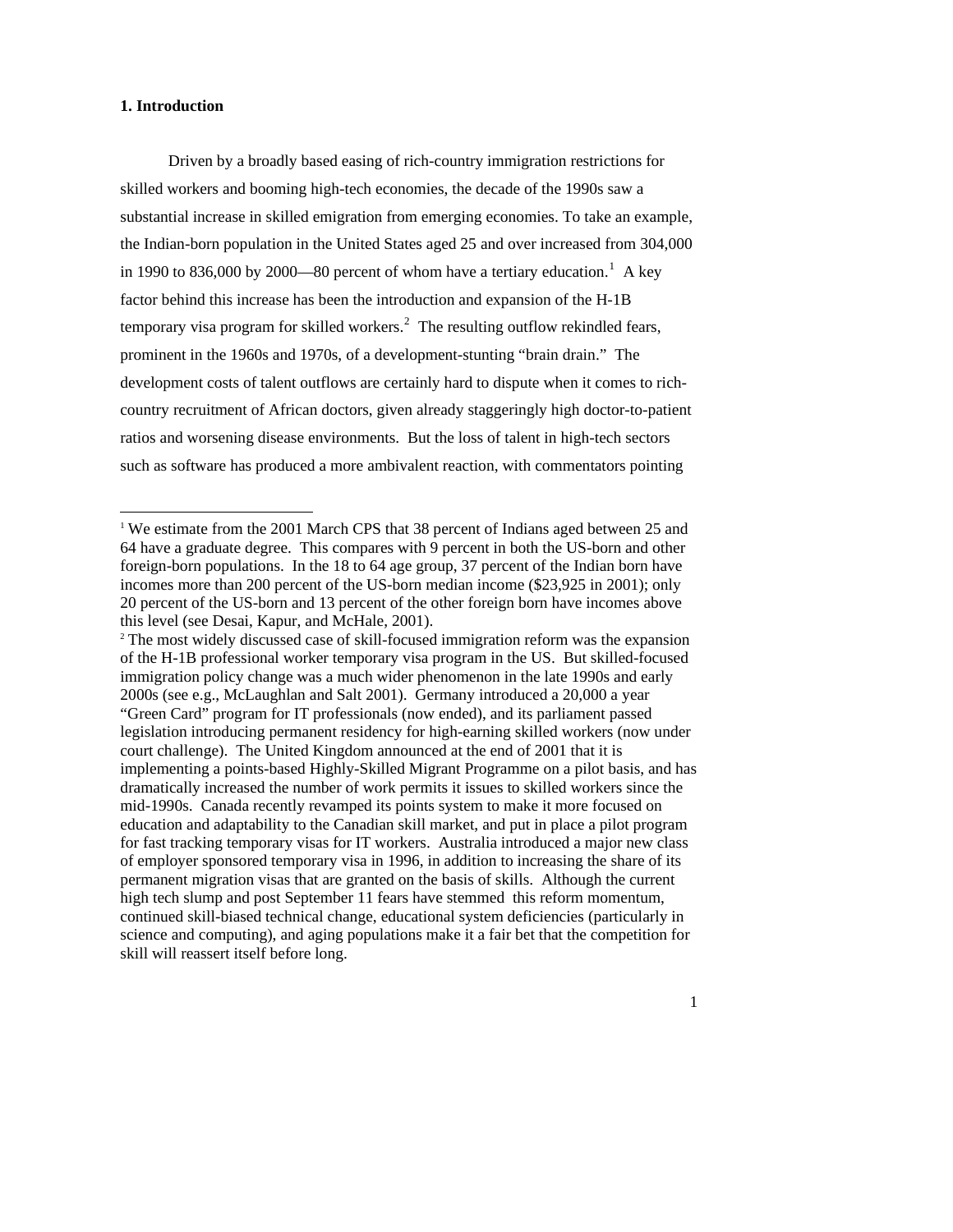to benefits as well as costs.<sup>[3](#page-2-0)</sup> In this paper, then, we explore the implications of skilled emigration on the development of the software sectors in three emerging economies— India, Ireland, and Israel.

What are the benefits of skilled emigration to high-tech sector like software? We emphasize three classes of benefit. First, there are the benefits that result from the *prospect* of emigration, as young people are induced by the higher expect return to skills to invest in more (and more internationally marketable) human capital.<sup>[4](#page-2-1)</sup> Second, there are the economic benefits that stem from close links to the *diaspora*. The diaspora can be a direct source of advantage when its members have the desire and ability to trade with, invest in, and outsource to domestic businesses. It can also be an indirect source of advantage as its members act as "reputational intermediaries"—matching trading partners, supporting contracting by leveraging its long-term relationships with people from their new and former homes, and, possibly most importantly, overcoming negative national stereotypes through demonstrations of their capabilities. Finally, there are the benefits that result when emigrants *return* with enhanced skills, connections, business ideas, and savings.

Before becoming overly excited about the potential benefits, we hasten to add that there are real costs to a country from having a sizable portion of its talent *absent* from the economy. The reduced supply pushes up domestic wages making it more difficult to compete on costs, leads to fiscal losses as net fiscal contributors leave, and undermines local knowledge spillovers. Possibly most damaging is the loss of specialized skills, talents and energies that have few or no domestic substitutes, including the loss of crucial "institution builders." Recent work in economics has also stressed the importance of complementary skilled workers to the incentive to "import" high-tech capital equipment

<span id="page-2-1"></span><span id="page-2-0"></span> $3$  For example, NASSCOM, the leading lobbying group for the Indian software industry, actually supported increasing the annual cap on H-1B visas, and in the late 1990s, and in the late 1980s senior Irish ministers were actually advising ambitious young Irish graduates to go abroad to get valuable experience.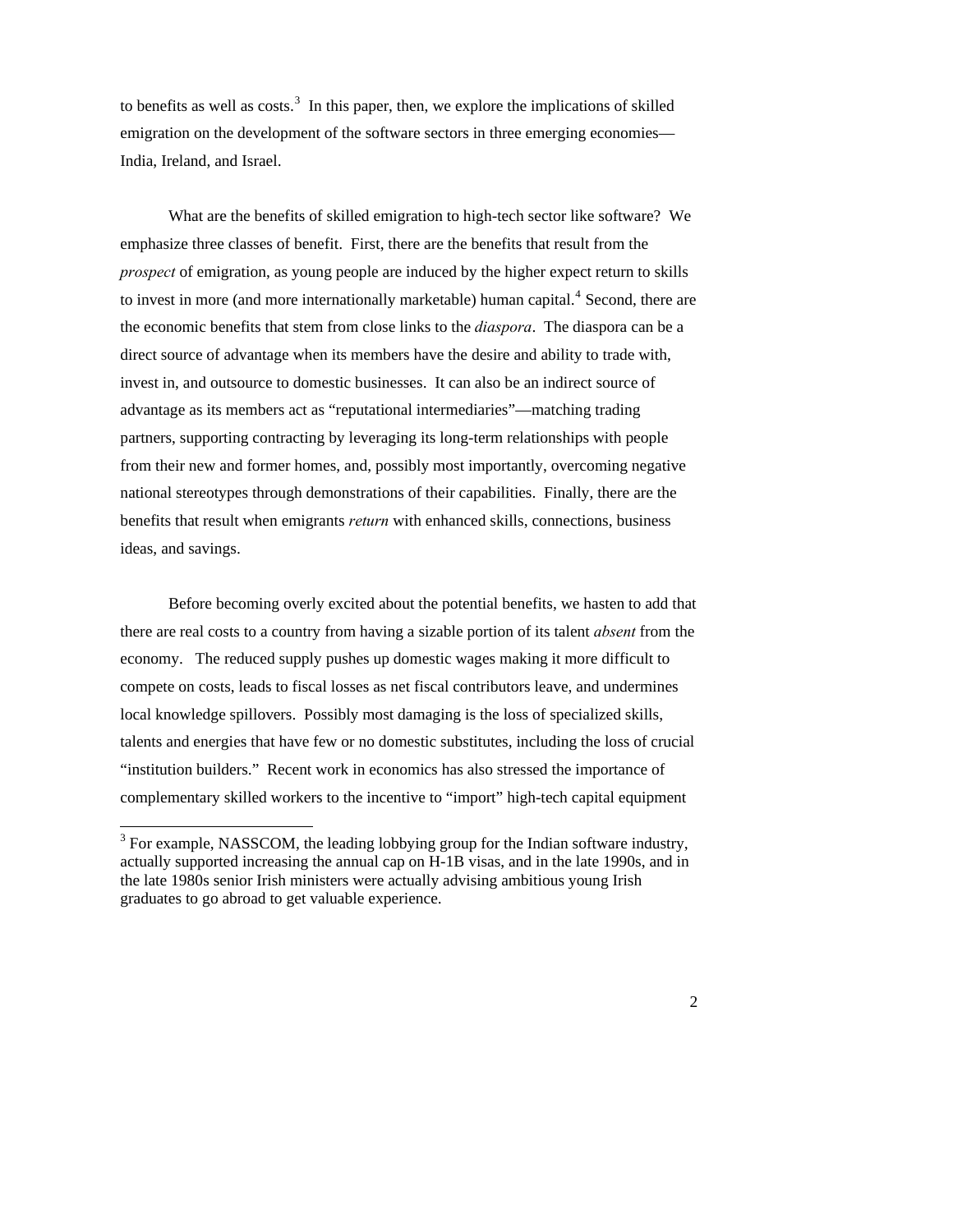and know how (see, for example, Caselli and Wilson, 2003, and Acemoglu and Zilibotti, 2001).

The loss of skilled workers may pose a particular challenge to an emerging economy that has managed to attain a surprising comparative advantage in a skillintensive sector like software. A useful way to think about this advantage is in terms of a multi-sector Ricardian model (see Dornbush et al, 1977). Compared to other sectors in the economy, the software sector has relatively high productivity (for reasons explored in other chapters in this volume). But skilled wages are low because of low average productivity. High productivity and low wages are an ideal basis for profitability. But the resulting international wage gap is also a threat as talent gets lured abroad by the prospect of higher living standards. As talent leaves—or even has the option of leaving—wages rise and productivity falls as specialized skills are lost.<sup>[5](#page-3-0)</sup>

The tension between the costs and benefits of skilled emigration for an industry that relies heavily on outsourced business comes out clearly in a recent paper by Gene Grossman and Elhanan Helpman (Grossman and Helpman 2002). Their paper actually does not address emigration at all, but rather the extent and location of international outsourcing by rich-country firms. Firms outsourcing activities such as software development face the problems of finding qualified outsourcing partners and getting them to make relationship specific investments in customization without recourse to complete contracts. Emigration is clearly relevant to the extent of such outsourcing difficulties.

 $\overline{a}$ 

<sup>&</sup>lt;sup>4</sup> Potential entrepreneurs may also be induced to take greater risks with start-up companies by the prospect of being able to move their companies abroad with foreign takeovers or stock market floatations.

<span id="page-3-0"></span> $<sup>5</sup>$  It is sometimes said that these countries have an "excess supply" of human capital.</sup> However, care must be taken in using this term as it draws attention to just one side of the skill market. Successful economies can absorb large increases in human capital through such changes as complementary capital accumulation, induced skill-biased technology adoption (and even technology invention), and increases in the share of skill intensive industry. One indicator of "excess supply" is a large negative differential between domestic and foreign wages. But given the forces pushing towards factor price equalization in an open economy, a sustained wage gap is more likely to be due to country-specific factors that affect the utilization of skills than their overabundance.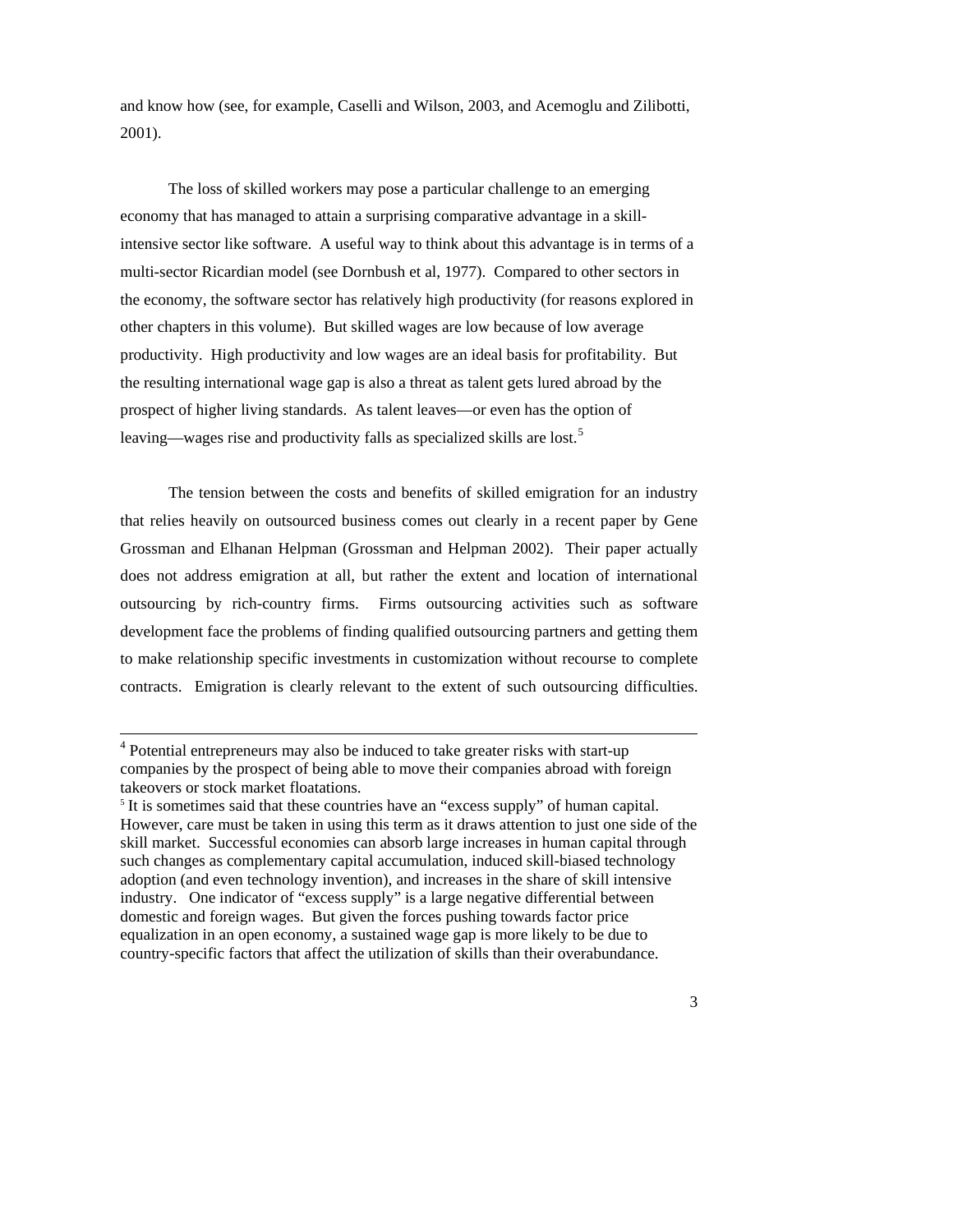On the negative side, it "thins" skill markets, making it less worthwhile to search for partners in the skill-losing country. On the positive side, diasporic networks can improve "technologies" for partner search and communication of customization requirements between the outsourcing firm and its suppliers, and also help overcome difficulties of contractual incompleteness by acting as "reputational intermediaries"—ideas we explore in Section 3 below.

Notwithstanding the costs, we argue that international skill mobility has probably been on net an advantage for at least some of the countries in this project. For India, we think that the most important factor has been role of the diaspora in overcoming reputational disadvantages in an industry where ex ante quality is very hard to discern. For Ireland, there is convincing evidence that returning Irish professionals with enhanced human capital helped propel the booming high-tech sector in the latter half of the 1990s and early 2000s. More directly, there is evidence that a very high number of the founders of indigenous Irish software companies had international experience. For Israel, the immigration of almost one million members of the human capital rich Jewish diaspora from the former Soviet Union provided an unprecedented increase in the supply of skills to the Israeli economy. Although it is hard to find an overt footprint of this inflow on the Israeli software sector, it must have helped to maintain cost competitiveness at a time of rapid economy-wide skill upgrading.<sup>[6](#page-4-0)</sup>

We have organized the rest of the paper around four sections. Section 2 describes the evolution of the emigrant stocks in some key destination countries. Section 3 reviews the economics of the costs and benefits of emigration with a focus on the welfare effects on home-country populations. Section 4 applies the economics from Section 3 to better understand the effects on software industry development of the migration episodes in Indian, Ireland and Israel noted in the previous paragraph. Finally in Section 5 we outline areas for future research.

<span id="page-4-0"></span><sup>&</sup>lt;sup>6</sup> The prevalence of Israeli company floatations on U.S. stock markets also suggests that the prospect of company (as opposed to individual) mobility has also been a spur to software industry development.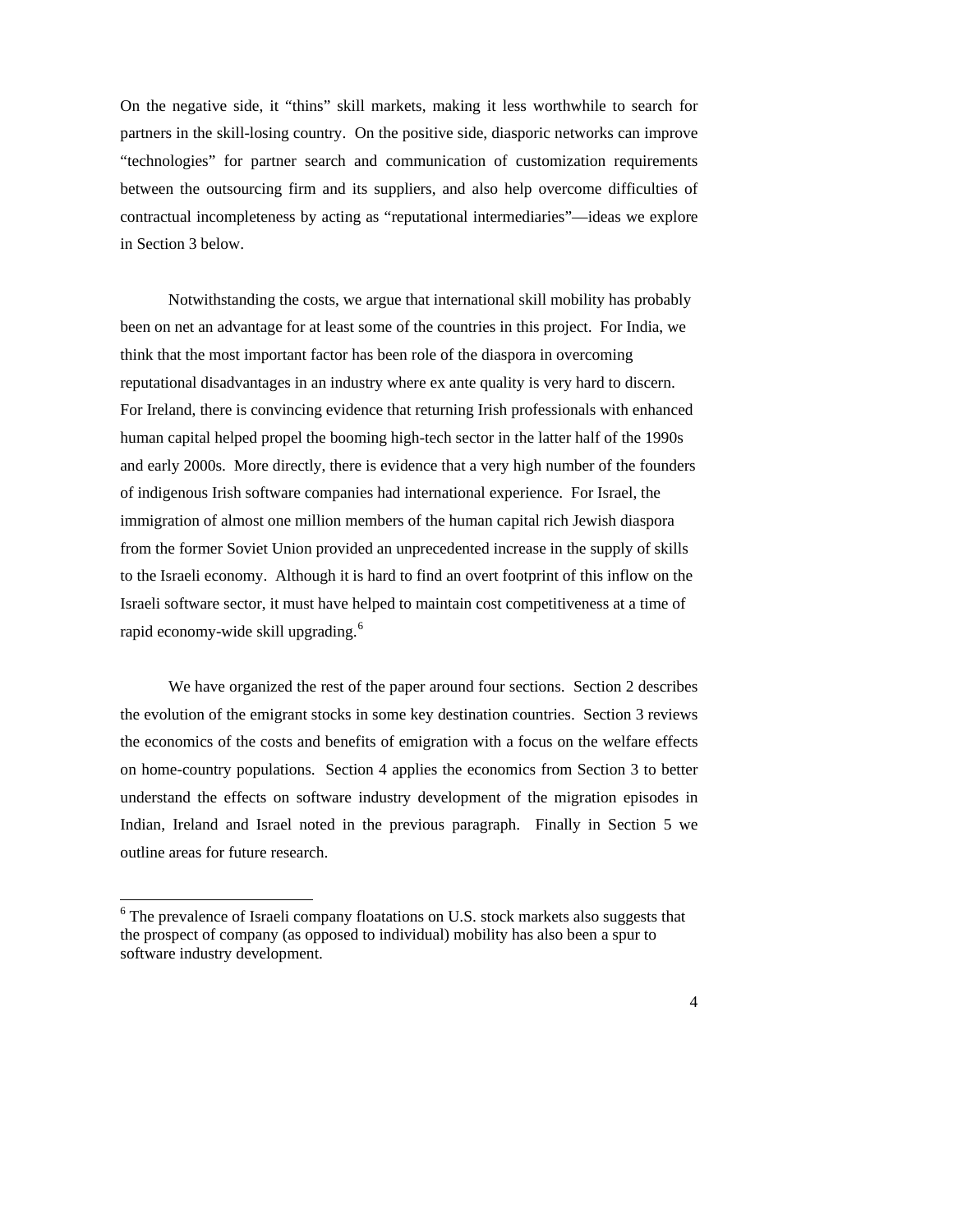### **Section 2. Emigrant Stocks and Flows**

The data on emigration stocks and flows are notoriously poor. In this section, we nonetheless try to piece together a rough quantitative picture on the relevant stocks and flows to get a sense of absent Indian, Irish and Israeli human capital. We start with crude estimates of broad Irish and Jewish ancestral diaspora and then try to narrow our focus to measurements of overseas nationals that are more directly relevant to the development of high-tech industries in the three countries.

## *2.1 The Broad Diaspora: Ancestry*

 $\overline{a}$ 

 Ireland's Department of Foreign Affairs has estimated that there are as many 70 million worldwide that claim Irish decent (Government of Ireland 1996). <sup>[7](#page-5-0)</sup> Although this diaspora is in many ways the sad result of Ireland's politically and economically turbulent history, the Irish government considers it a valuable resource: "The existence of this vast extended Irish family creates an immense reservoir of goodwill towards Ireland and is one of our main assets as a nation," (Government of Ireland, 1996, p. 1).

 Close to half of this broad diaspora reside in the US. In the 2000 US census, some 30.5 million—10.9 percent of the population—claimed Irish ancestry (though curiously this was down from 15.6 percent of the population—38.8 million—in the 1990 census). From results released from the 1990 census we know that the vast majority of those claiming Irish ancestry were *not* born in Ireland, with some 98.8 percent born in the United States. Among the 270,000 foreign-born (not necessarily all Irish-born) claming Irish ancestry, just less than 50,000 had entered between 1980 and 1990. We return to

<span id="page-5-0"></span> $<sup>7</sup>$  The department also estimates that there are roughly three million Irish citizens living</sup> outside Ireland.<sup>7</sup> Of these three million, around two-thirds live in United Kingdom and one-sixth live in the United States. It is estimated that 1.2 million of the total number of overseas citizens were born in Ireland. The entitlement to Irish citizenship is relatively generous compared with other countries. People born in Ireland, their children born abroad, and in some cases their grandchildren and great grand children, are entitled to Irish citizenship (Government of Ireland 1996).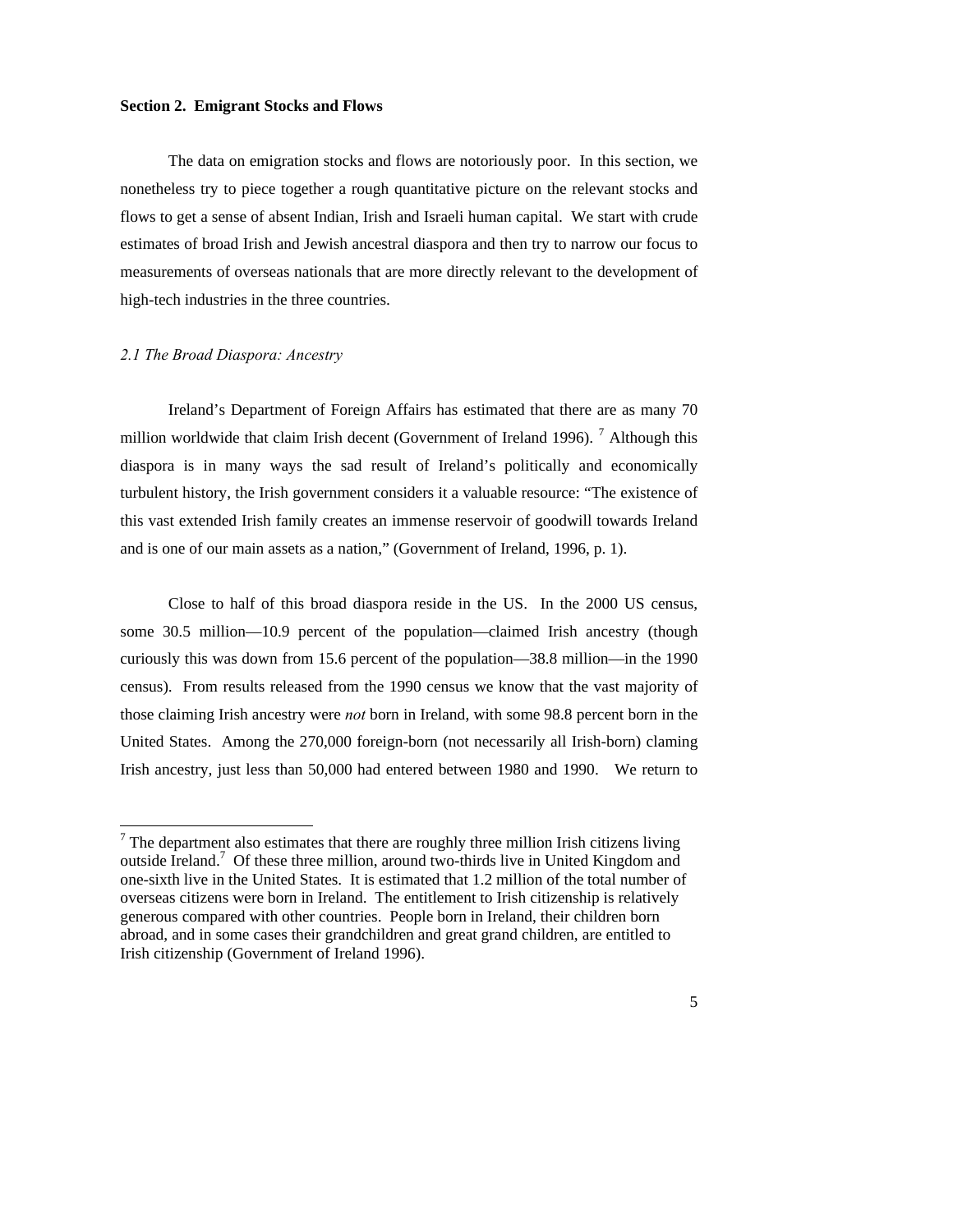the cohort of Irish who were driven to emigrate by poor economic conditions in the 1980s in Section 4.

 The Jewish diaspora is estimated to have been 8.4 million at the beginning of 2000, with a further 4.7 million Jews living in Israel (DellaPergola 2000). Israel's Law of return, the legal framework for acceptance and absorption of immigrants, defines a Jew for the purpose of the law as any person born to a Jewish mother or who has converted to Judaism. The law's provisions extend to all current Jews (as defined above) and to their non-Jewish spouses, children, and grandchildren, as well as to the spouses of these children and grandchildren (DellaPergola 2000).<sup>[8](#page-6-0)</sup> As we discuss in Section 4, this broad diaspora has been a vast source of additional skill for the Israeli economy in the 1990s.

### *2.2 The Narrow Diaspora: Emigrants*

 $\overline{a}$ 

 We now turn to look more closely at characteristics of *emigrant* (or native born) Indian, Irish and Israeli populations. We initially concentrate on US-resident emigrants because of their importance to each of the three countries and also because the US data is best. We then briefly discuss some other important destination countries.

**Table 1** shows how the total numbers of these emigrant populations have evolved in the US since 1960 for the three countries plus Brazil and China. The number of Indian born has sharply increased since 1960, more than doubling in the 1990s alone to top 1

<span id="page-6-0"></span> $8$  It is estimated that 43 percent of the world's Jewish population lives in the United States, compared with 37 percent in Israel. Not surprisingly, the number of US residents claiming Israeli ancestry is much smaller. Although results are not yet available for the 2000 US census, 1990 census results show that just under 70,000 claimed Israeli ancestries. Of these, just over 39,046 were "foreign born," 21,980 of whom had entered between 1980 and 1990. Of the broader population claiming Israeli ancestry, 44.6 percent of those over 16 and employed were in managerial or professional occupations and 42.3 percent of those 25 and over had a Bachelor's degree or better. In comparison, 28.5 percent of those in the same age group claming Irish ancestors were in managerial or professional occupations, and 21.2 percent had a Bachelor's degree or better. The numbers in the native-born populations were 26.4 percent and 20.3 percent respectively.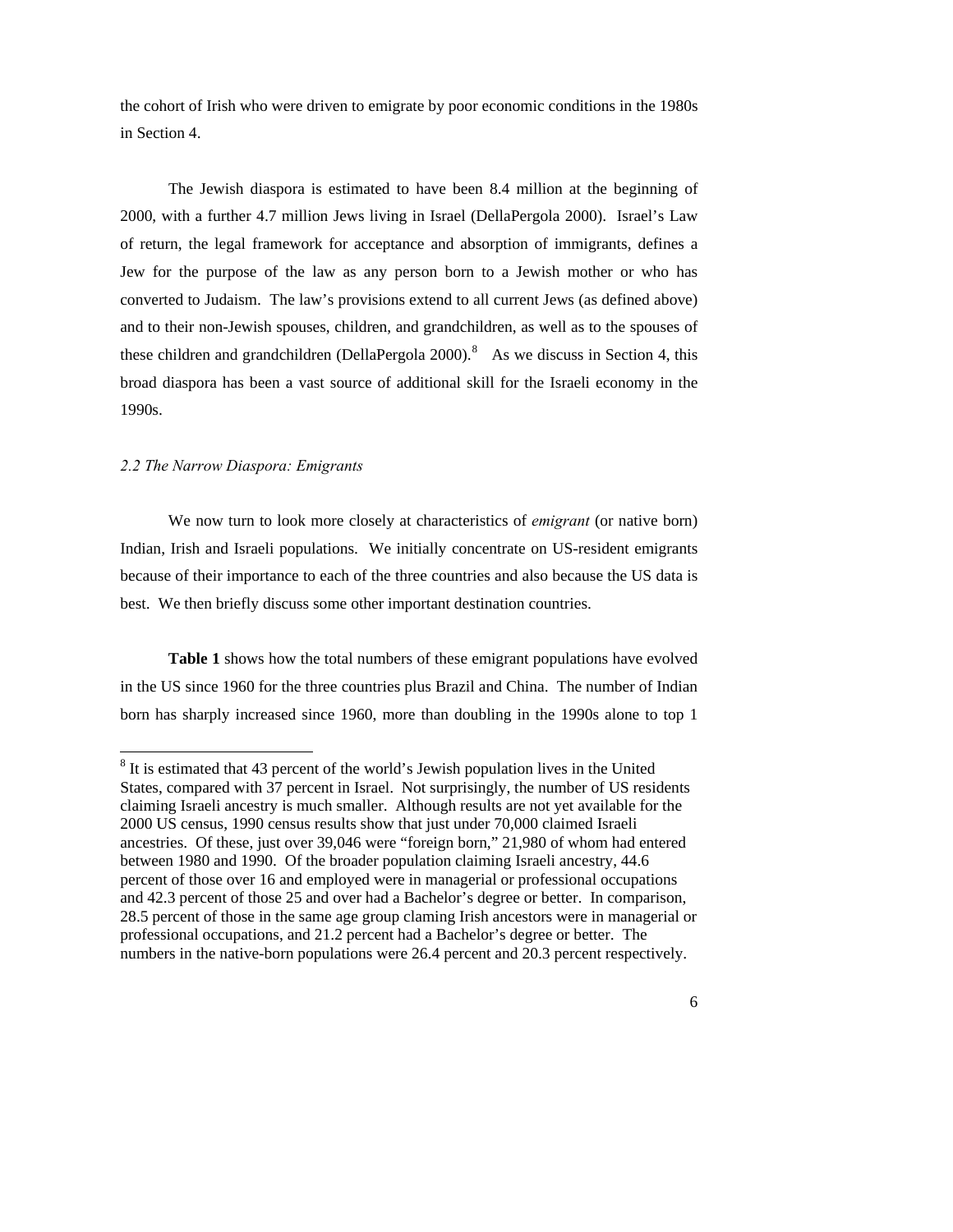million. Ireland, which has been sending its people to the United States in large numbers since the 1840s Famine, has seen the number of Irish born drop over the four-decade period as deaths outweighed new emigration, though the fall slowed during the 1980s and 1990s. The Israeli-born population has increased steadily between 1960 and 2000. Like the Indian-born population, both the Brazilian-born and Chinese-born populations also increased dramatically post-1990, though, as we discuss below, these populations are not as human capital rich as the Indian born.

 Who are these emigrants? **Table 2.a** records some salient characteristics for the Inidan-, Irish-, and Israeli-born populations based on Current Population Survey data for 2001. The first panel shows *when* emigrants residing in the US in early 2001 came to the country. Consistent with the population evolutions in **Table 1**, a tiny minority (1 percent) of the Indian-born came before 1960. 59 percent have come since 1990, and 36 percent since 1996. The Irish-born population shows a very different pattern, with almost a third coming before 1960. Interestingly, following an evident fall- off in US-bound emigration in the 1970s, there is evidence of a pick up in US-bound emigration in the 1980s and first half of the 1990s, before clearly falling as the "Celtic Tiger" economy boomed in the later 1990s. Large scale Israeli emigration to the US is also a relatively recent phenomenon with an apparent peak during the 1980s.

 The second panel shows the *age structure* of the US-born and the three emigrant populations using average shares from the 1999 to 2001 March CPS's. Although there are clear differences in the population age structures, one common feature is the high concentration in prime working age years. 52 percent of the Irish-born are in the 25-44 age group, probably reflecting heavy graduate emigration in the second half of the 1980s and early 1990s. The age structure of the Indian-born population is somewhat surprising given the recentness of its emigrants, with an estimated 62 percent being 45 or older. The Israeli-born population is also concentrated in their prime earning years—45 percent between 25 and 44—with a relatively high share under 18 (21 percent) and a negligible number over 65.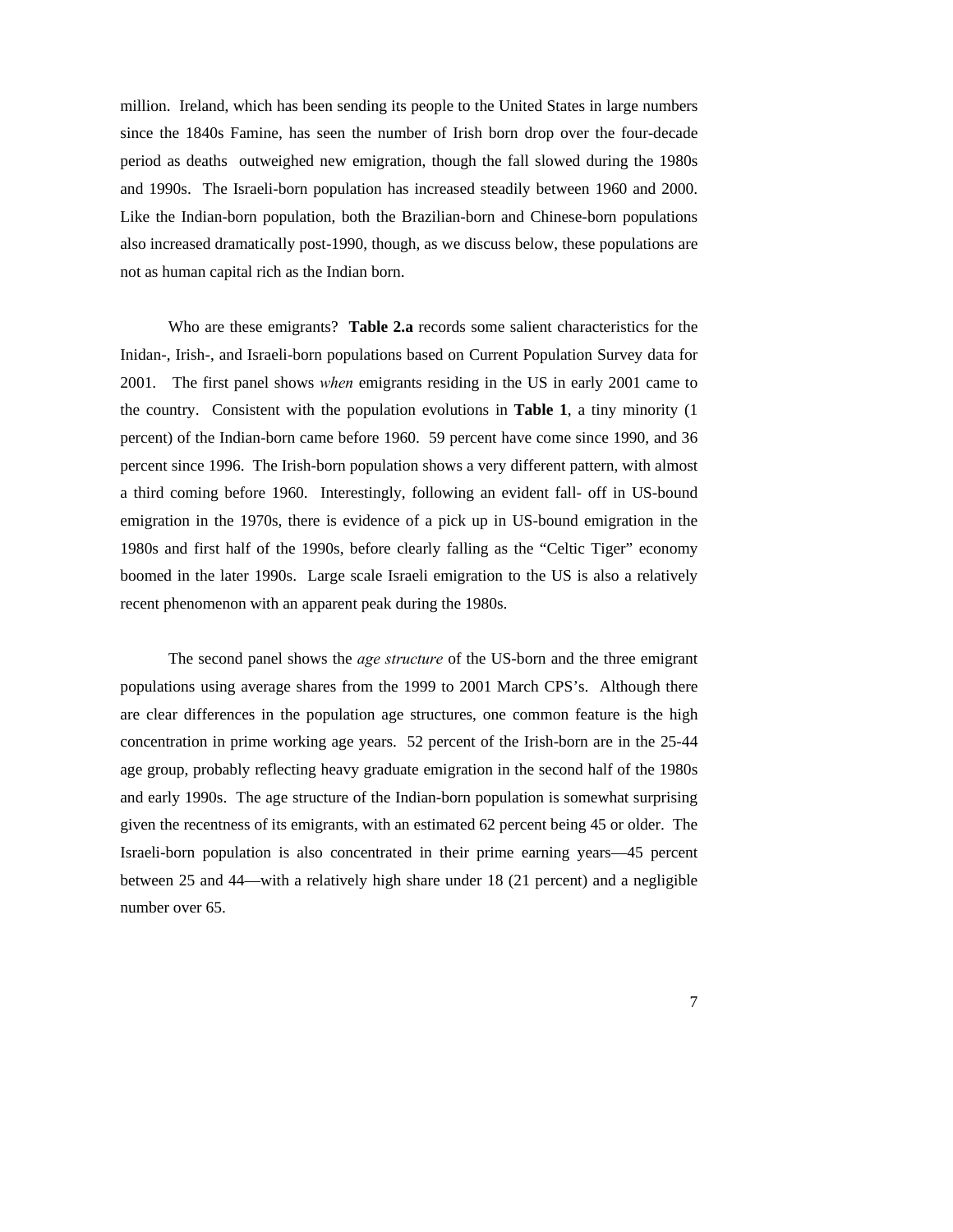The third panel of **Table 2.a** shows *educational attainment* for those 25 and over. All three emigrant groups have larger shares with a Bachelor's degree or better than the US-born population. What is truly striking here is the education level of the Indian-born population. 77 percent have a Bachelor's degree or better, with 37 percent having a Master's, Professional, or Doctorate degree.

 The final panel tells us something about the *work* these emigrant populations are doing. Clearly, the three groups are disproportionately represented in managerial and professional occupations. The pattern is most striking for the Indian- and Israeli-born populations, with 59 percent of working Indians and 64 percent of working Israelis involved in management or professional occupations. 42 percent of Indians are in professional occupations. Compared with the US-born population, the Indian born are substantially over-represented in the engineering professions (1 percent versus 7 percent) and as mathematicians/computer specialists (1 percent versus 16 percent).<sup>[9](#page-8-0)</sup>

**Table 2.b** uses recently released data from Census 2000 to compare the human capital intensities of the Indian-, Brazilian-, and Chinese-born populations. We limit our attention to the aged group likely to have completed their educations, those 25 and over. Clearly, all three groups increased dramatically in size over the 1990s, with the largest percentage increase occurring for the Brazilian born (186 percent). Of the populations residing in the U.S. in 2000, half or more had entered between 1990 and 2000, with Brazil again posting the largest share of recent emigrants (66 percent). In terms of education attainment, all three of the populations in 2000 were relatively well educated. In each case, more than half of the population had at least some tertiary education (defined here as more than 12 years of education). For comparison purposes, only 14 percent of the Mexican-born population in the U.S. had tertiary attainment. However, the Indian-born had a substantially higher share with tertiary attainment (80 percent) than either the Brazilian born (55 percent) or Chinese born (54 percent).

<span id="page-8-0"></span><sup>&</sup>lt;sup>9</sup> Sample sizes for the Irish and Israeli born in the CPS are too small to reliably estimate shares at this level of disaggregation.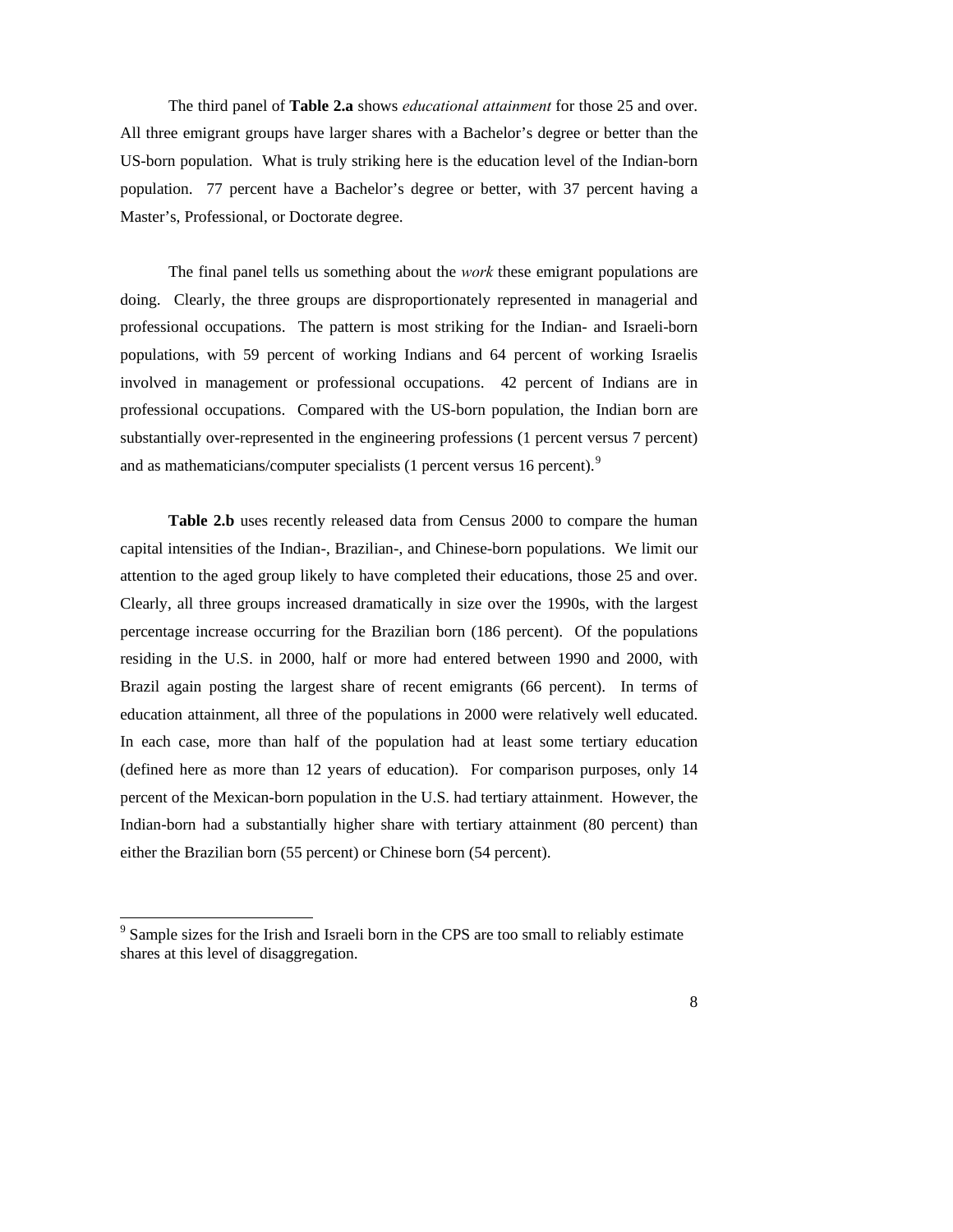What explains the unusually high human capital intensity and emigration timing of the Indian-born population? An important part of the answer is the expansion of the H-1B program for highly skilled migrants through the 1990s as the tech boom gathered steam. The H-1B visa was introduced with an annual cap of 65,000 in the early 1990s. The cap first became binding in September of the 1997 fiscal year. The cap bound even earlier (May) of the following year, spurring industry lobbying efforts to pass legislation to expand the cap. Legislation passed in 1998 expanded the cap to 115,000 for 1999 and 2000, 107,500 for 2001, before returning to 65,000 in 2002. But as IT skill shortages continued to get worse, legislation passed to relax the caps still further: 195,000 for 2001 to 2003, before returning to 65,000 in 2004.

**Table 3** shows a sample of results from an INS study of petitions approved during the first 5 months of Fiscal Year 2000 (October 1999 to February 2000). During this time 81,262 petitions were approved, of which 42.6 percent went to Indians. 53.5 percent of the petitions granted for people in computer-related occupations. The sponsoring companies were a who's who of the IT world, and also included a number of Indian companies involved in hiring out personnel for on-site services ("body shopping") for its customer companies.

 How did the tech slump affected petitions for H-1Bs? Not surprisingly, the number of approved petitions is down, and stories of hardship and returns home abound in the media. But the numbers are still well above mid-1990 levels before the original cap became binding. In the first 9 months of fiscal year 2002 (October 1, 2001 to June 30, 2002), 60,500 people subject to the fiscal year limit were approved. But this is well down from the 130,700 people who were approved during the same period of fiscal year 2001.

 So far we have concentrated on emigration to the US, both because of its importance as an emigration destination and the quality of the available data. But of course there are other important destinations for emigrants from these countries as well. The United Kingdom, for example, is an important destination for emigrants from both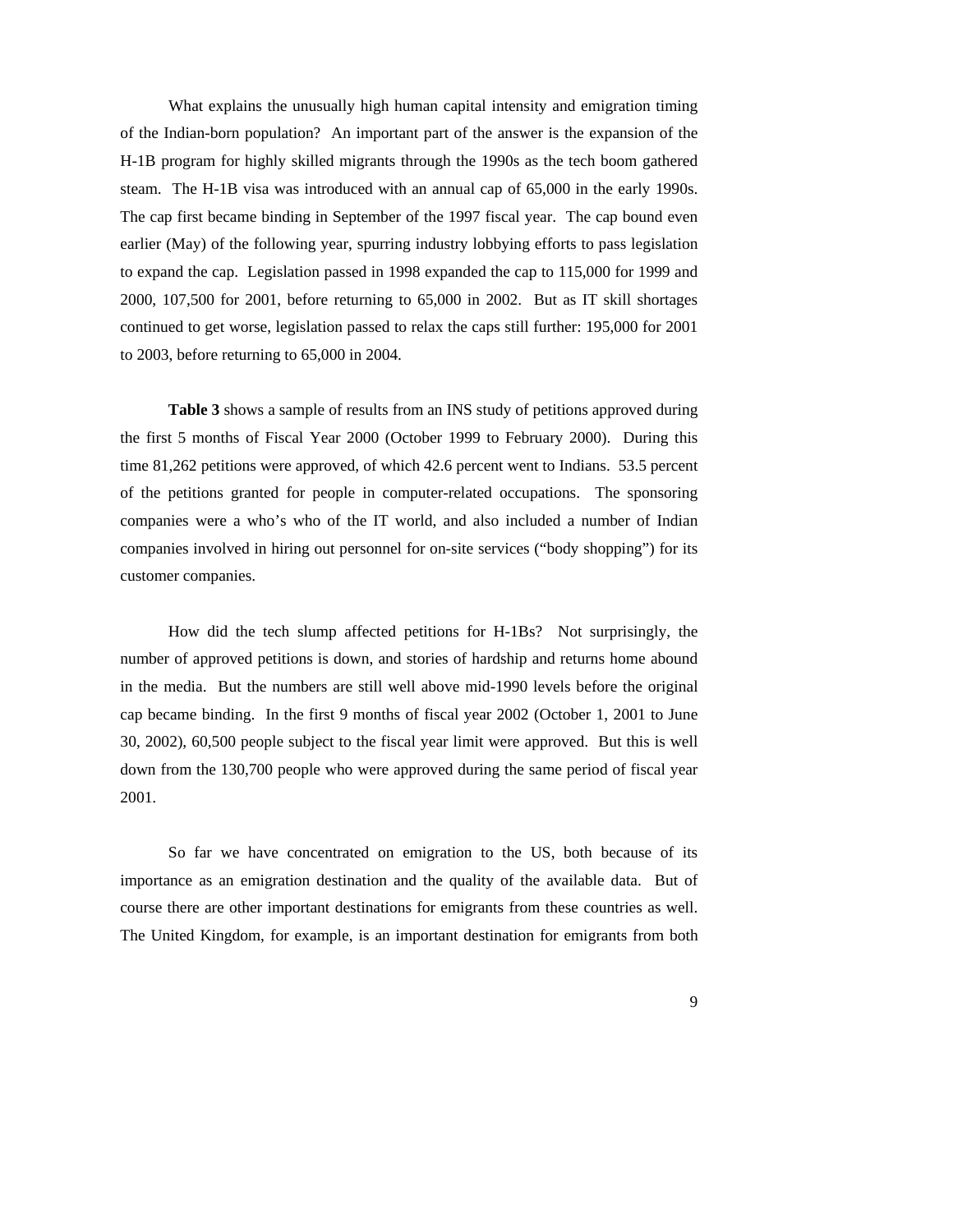Ireland and India.[10](#page-10-0) **Table 4** shows that the number of Irish-born in the UK has fallen steadily since 1985 due to deaths in the generation who emigrated around mid-century, though it still numbers around 400,000. The Irish-born in the labor force held steady in the late 1980s, however, as a new generation of economic migrants refreshed the working emigrant stock. The Irish-born in the labor force then fell by roughly 60,000 over the 1990s. The occupation shares for 1995 and 2000 show that the Irish have done relatively well in the UK, though the rapid increase in the share of the more skilled occupations between 1995 and 2000 suggests that the less skilled were more likely to return home.

**Table 4** also shows that the Indian-born population in the UK now numbers around 150,000. Work permit data for 2000 shows that Indian nationals were the second largest recipient of permits (12,292) just after the US (12,684) (see Dobson et al., 2001). 2,616 of the Indian nationals receiving work permits were classed as "engineers and technologists" and 5,973 were classed as "computer analysts/programmers" (Dobson et al. 2001). No other country came close to India in number of work permits received for these highly skilled technical occupations. $^{11}$  $^{11}$  $^{11}$ 

 Technically skilled Indians were in high demand in other countries as well. In Canada, 5,738 Indians gained permanent residency under the points system for skilled workers in 2000.<sup>[12](#page-10-2)</sup> In 1999/2000 Indians were the third leading recipient (after the UK and the US) of employer sponsored temporary business visas for skilled professionals in Australia. And Indians were the largest beneficiaries of visas issued in the early stages of

 $\overline{a}$ 

**Deleted:** the

 $10$  Indeed, the Irish born and Indian born populations are respectively the first and second largest foreign born populations in the UK

<sup>&</sup>lt;sup>11</sup> The US sent 1,767 "engineers and technologists" and 1,004 "computer analysts/programmers." The US sent many more "managers and administrators, however: 5,247 compared to 1,203 in this category from India.

<span id="page-10-2"></span><span id="page-10-1"></span><span id="page-10-0"></span> $12$  6,649 Indians came as the dependents of skilled workers in 2000. Across all categories of permanent immigration to Canada—skilled, business, and family—26,064 Indians immigrated to Canada (11.5 percent of total permanent immigration in that year). Indians account for a relatively small share of temporary workers in Canada. In 2000 the stock of Indian temporary workers was 1,358 (1.7 percent of the total). India is also not among the top senders of students to Canada (Citizenship and Immigration Canada 2001).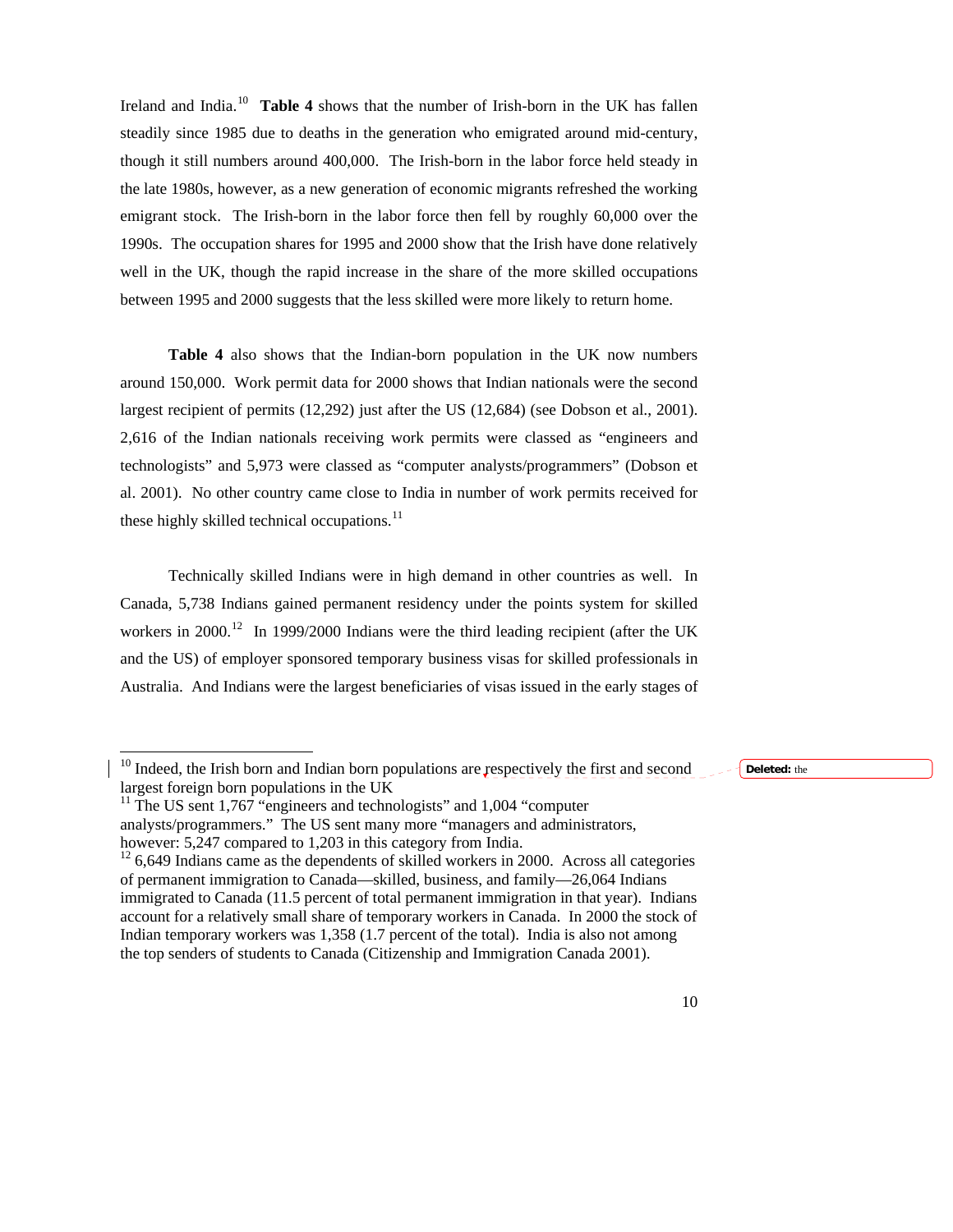the German "Green Card" program, receiving 1,403 of the 6,988 visas issued between October 2000 and April 2001.

### **Section 3. Emigration and Industry Development: A Framework**

How does the international mobility of a country's skilled workers affect its capacity to develop a domestic skill intensive industry such as software? In this section we briefly and selectively piece together what the economics literature has to say about the economic effects of emigration. Actually, much of the literature we draw from focuses on the effects of immigration rather than emigration. But since many of the effects are the same with the sign reversed there is much to be learned from this literature as well. In measuring the effects of emigration, our focus is always on the *welfare of domestic residents*—people referred to sympathetically in the literature as "those left behind" or TLBs. Thus we ignore the (important) effects of emigration on the emigrants themselves unless their success or failure has some impact on home country residents.

 We aim for a broad coverage of the effects of home country residents, which we discuss under four headings. The first deals with the impact of the *prospect* of emigration on the decision to accumulate human capital that may or may not be eventually taken abroad. The second deals with the direct effects of the *absence* of skilled workers on the domestic economy in terms of such factors as lost surplus, larger skill premiums, fiscal losses, diminished scale economies, and changed comparative advantage. The third considers how the *diaspora* can be an asset as a source and facilitator of international business. That is, we look at the ways that immigrants can have an impact on their home economies from afar. We finally turn to the part played by emigrants when they *return* to the home economy with augmented human capital, financial capital, foreign connections, and entitlements to foreign social insurance benefits.

# *3.1 Prospect*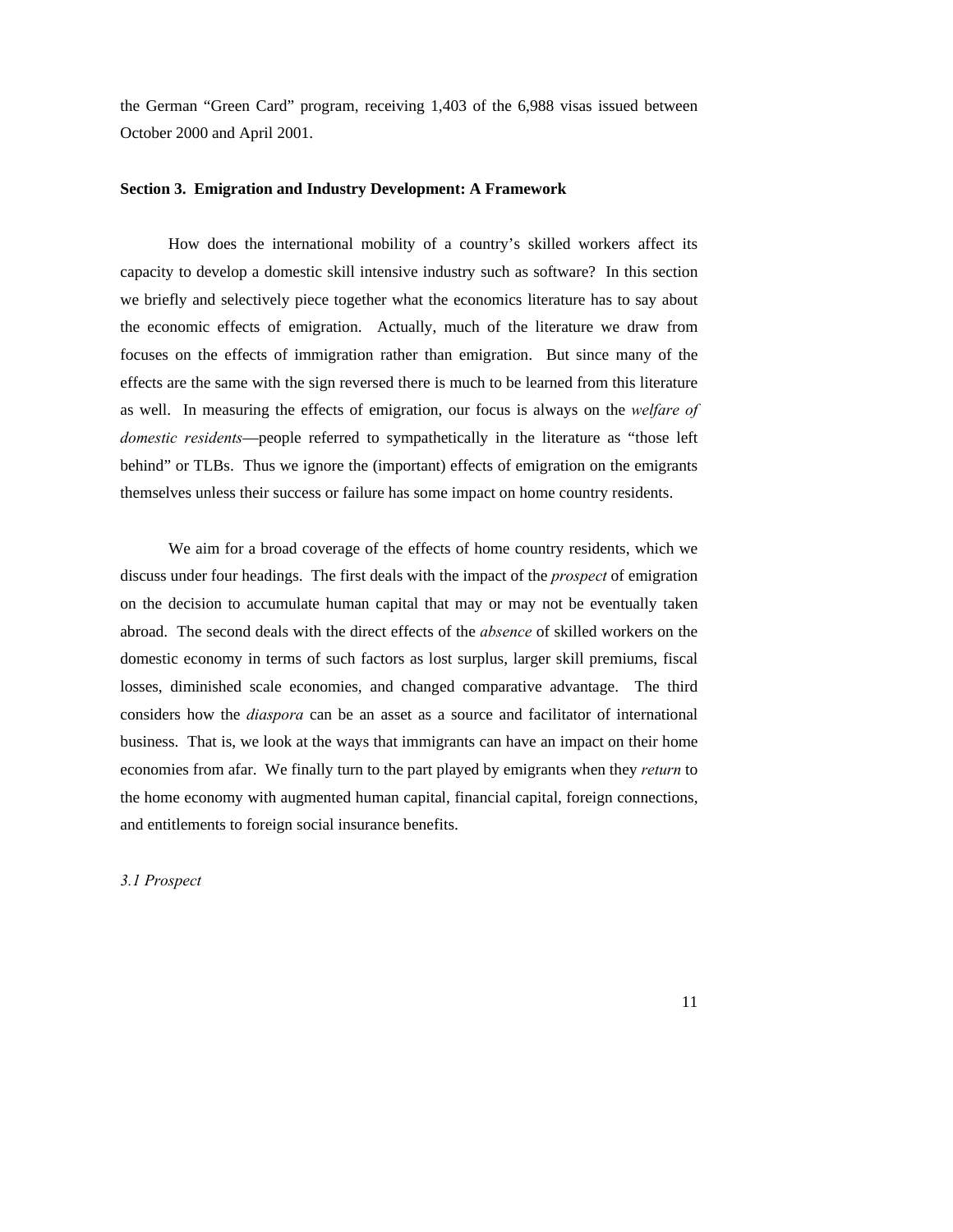How does the prospect of emigration affect the incentive to invest in human capital? A number of recent papers have developed models in which the prospect of emigration increases the expected return to human capital investment (see e.g., Beine et al. 2001, 2002, and Stark and Wang 2001). This increase in the expected return can raise the overall level of human capital in the economy if the subsequent *actual* emigration is not too high. One example is where potential emigrants face a lottery for visas such as the diversity lottery run by the US State Department. The chance of winning, and thus of gaining access to a labor market with higher rewards to skill, induces more study and onthe-job learning. But many of those enticed by the prospect of a visa actually fail to win one, so that a portion of this increased human capital stays behind. The possibility of emigration may actually increase human capital if this portion is large enough.

 Beine et al. (2001, 2002) provide evidence that is consistent with an overall positive effect on human capital for a number of countries, though they readily admit their data has many limitations. Without forming an overall judgment on the empirical importance of this prospective channel, we note three factors that work to diminish its importance.

 First, there will be income as well as substitution effects from an increased expected return to human capital. An Irish secondary (high) school student deciding on how hard to study to win a place at university might, for example, be enticed to slack off by the fall back of a relatively high paying job as a construction worker in London or a nanny in New York.

 Second, an overall positive effect on human capital depends on the prospect of emigration inducing study but then many of these more skilled individuals deciding not to go or not qualifying to go. To the extent that the desirable destination countries screen immigration applicants with objective criteria (e.g., the Canadian or Australian point systems) or with jobs offers (e.g., UK work permits or US H-1Bs) the degree of uncertainty is diminished. In other words, those who *want to go* and make the necessary investments are likely to *qualify to go* (see Commander et al. 2002).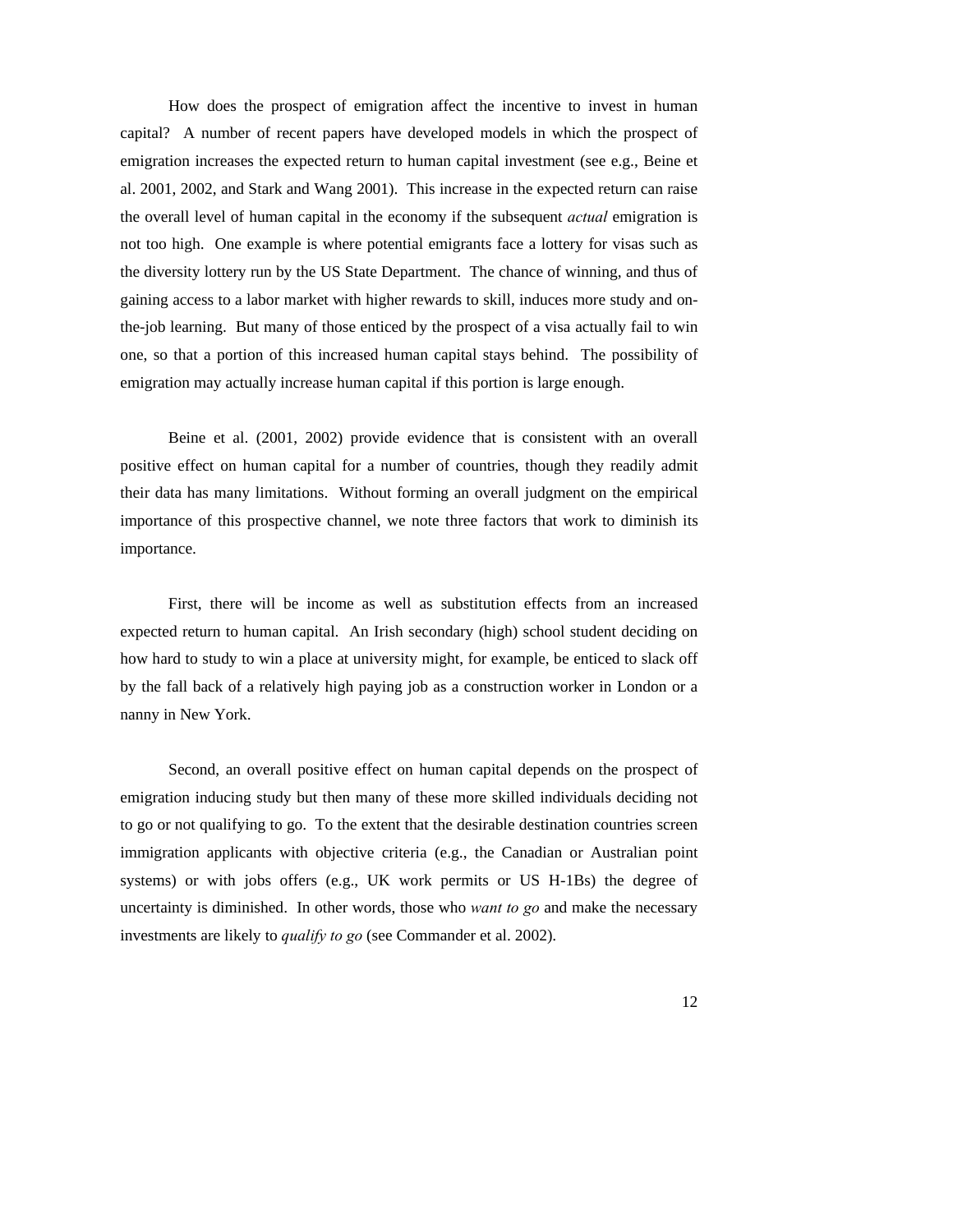Lastly, there is evidence that the value of human capital acquired in one country—especially if it is a developing country—does not always travel well with an emigrant. Looking at the case of immigrants to Israel from the former Soviet Union, Friedberg (2000) finds that education and experience acquired in the former Soviet Union is significantly less valued than human capital acquired in Israel. This suggests that would-be emigrants should wait to acquire their more advanced human capital abroad if possible. Interestingly, Friedberg does find that education acquired in the adopted country raises the return to education acquired at home. This suggests that the prospect of emigration could still provide some incentive to acquire human capital provided that the individual is willing to pursue further education while abroad.<sup>[13](#page-13-0)</sup> We return to the fascinating case of Israel-bound emigration from the former Soviet Union in the third of our applications in Section 4.[14](#page-13-1)

 Our discussion has focused on how the prospect of emigration affects the expected return to human capital. Having a (potential) emigration option might also affect an individual's willingness to take more risks with their human capital accumulation decisions. Suppose, for example, that the global software industry is growing strongly, but is at a nascent stage domestically. Investing in computer programming skills may be quite risky if options are limited to the domestic economy, which may fail to develop a substantial computer industry. Having the fall back option of emigration may make a young school leaver more willing to take a risk on an emerging industry. From the national perspective, such a propensity to take a more forward looking perspective in developing skills may help the country break out of traditional

 $\overline{a}$ 

 $13$  Weiss (2000) reports significant occupational upgrading by for Soviet Union immigrants to Israel over time.

<span id="page-13-1"></span><span id="page-13-0"></span> $14$  We have focused on how the prospect of emigration affects the willingness to invest in human capital. Given the importance of foreign takeovers and foreign stock exchange listings to Israeli software companies in particular, it is worth noting that the prospect of foreign investor interest can spur high tech entrepreneurial activity as well. Thus, even if foreign ownership eventually curbs the domestic contribution of the firm (including the possibility of moving staff abroad), the prospect of a bit payoff may be an important spur to high risk entrepreneurship in the first place.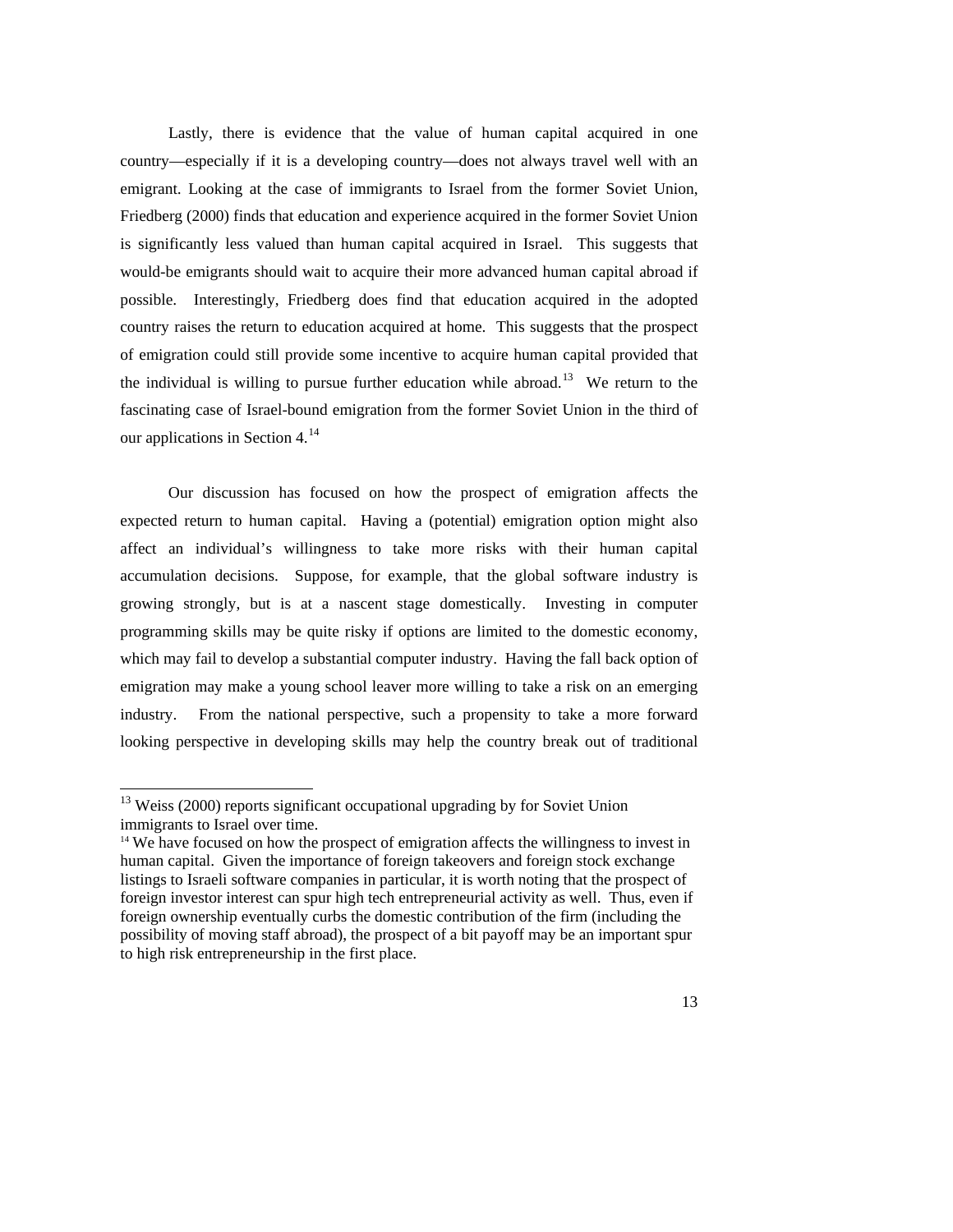patterns of comparative advantage, and also to increase the national proclivity to "explore" new industries for which the country's characteristics might turn out to make it particularly well suited.[15](#page-14-0)

# *3.2 Absence*

l

 How are TLBs affected by the absence of a sizable portion of the native-born skilled labor force? **Figure 1** shows the simple case of a closed economy producing a single good (GDP) with skilled workers and other factors under constant returns to scale technology, competitive markets, and no fiscal system. With diminishing returns to skilled workers, skilled emigration pushes up the domestic wage.<sup>[16](#page-14-1)</sup> The size of the aggregate loss to TLBs is shown by the shaded area in the diagram.<sup>[17](#page-14-2)</sup> A loss stems from a difference between an emigrant's marginal value product (their benefit to TLBs) and the wage they were paid (their cost to TLBs). Since in a competitive labor market skilled workers are paid their marginal product, the loss of *single* skilled worker will have no effect of the aggregate surplus of TLBs. It is clear from the diagram that this is not true for the loss of multiple skilled workers. Moreover, is easy to show that the total loss (approximately) rises with the square of the number of emigrants.<sup>[18](#page-14-3)</sup> To understand better the source of this loss, note that in measuring this loss we are comparing the value lost from someone leaving with the wage they were paid before anyone left. The real source of the emigration loss is not that the *wage* is pushed up (though it will be in a competitive

<sup>&</sup>lt;sup>15</sup> See Hausmann and Rodrik (2002) for a model that emphasizes the social value of discovering the costs of domestic activities when such activities can be easily imitated. <sup>16</sup> The wage rise will be larger the less substitutable other factors are for skill. We assume that domestic skilled labor is supplied perfectly inelastically.

<sup>&</sup>lt;sup>17</sup> Skilled emigration has distributional implications in addition to this loss of aggregate surplus. Remaining skilled workers clearly gain as their wage goes up. If we make the plausible assumption that skilled workers had above average incomes *before* the emigration, then the emigration will make the distribution of income more unequal.

<span id="page-14-3"></span><span id="page-14-2"></span><span id="page-14-1"></span><span id="page-14-0"></span> $18$  The size the loss can be approximated by using the formula for the area of a triangle. Expressing this loss as a share of total income yields the formula,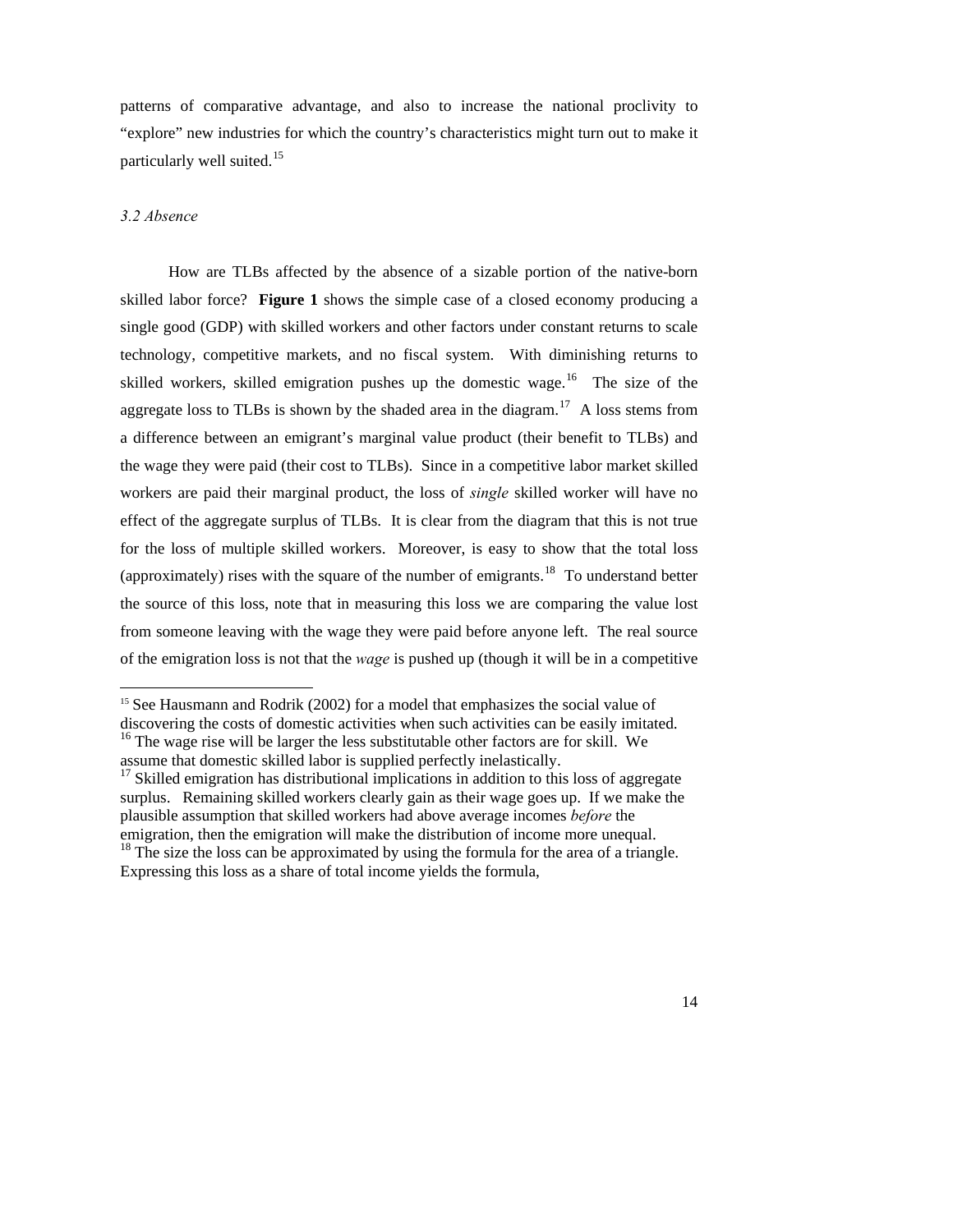skill market) but that the *marginal value product* of remaining workers is pushed up as others leave (see **Figure 1**).<sup>[19](#page-15-0)</sup> For example, the emigration of a few software engineers will drive the value of remaining software engineers above what they were all initially being paid. If then more software engineers leave, the loss in value to TLBs will be strictly greater than the amount of money they had been handing over to the engineers *before any of the engineers had left*. [20](#page-15-1)

 We now consider a number of complications to this simple model of emigration loss. The key to understanding the loss to TLBs is to compare the domestic marginal value product of an emigrant to the wage they were paid. Unlike in our simple model, the first three complications show how the loss of even a single skilled worker can harm TLBs. The last complication considers how things change when the labor-losing economy is open to international trade.

(i) *Fiscal effects*: Our simple analysis assumed away the existence of a fiscal system. In reality emigrants pay taxes and receive benefits from the government. Under a progressive fiscal system it is likely that skilled workers—and especially young high tech workers—are net contributors to the fiscal system. Desai et al. (2001) estimate the fiscal

$$
\frac{Loss}{GDP} = \frac{1}{2} \times \varepsilon \times s \times \left(\frac{Skilled\ Engineering}{Skilled\ Laboratory\ force}\right)^2
$$
, where  $\varepsilon$  is the elasticity of the skilled wage

with respect to the skilled labor supply and *s* is the skilled worker share of GDP (see Borjas 1995).

 $\overline{a}$ 

 $19$  There is a large empirical literature that attempts to measure the effect of immigration on local wages (see Borjas 1994 and Friedberg and Hunt 1995 for surveys). There are three main types of studies: area studies that compare wages across labor markets receiving different numbers of immigrants; natural experiments that look for immigration changes that are independent of developments in local labor markers; and calibration studies that estimate how relative factor supplies affect relative wages for different skill groups and then calculate how immigration with a given skill mix affects relative wages. Advocates of the latter method argue that the first two types of study fail to account for native outflows in response to immigrant inflows. The first two types of studies tend to find small wage effects (see Altonji and Card 1991, and Card 1990). The third type of study tends to find larger wage effects (see Borjas et al. 1996).

<span id="page-15-1"></span><span id="page-15-0"></span> $20$  The key to identifying such losses is that we consider the skilled emigration in total with the initial wage as our reference point rather than taking each emigrant one-by-one taking previous emigration as given.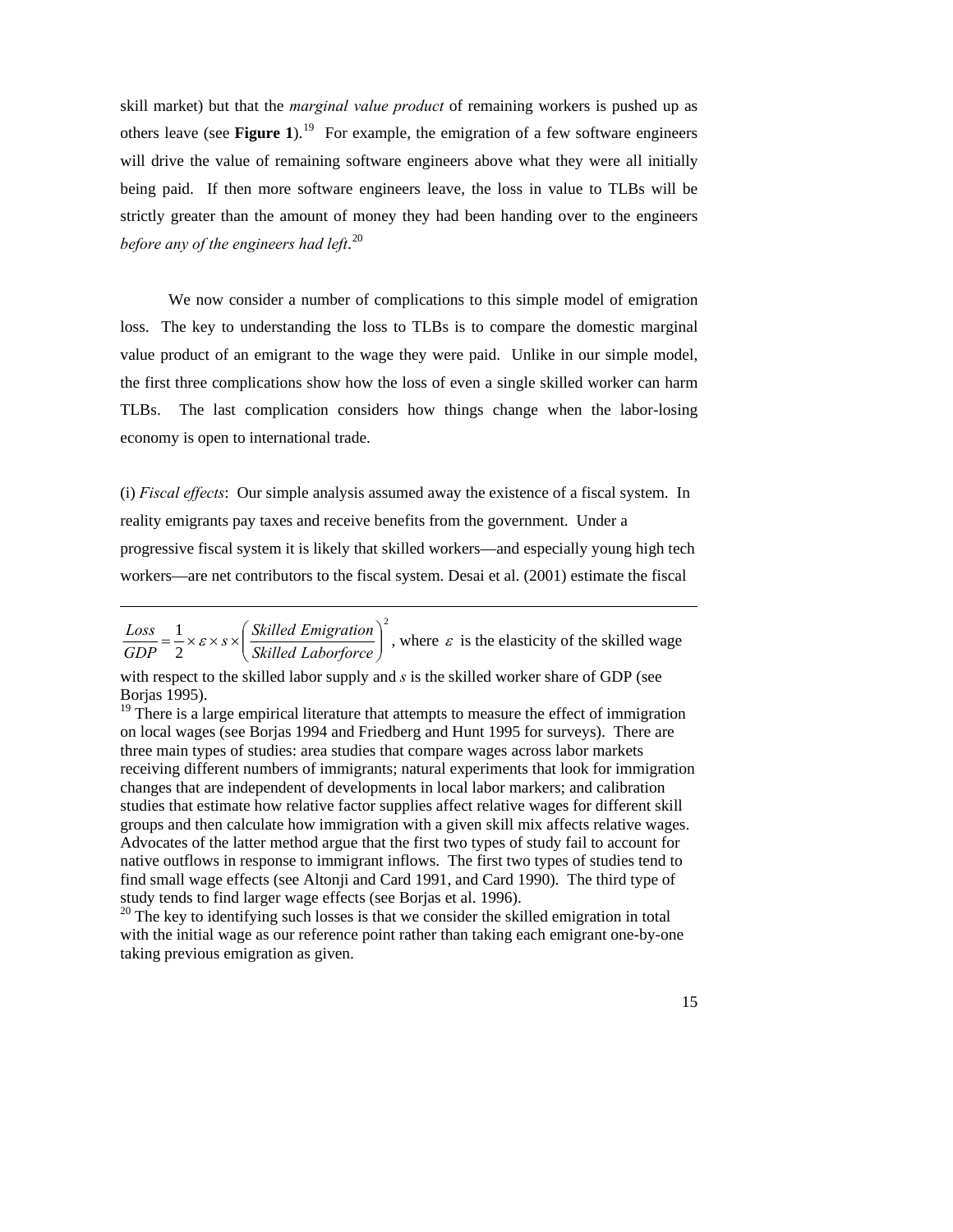loss to Indian TLBs from skilled Indian emigration to the US. Their method is to infer what fiscal contributions emigrant Indians would be making had they stayed in India by combining estimates of what their Indian incomes would be and summary measures of the progressive tax and expenditure system. Using their preferred income inference method and a conservatively high estimate of expenditure saving, they find a tax loss equal to 0.58 percent of GDP and a net fiscal loss equal to 0.24 percent of GDP. The largest component of the tax loss is the loss of central government income tax revenues (0.44 percent of GDP), which represents a substantial fraction of central direct tax revenues.

(ii) *Scale effects* The assumptions of constant returns to scale and strictly diminishing returns to skilled workers may lead us to miss important channels through which emigration harms domestic industry. The scale of the skilled labor may affect an emerging software industry in a number of ways. As examples, the "thickness" of skill markets could affect the willingness of foreign firms to search the economy for investment locations or outsourcing partners (Grossman and Helpman 2002), or there may be uncompensated knowledge spillovers between skilled workers.

(iii) *Non-competitive wage setting and heterogeneous skills*: In our simple model we assume that skilled workers are paid their marginal product so that the emigration of a single worker will not (assuming no fiscal effects) harm the welfare of TLBs. Another situation where this is unlikely is when particular worker skills are uniquely matched to a particular firm. This skill specificity is important for knowledge intensive industries such as software, where competitive advantage can turn attracting and retaining "core competents" (not to be confused with core competence). In this case it is more appropriate to assume that the wage is determined by bilateral bargaining, with the surplus between the worker's value to the firm and their next best wage offer being split according to their relative bargaining power. Assuming the firm has at least some bargaining power, the wage will be set below the workers marginal value product. Thus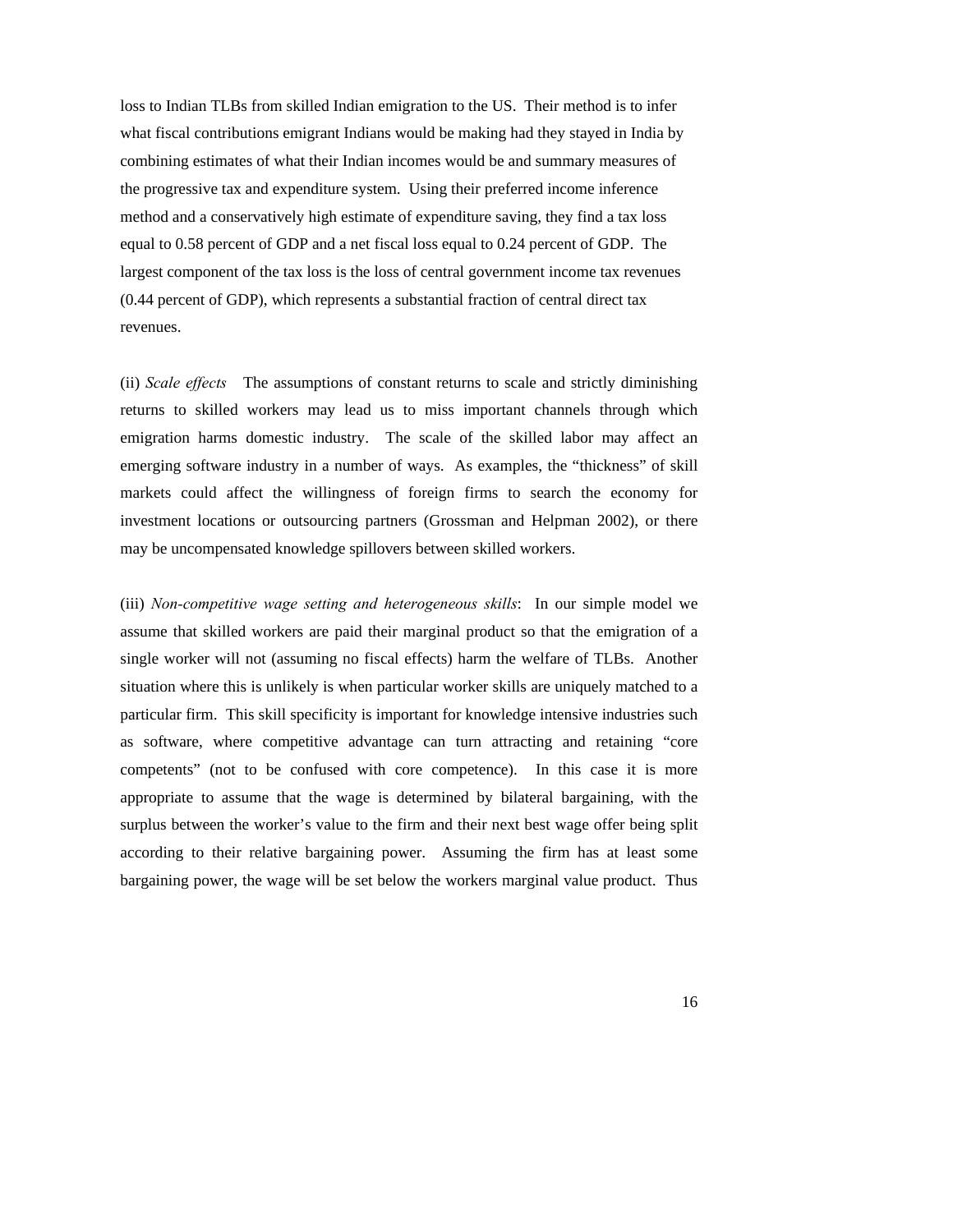the loss of this worker to emigration will result in a loss to  $TLBs$ <sup>[21](#page-17-0)</sup>. The likelihood that it is uniquely talented workers that are lost to emigration also suggests that we can't look simply at the number of emigrants, or even the number of emigrants in broadly defined skill categories. The loss of even a few "institution builders," for example, might have large development effects. Studies of the graduates of the elite Indian Institutes of Technology provide a good illustration of this concern. The acceptance rate in these institutions is between 1 and 2 percent of an applicant pool that is already highly selective. Analyses of the graduating classes of IIT Mumbai in the 1970s have revealed that 31 percent settled abroad compared to 7 percent of engineers overall. Moreover, 43 percent of the top quartile of graduates had emigrated compared with 27 percent in the rest of the class (Sukhatme 1994).

(iv) *Open economy effects*: Our models have so far assumed economies closed to international trade. India, Ireland, and Israel are, of course, very much open to world trade in information technology products and services. How do our results about the effects of immigration on industry development change when we move from a closed to an open economy setting? The most widely used open economy framework for studying the effects of changes in factor endowments is the Heckscher-Ohlin model. For a small open economy facing given terms of trade, internationally equalized factor prices and using the same technologies as its trading partners, the emigration of skilled workers will cause a reallocation of resources away from skill intensive sectors. But in contrast to our simple closed diminishing returns to skill model there is no change in the skilled wage or any other factor price. Since software is a skill intensive sector, this model predicts that emigration shrinks the software sector, but does not harm the welfare of TLBs as factor

<span id="page-17-0"></span> $21$  Monoponistic wage setting—where wages are set by a single buyer in the relevant skill market—provides another example of non competitive wage setting in which the skilled wage will be below the marginal value product. Employers with monopsony powers in the labor market will weigh increases in the quantity of skilled offered to them when they increase the wage with the cost of raising the wage for everyone. (We assume that the monopsonist employer must pay the same wage to everyone.) The optimal employment equates the marginal cost of hiring more workers with the marginal value product. At this optimal employment the wage is again less than the marginal value product. Such a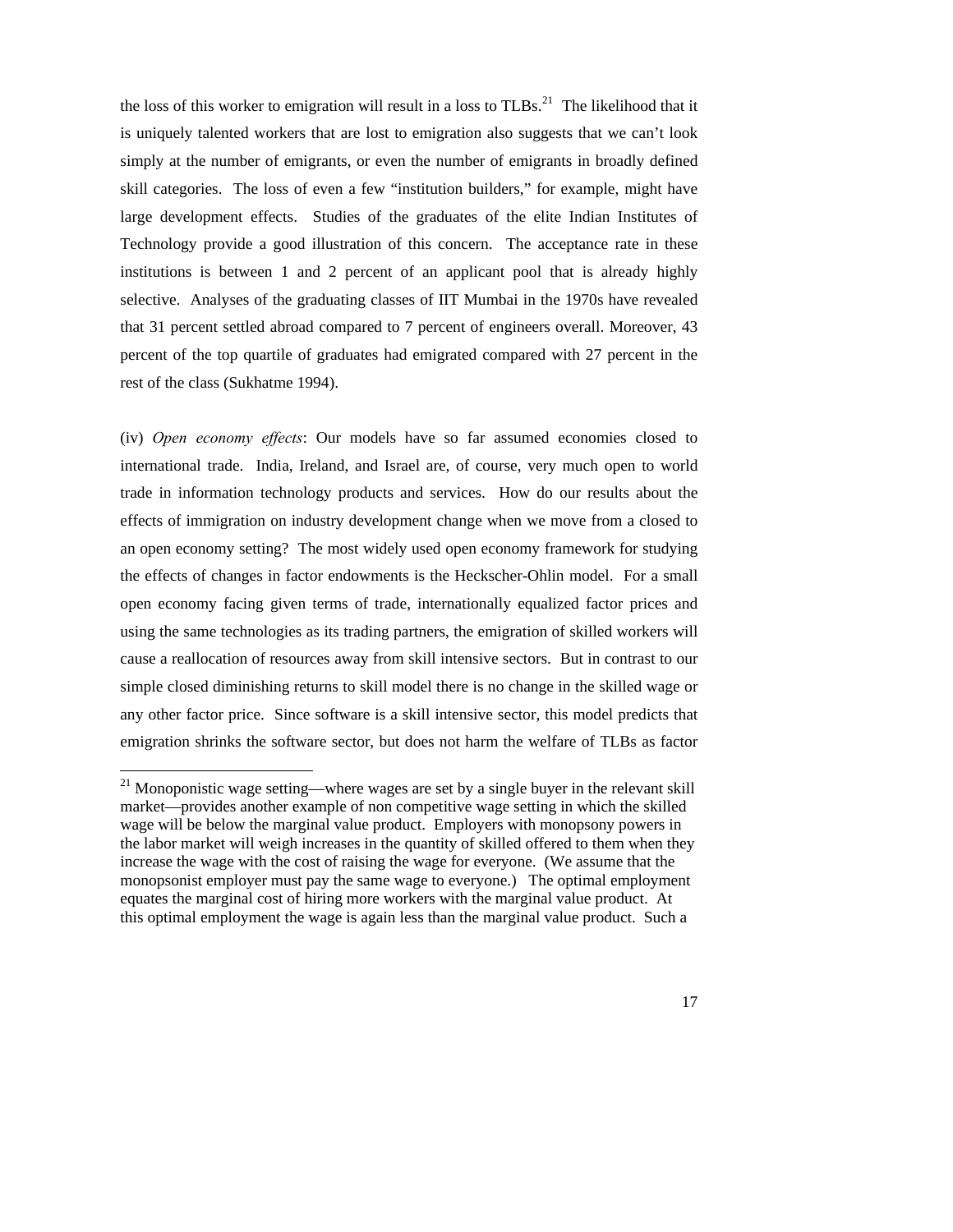incomes are unchanged. The mechanism at work is that described by the well-known Rybczyznski Theorem: output is reallocated away from the skill intensive sector until the demand for skill is reduced to match the shrunken supply.<sup>[22](#page-18-0)</sup>

 Few governments around the world would be sanguine about the shrinkage of high tech sectors even if convinced that current factor prices are not affected. There are several reasons for this and not just the "prestige" of high technology. Policy makers want to promote sunrise industries because of future growth prospects. There are good reasons to believe that high tech sectors such as software—especially at the more innovative end of the industry spectrum—generates ample opportunities for learning by doing and knowledge spillovers (for arguments along these lines see Lucas (1993)). Software and IT are "general purpose technologies" with large spill-over effects in other economic sectors. Capabilities built up in software can be leveraged in other hightechnology fields such as bio-informatics, pharmaceuticals, and media and entertainment (on the role of General Purposes Technologies in economic development see Helpman (1998)). An open economy setting moves attention away from current income losses to TLBs, to shifts in the allocation of remaining resources to industries with lower growth potential. $^{23}$  $^{23}$  $^{23}$ 

l

<span id="page-18-1"></span> $2<sup>23</sup>$  In a provocative recent paper, Davis and Weinstein (2002) have examined the impact of balanced flows of factors to an economy (they focus on the US) with a superior CRS

monopsony skill market could develop where a large firm, say a Microsoft or an Intel, is a dominant presence in the area.

<span id="page-18-0"></span><sup>&</sup>lt;sup>22</sup> Trefler (1997) examines the effects of migration in a variety of trade models. Though he focuses on immigration in an attempt to dismiss the myth of an "immigration surplus, his results can be turned around to examine the effects of emigration in an economy open to trade. Trefler's results show that an emigration surplus loss is present in a specific factors trade model, whether skilled workers are the mobile factor or one of the specific factors. He also shows how the Heckscher-Ohlin results change when technologies differ across countries. It turns out that it matters whether the technological (or productivity) differences are inherent to workers (so that the any technological backwardness travels with them) or to countries (so that an emigrating worker can leave their backwardness behind.) When technology differences are inherent to workers, he shows that the standard Heckscher-Ohlin results are not affected as factor price equalization occurs for productivity adjusted factor prices. This is not true when technology differences are specific to countries as emigration leads to favourable movements in the terms of trade and an increase in the welfare of TLBs.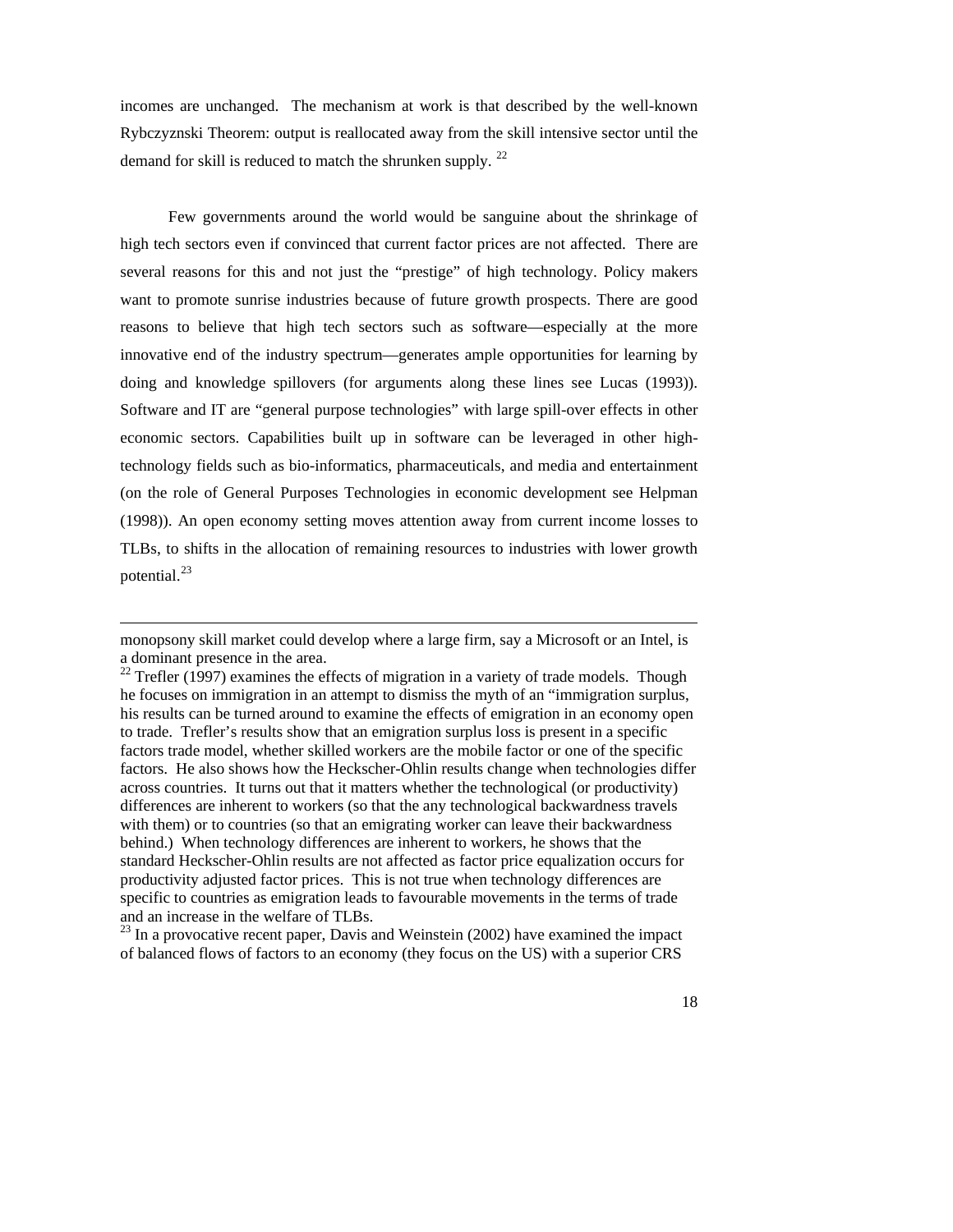#### *3.3 Diaspora*

 $\overline{a}$ 

 It is increasingly recognized that a country's overseas nationals, and even those who claim distant ancestral heritage, can be a valuable economic asset (see e.g., Rauch, 2001, and Saxenian 2002).<sup>[24](#page-19-0)</sup> In this part, we briefly explore the broad mechanisms through which such a connected diaspora can be a boon to a country's emerging hightech industries in doing international business. $25$ 

## 3.3.1 Willingness to interact/transact

 The act of emigration rarely leads to the breaking of all connections, not least emotional connections, with a person's original home—emigrants may be gone, but they are rarely completely forgotten. Whereas the emigrants who were forced to leave Ireland through economic adversity in the decades following the Irish Famine in the late 1840s were able to retain few links with the country of origin, modern transport, media, and communications allow for much richer interactions. From a narrowly economic point of view these interactions can be a source of information on new technologies and trading opportunities. Emigrants may also have a preference for goods produced in their home countries, especially when they have developed a taste for home-country specific products. The dedicated, country-of-origin arranged import isles of supermarkets in larger American cities are one visible sign of the importance of such trade.

technology. To the extent that the resulting increased size of the economy leads to a worsening of its terms of trade, the balanced inflow of productive factors leads to lower welfare (see also Trefler 1997). They argue that the US has been made *worse off* due to its openness to foreign capital and workers. On sending side, a balanced outflow of factors will lead to an improvement in welfare provided it is large enough for its terms of trade to change. A welfare loss to the sending country could reemerge if the factor outflows are unbalanced (say all skilled workers) or if there are economies of scale.  $24$  Rauch (2001) provides a comprehensive recent survey.

<span id="page-19-1"></span><span id="page-19-0"></span> $25$  In passing we note that although conventional transportation costs may be lower for "weightless" output such as software, its often non-standard nature makes it subject to substantial non-transport related transaction costs, increasing the potential importance of a trade-facilitating diaspora.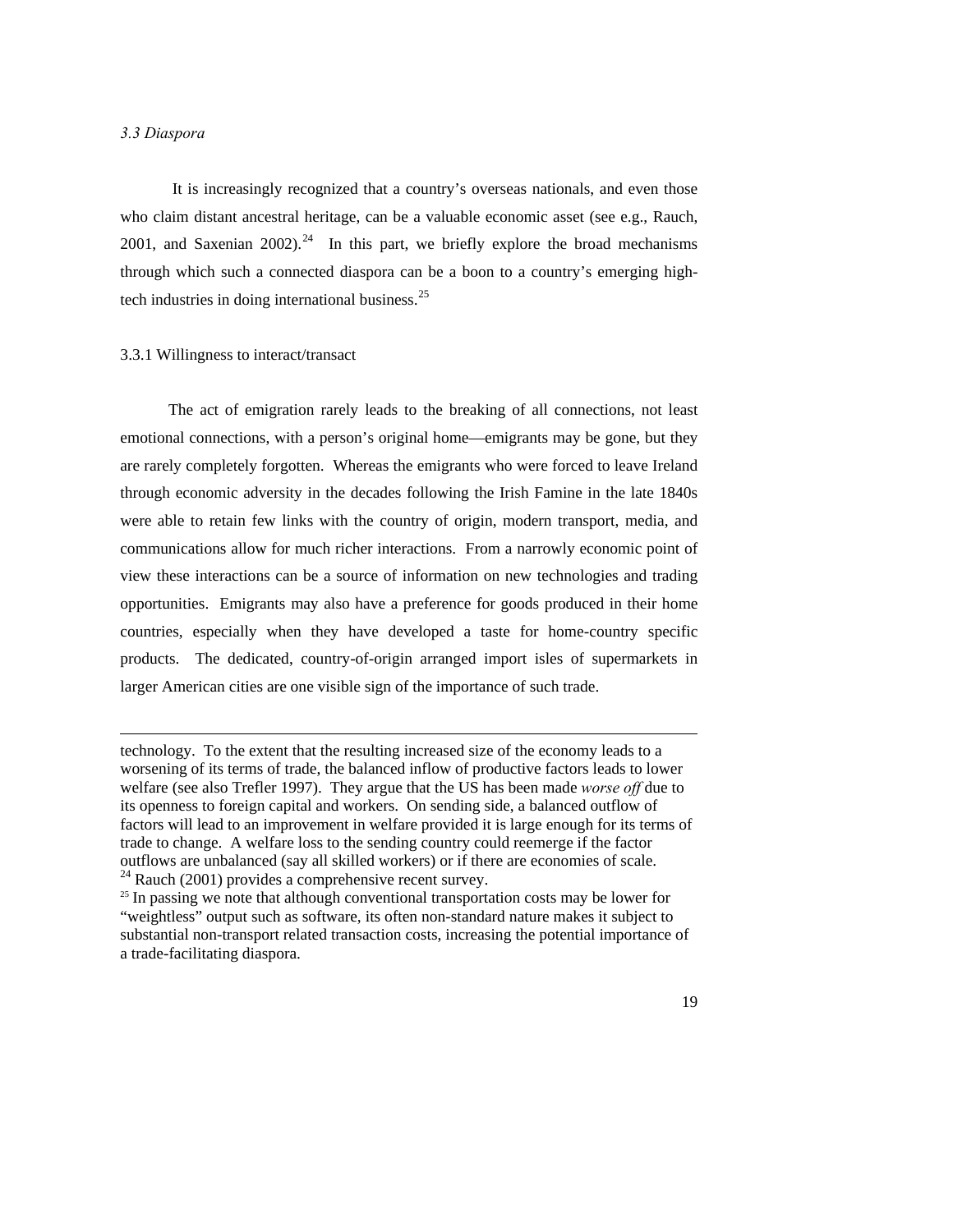Such attachments to home country products are probably not of great importance for the high-tech sector. Of more importance is the knowledge that emigrants have of trading and investment opportunities back home, possibly combined with a desire to put business and advice the way of emerging home country businesses where feasible. This willingness to trade and invest goes beyond preference and information; it also reflects *ability to pay*. Skilled emigrants from poorer countries often earn substantially more in their adopted countries than they earned prior to leaving—which can grow into substantial purchasing/investing power as the emigrants sacrifice consumption to accumulate financial wealth. To the extent that this wealth leads to business with home country firms, the origin country gets to share in the emigrant's gains from leaving or "emigrant's surplus."

The transnational economic role of disaporas is the subject of a good deal of informal speculation but little formal analysis formal analysis.<sup>[26](#page-20-0)</sup> Have the large Irish and Jewish diasporas in the US, many of whom are in positions to influence the location decisions of multinational direct investors, tilted decisions at the margin to favor their ancestral homes? It is suggestive that 43 percent of the 1,500 companies that have chosen to establishes bases in Ireland are from the United States (PricewaterhouseCoopers 2001); and Ireland's industrial development agency calculates that Ireland wins close to a quarter of US manufacturing investment in Europe while accounting for roughly 1 percent of the population (IDA Ireland 2002).<sup>[27](#page-20-1)</sup>

 $\overline{a}$ 

 $26$  A recent paper that looks at the determinants of US foreign direct investment in Ireland is Gunnigle and McGuire (2001). The main source of information is interviews with high ranking executives from 10 major US multinationals. The paper addresses more objective determinants of the decision to invest such as the corporate tax regime and labor cost and quality. Intriguingly, Table 3 in the paper does list one vice president for strategy of an electronics firms as listing "culture and identity" as one of the key factors behind the decision to locate in Ireland.

<span id="page-20-1"></span><span id="page-20-0"></span> $27$  Among other examples of diaspora influence, Breznitz (2003) describes how the a member of the American Jewish diaspora, venture capitalist Fred Adler, was instrumental in arranging an important early IPO for the technology firm Elscient in the early 1970s.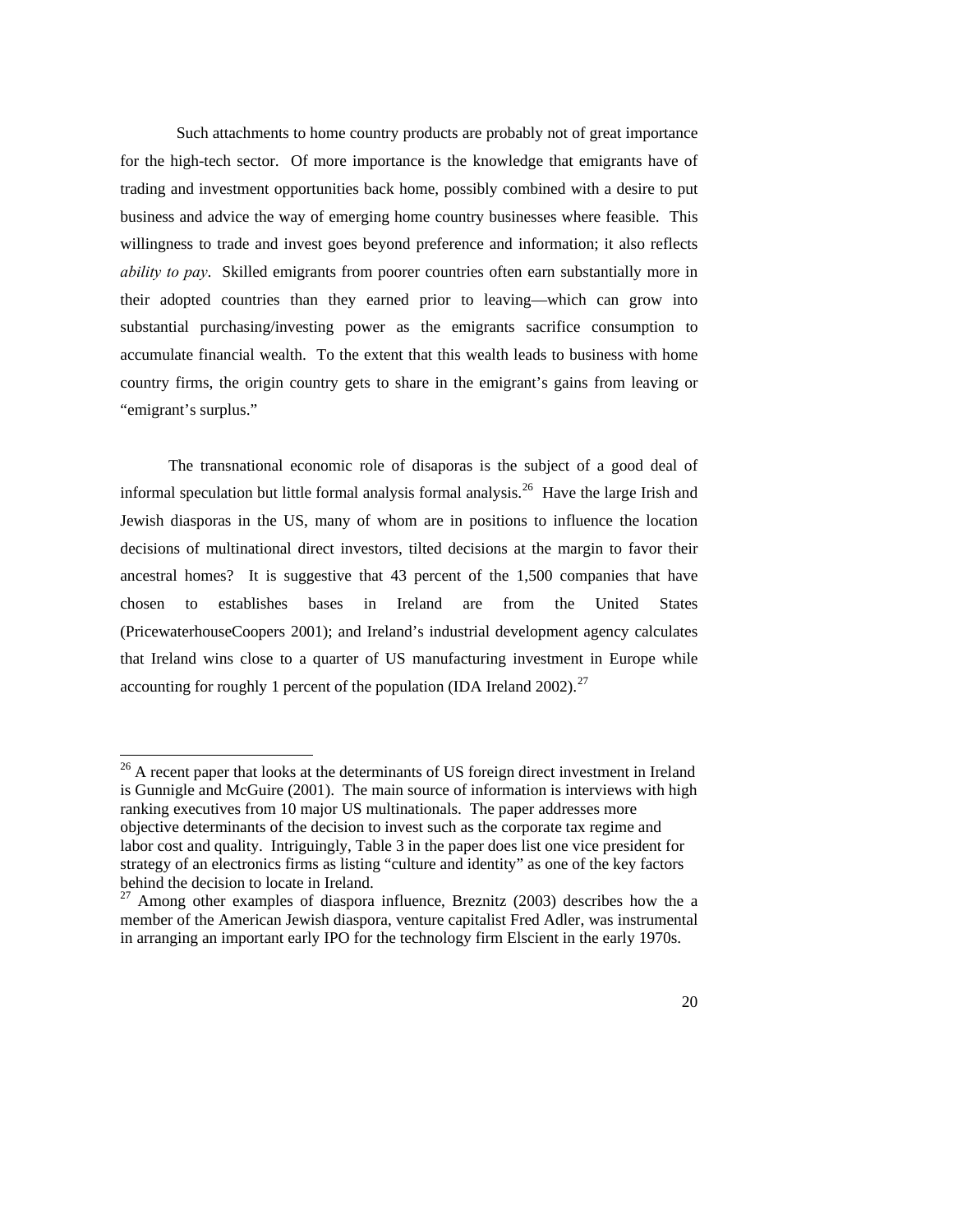#### 3.3.2 Reputational Intermediaries

l

 International business is greatly complicated by poor information on distant trading partners and the difficulties of contracting across national boundaries. To examine how a connected diaspora might facilitate such business, we take the example of a US software firm looking to outsource a once-off software development project, with all the attendant difficulties modeled in the Grossman and Helpman paper referenced in the introduction. The US firm lacks information on the capabilities of the software firms in various locations, and is worried about being "held up" by any overseas party due to difficulties in writing and enforcing contracts with opportunistic trading partners. We note three distinct ways in which members of the diaspora can serve as what we loosely call "reputational intermediaries."<sup>[28](#page-21-0)</sup>

(i) *Search*: If the member of the diaspora has an ongoing relationship with the US firms (possibly an employment relationship) they may be able to "put their reputation on the line" by vouching for a particular overseas firm. The incentive to risk reputation in this way could be monetary. For example, an employer pays a premium for foreign country nationals that are well informed about the home country business scene. But it could also reflect a desire to help home-country businesses.<sup>[29](#page-21-1)</sup> Rauch and Watson (2002) develop a model in which an employee can build up knowledge about suppliers through the normal conduct of their business over time. The employee then faces the choice of going out on his own as a network intermediary (i.e., becoming an entrepreneur) or staying in

<sup>&</sup>lt;sup>28</sup> As far as we know the term "reputational intermediary" was first introduced in Kapur (2001b).

<span id="page-21-1"></span><span id="page-21-0"></span> $^{29}$  An interesting Fortune magazine article profiling the Indian Silicon Valley businessman and technologist Kanwal Rekhi describes a reputational intermediary of the form we have in mind in action (Warner 2000). Rekhi is the former CTO for Novell and a founding member of the Silicon Valley professional organization The Indus Entrepreneurs, or TiE. Commenting on one Indian-American businessman who had come to him looking for a reference to investors, Rekhi is quoted as responding, "I wouldn't send you to anyone until I figure out your plan. I have to feel good about someone when I refer them. Or else people call me up and say 'Why did you send me that one?'" Rekhi's value as a reputational intermediary comes out clearly in the article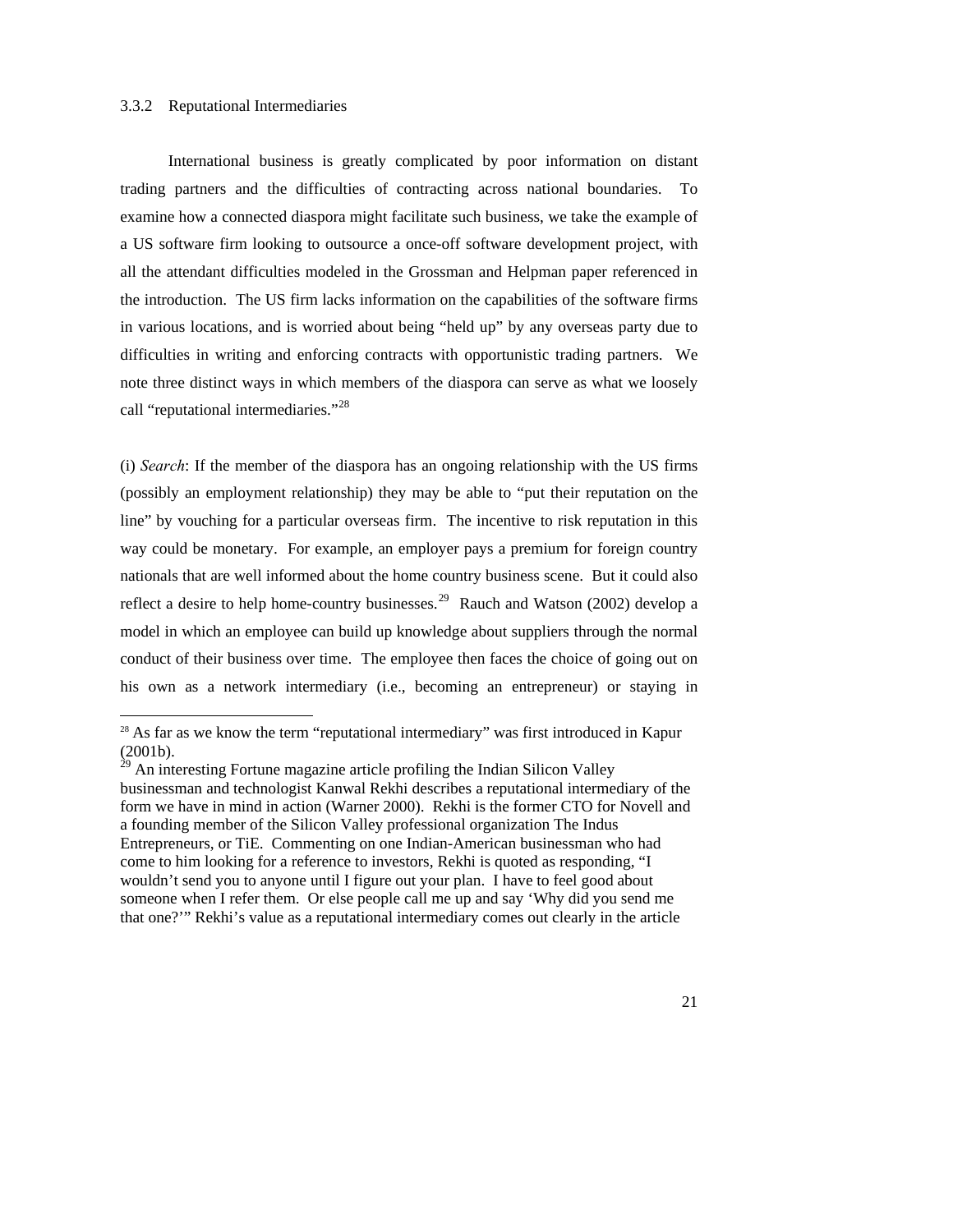employment. A network intermediary sells the service of matching buyers with suppliers. Members of the diaspora might be well placed to act as such intermediaries if they have richer knowledge of home country firms or ways of finding this information out. Reputational intermediaries are likely to matter more where knowledge is tacit. Information is distant invariant, knowledge is more contextual. Unlike many manufacturing sectors where ex ante knowledge of quality is more easily discernible through third party certification (like ISO, ASTM etc….) this is much less the case with services where quality can only be discerned after use.

(ii) *Contract fulfillment*: Moving beyond the search process, reputational intermediaries can ensure that each side lives up to its side of the deal.<sup>[30](#page-22-0)</sup> Once the deal has been signed, the supplying firm may be willing to act opportunistically with its outsourcing partner, but may be unwilling to risk its reputation with the member of the diaspora vouching for their trustworthiness. The power of the vouching party can be greatly enhanced if they can "blacklist" an offending home country businessperson within the diasporic network. On the other side of the deal, the outsourcing firm may also value its reputation for fair dealing with the intermediary and the diasporic network they belong to. In essence, the intermediary is leveraging its long-term relationship with each party to overcome the often severe difficulties with one-shot contracts across weak legal systems.

 A diaspora's influence is a function both of its own characteristics as well as of the country of origin. There are five features of a diaspora's reputational role that are important to note. First, there is a threshold of the country of origin's economic openness, below which diaspora's have little effect. The three countries examined in this paper (as well as China) were all closed economies for many years during which period their diasporas played little role. It is only after the countries began to open up that the effects of disaporas became more important. Second, the disapora can play a reputational role only when it itself has a reputation. A good proxy for this is the size and education of

<span id="page-22-0"></span>from the number of Indian entrepreneurs that come to him seeking his help. The aforementioned quote also shows how seriously he takes the value of reputation.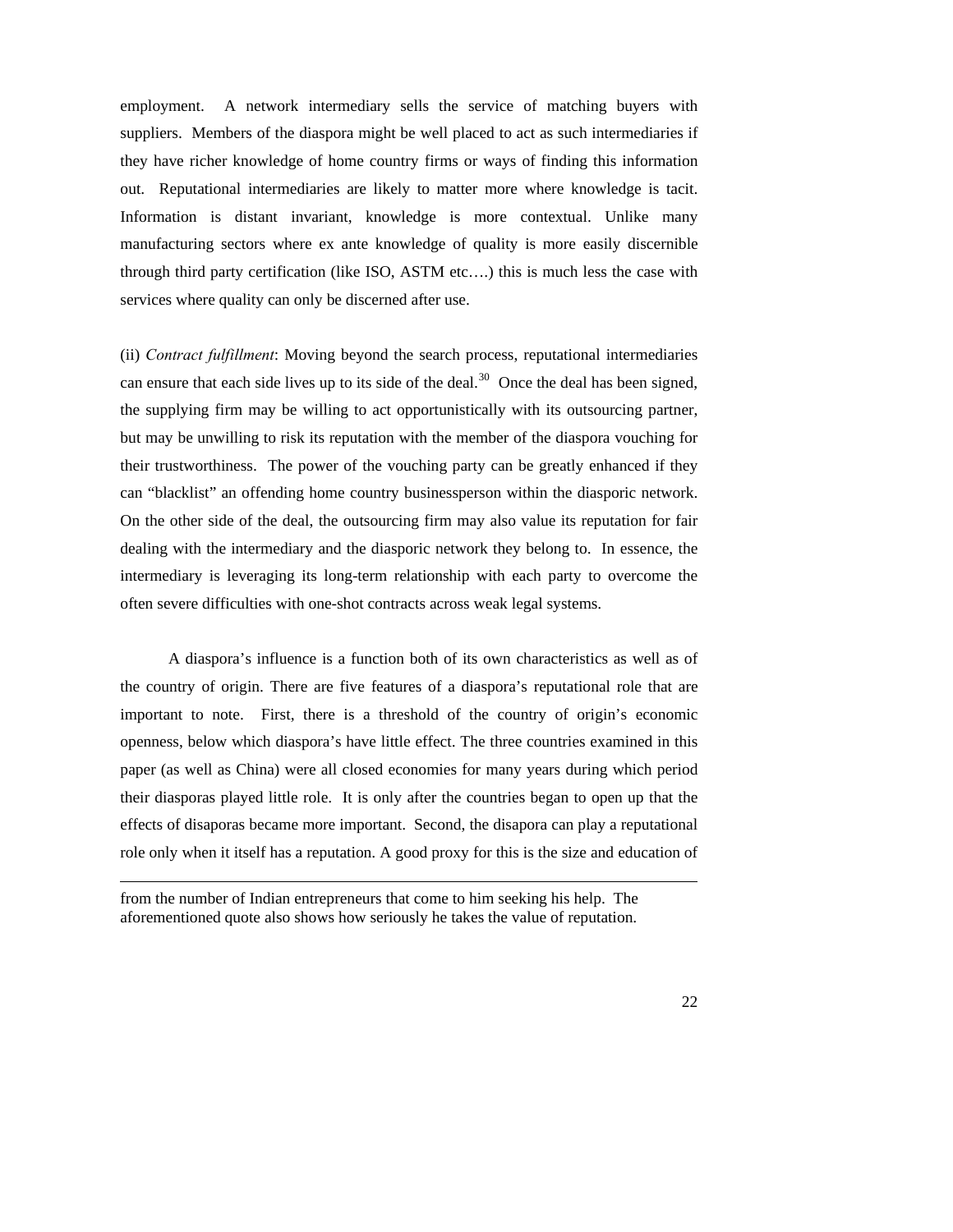the diaspora. Thus despite their sizes, the diasporas from Central America and the Caribbean appear to have had little effect (low education) as do those from countries like Germany and Chile, whose higher educational levels cannot compensate for the handicap of smaller size. Third, even the existence of the first two factors while necessary is not sufficient to ensure that a diaspora's reputational potential is actually realized. The reasons for leaving are critical. If the diaspora was forced out for political reasons, then it is likely to leverage its reputational role to block, not promote, investments in the country of origin. Jews of German origin, Cuban Americans, East European immigrants in North America prior to 1990, successful Israeli Arab immigrants or Indian Gujarati Muslim immigrants are all examples of this phenomenon. Fourth, the role of reputation might be even greater in the current context when most countries have liberalized and a MNC potentially has several equally viable investment locations to choose from. Then diasporas within firms can act as champions for their country of origin in internal management battles. Note that the need to protect their *internal* reputation within the firm ensures that they will only do so if their country of origin is indeed a viable candidate to begin with. Finally, as a few MNCs locate investments in these countries, it is the reputation of the MNCs themselves that will signal to other MNCs on the locational viability of that country. Thus the reputational role of diaporas may have its greatest leverage in acting as a "tipping point" with far reaching consequences. <sup>[31](#page-23-0)</sup>

(iii) *Altered profiles*: At a more general level, members of the diaspora can also act as reputational intermediaries to the extent that their business behavior affect the "profile" or "brand" of their countrymen. Firms looking for outsourcing partners under uncertainty will rationally engage in statistical discrimination, whereby they form an expectation of the quality of any given potential trading partner based on observed characteristics *and*  their priors about the distribution of characteristics in the population that this firm

 $\overline{a}$ 

 $30$  See Dixit (2001) for a game theoretic model of such intermediary-based contract enforcement.

<span id="page-23-0"></span><sup>&</sup>lt;sup>31</sup> The fact that the share of India's IT exports—North America 62 percent, Europe 24 percent Japan 4 percent—is roughly the average of these regions share of India's skill migration and the region's share of global IT industry—is suggestive that incorporating the size and skills of diasporas in gravity models of global IT trade may be worthwhile.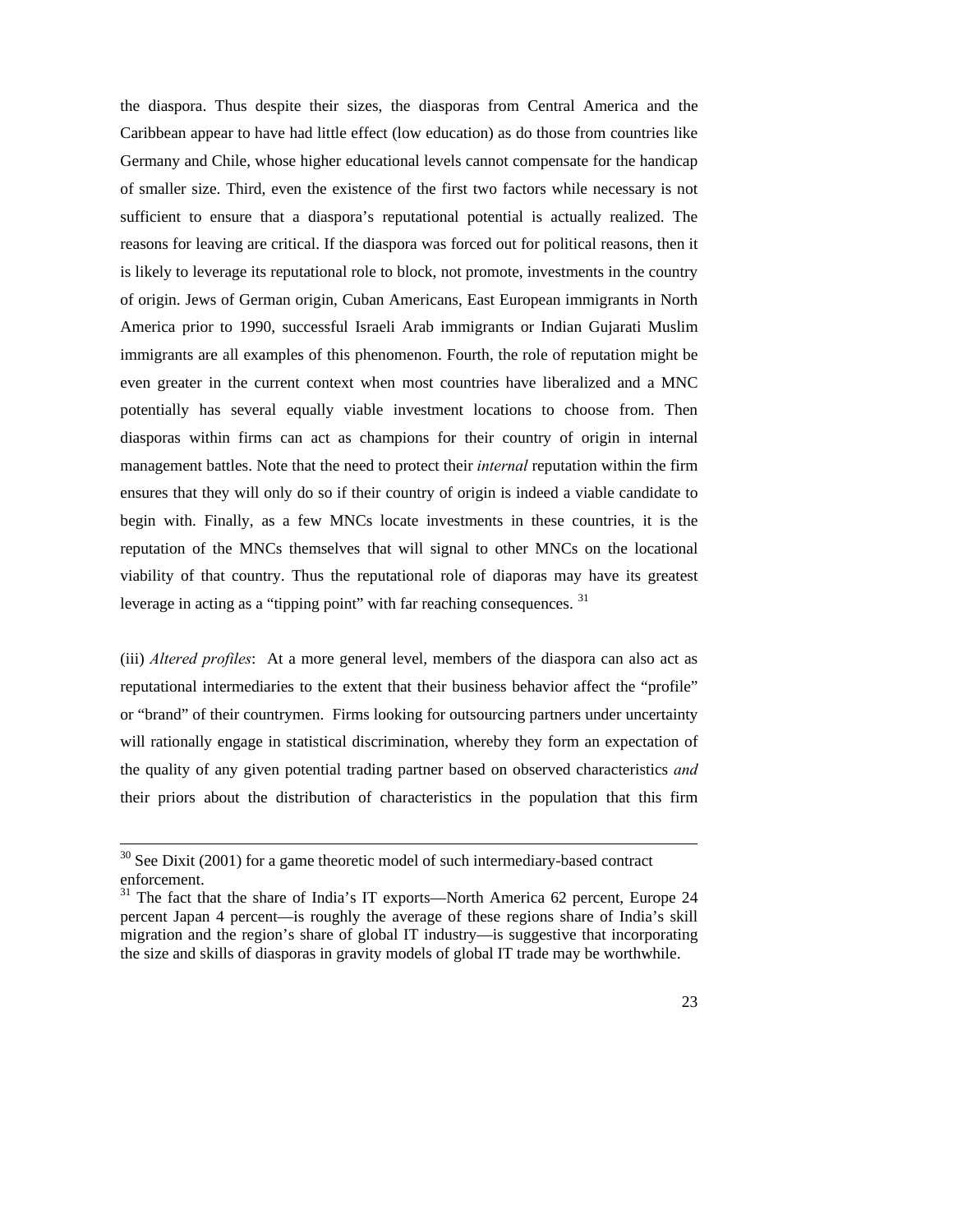belongs to. These prior beliefs can be altered through contacts with members of the diaspora. For example, if a firm dealing in the US with Indian engineers from the elite IITs, show them to be excellently trained, this experience can lead to upward revision of priors about the quality of Indian engineers in India from these institutions, and possibly other institutions as well. This mechanism will be especially important if the industry and firms in question do *not* share the negative attributes of other more prominent industries in their country—a fact that may be poorly appreciated by the outsourcer.

## *3.4. Return*

l

 Lastly we turn to the impact of returned emigrants. Our interest is how the fact that some part of the population spent time abroad affects the welfare of that population, including the welfare of the returned emigrants themselves. This is consistent with our intention to examine how emigration—prospective, present, and past—affects the existing population at a particular point in time. Time spent in work or study abroad can augment human capital as emigrants acquire knowledge of frontier technologies and market opportunities, management know-how, languages, business contacts, and so on. In addition to direct individual productivity enhancing effects, emigrants may have saved part of their "emigration surplus," accumulating financial capital they can bring back with them for investment at home. If they have been away for long enough they may also have acquired entitlements to foreign social insurance benefits. For example, 10 years of contributions to the US Social Security system creates entitlement to retirement income benefits. The return on contributions can actually be quite high for returned emigrants given that the average monthly earnings used in the benefit formula is an average of the worker's highest earning 35 years, and the benefit formula is a progressive function of thus calculated average earnings.<sup>[32](#page-24-0)</sup> However, the available evidence suggests that the probability of migrants returning declines with time – hence very few of those who stay for a decade return in the first place. In contrast, most of those who do return do so well

<span id="page-24-0"></span> $32$  Many returned emigrants will have worked far less than 35 years meaning that there are many zeros in the numerator of the average wage calculation.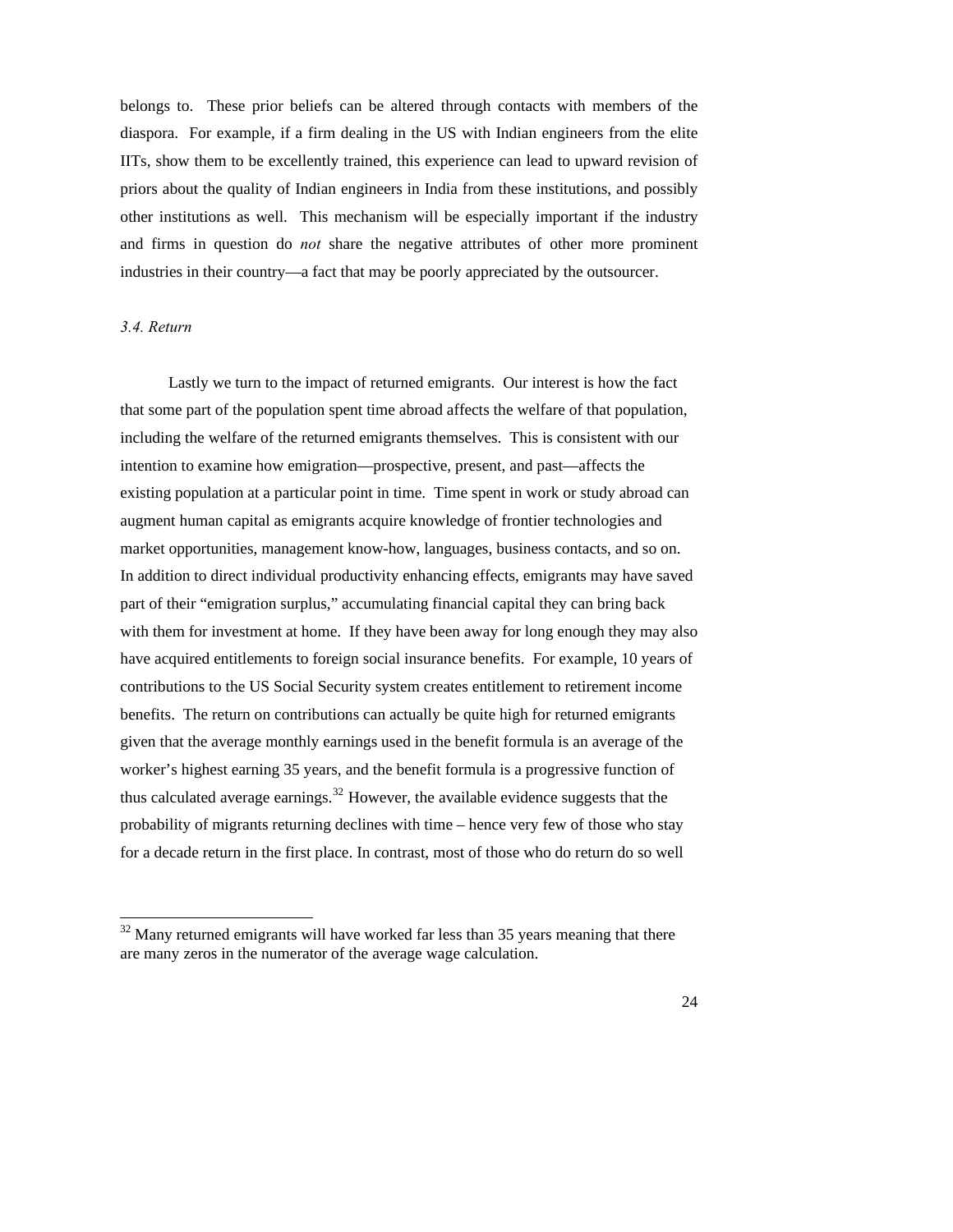within 10 years – in which case the loss from uncollected social security taxes is substantial.

 Of course the benefits from past emigration must be weighed against the negative impacts on the economy during the time they were gone. One factor increasing the probability of an overall positive balance is that temporary emigrants engage in a form of inter-temporal substitution—leaving when times are bad (and the domestic value of their skills is low) and returning when the domestic demand for their skills is higher. This seems a reasonable description of the well-educated Irish graduates who a slumping Irish economy in the 1980s, many of whom returned to propel the "Celtic Tiger" economy of the 1990s. We return to this example of "brain circulation" as the second of our applications in the next section.

## **Section 4: Applications**

l

### *4.1 Transnational connections: India's Silicon Valley diaspora*

 In Section 2 we outlined the large increase in the number of highly skilled Indians residing in the US. The Indian-born population in the US increased by more than half a million over the course of the 1990s alone, and an analysis of the March 2000 CPS reveals that 78 percent of these recent arrivals had a Bachelors degree or better—with exactly half in the "or better" category.

 In a widely discussed study Saxenian (1999) drew attention to the impact these absent Indians (and Chinese) were having on economic success of high tech industries in Silicon Valley. One fascinating finding was that Indians were running 9 percent of Silicon Valley start-ups from the period 1995 to 1998—almost 70 percent of which were in the software sector. $33$ 

<span id="page-25-0"></span> $33$  The 70 percent figure is based on all Indian-run start ups from the period 1980 and 1998.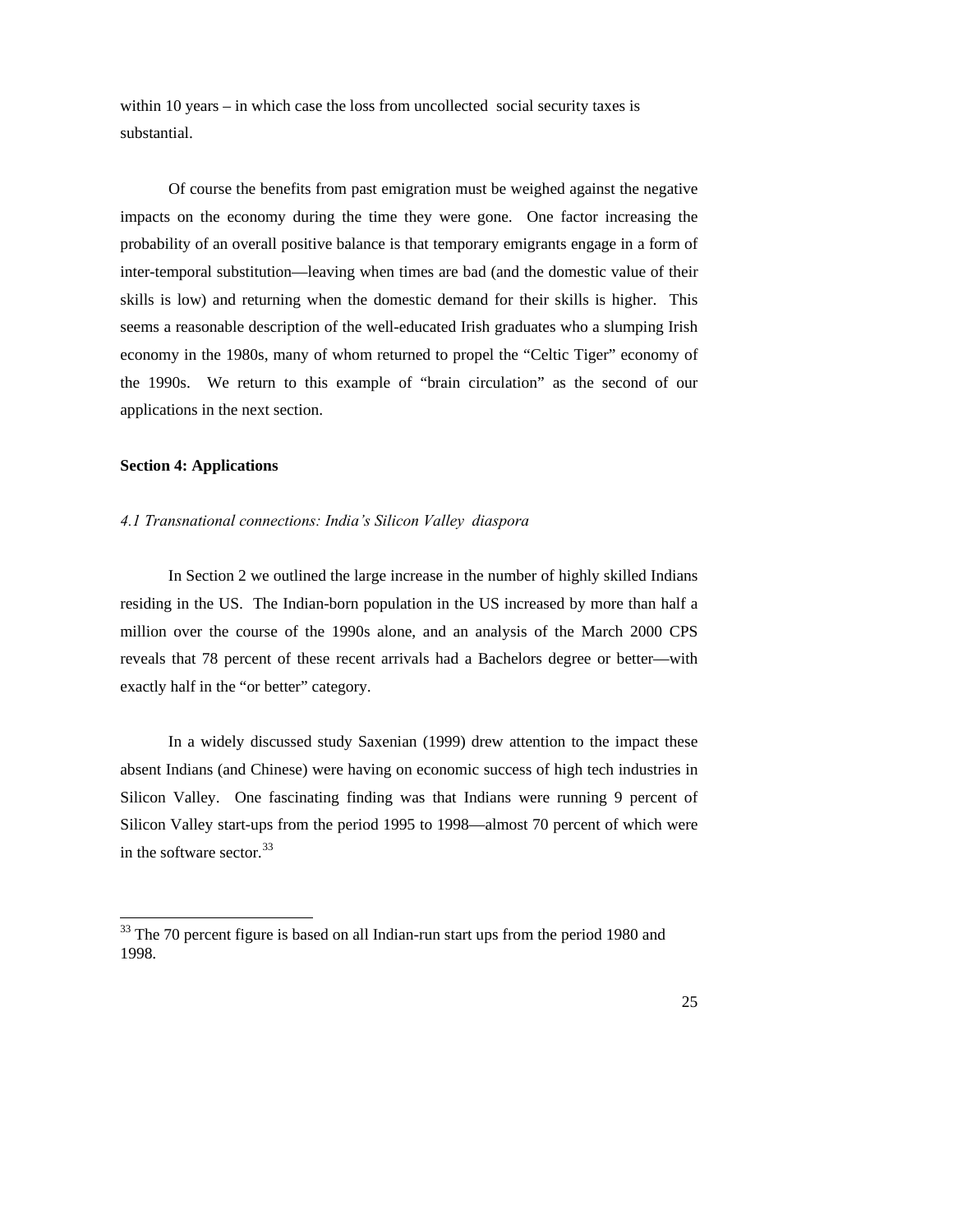These findings have, however, raised obvious questions about the effect that such absent talent and entrepreneurship is having on the domestic Indian economy. But the study also hints at the connections that these "absent" Indians retained and cultivated with people and businesses back home. Saxenien (2002) followed up on the possibility of these connections with an extensive survey of Indian (and Chinese) members of professional associations in Silicon Valley.

 Before reviewing Saxenian's findings, we first recap the ways our framework suggests that a human capital rich diaspora could be an international business asset. We saw that the combination of preference, knowledge, and ability to pay may make members of the diaspora willing customers, investors and purveyors of information. Their knowledge of the needs and capabilities of both US- and India-based firms make them potentially useful intermediaries in the search and matching process. Their ongoing relationships with both US and Indian firms (and with other members of the diaspora) make them well situated to use their reputations to support complex transactions when legal contracting is difficult. And their success as technologists, managers and entrepreneurs in Silicon Valley can change the perceptions of the Indian technology businesses in general.

 In Section 3 we grouped the last three of these functions together under the heading of "reputational intermediaries." It is well known that reputational concerns have been an obstacle to Indian software firms. Banerjee and Duflo (2000) provide evidence that reputation affects the form of contracts that firms outsourcing customized software enter into with Indian software firms. Indicators of weaker reputations are correlated with opting for fixed-price contracts over riskier (for the buyer) time and materials contracts. Kapur (2001) points out various ways that Indian firms have tried to lessen reputational constraints, including joint ventures with US firms, acquiring or setting up US firms, getting independent quality certifications, getting listed on US stock exchanges, and working on-site for the buyer.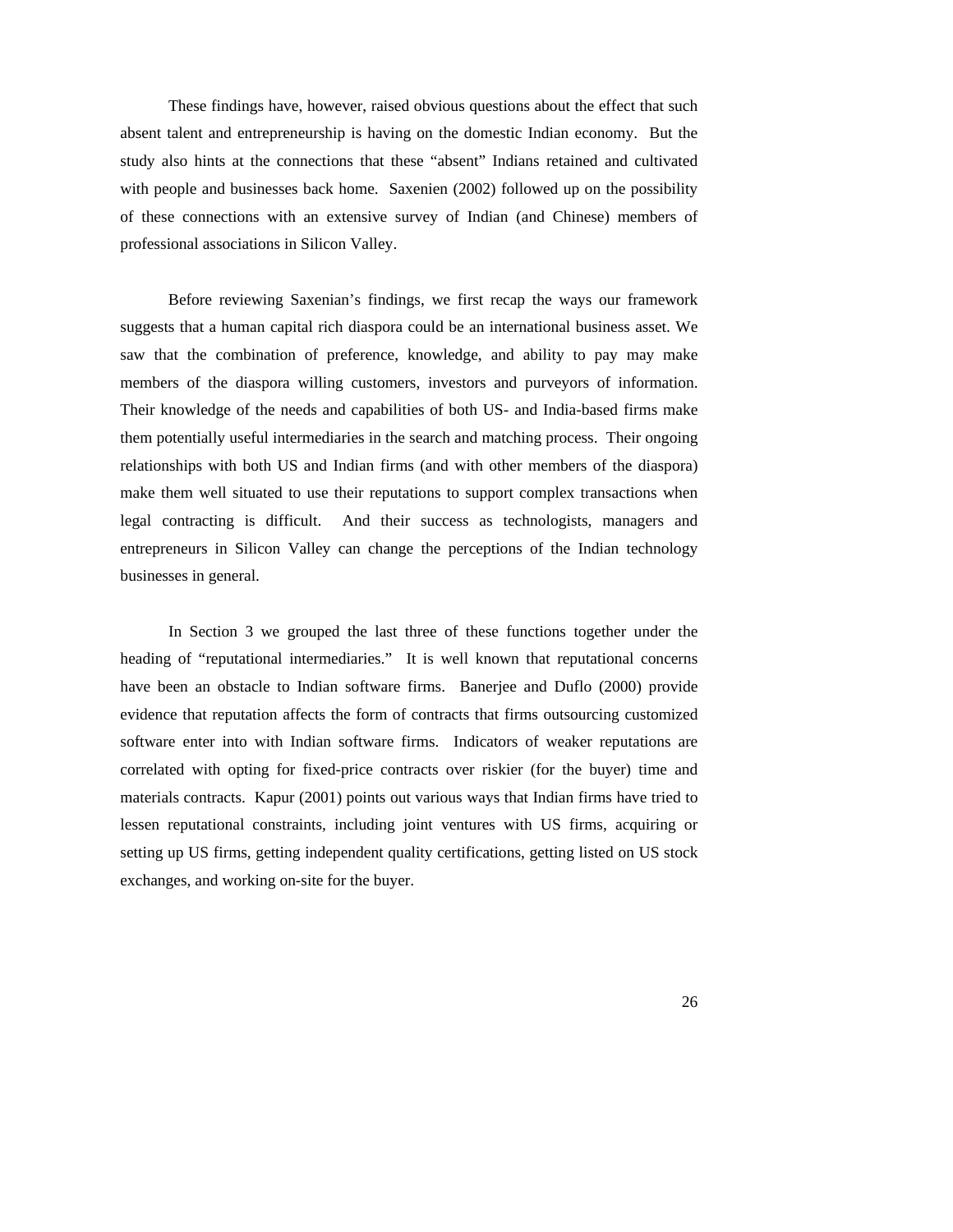**Table 5** records some basic demographic information about the respondents to Saxenian's survey. The Indian respondents are generally younger, more educated, and more concentrated in executive/managerial occupations than the overall Indian-born population in the US (see **Table 2** for a comparison). 38 percent of Indian respondents classed themselves as being in the software industry, which compares with 26 percent of Chinese-born and 19 percent Taiwanese-born respondents. 98 percent of Indian respondents had a Bachelor's degree or better, with 77 percent having a Masters or a Ph.D. Interestingly, 68 percent of Indian respondents said that they earned their highest degree in the US, but this is still lower than the 81 percent of Chinese and 92 percent of Taiwanese who received their highest degree from US institutions.

 In **Table 6** we reproduce a sample of Saxenien's findings on the degree of connectedness of these admittedly elite Indian professionals to those in India. 77 percent of the Indian born had one or more friends who returned to India to start a company. 52 percent travel to India on business at least once a year. 27 percent report regularly exchanging information on jobs/business opportunities with those back home, while 33 percent report regular exchanges of information on technology. In terms of the potential role of Silicon Valley Indians as reputational intermediaries, 46 percent have been a contact for domestic Indian businesses. On the investment side, 23 percent have invested their own money into Indian start-ups—10 percent more than once. And, finally, when asked about the possibility of bringing their much augmented human capital home, 45 percent report returning as somewhat or quite likely.

<span id="page-27-0"></span> Saxenien's results, while suggestive of strong connections between the Silicon Valley resident Indians and those in India, should however, be interpreted with care. There are strong problems of self-selection into such associations and in the choice to respond to the survey. $34$  There is also reason to believe that diasporas will exaggerate their contribution to the country of origin. These figures contradict what is known about the activities of Indian diaspora from other sources. One problem is that the investment data is silent on the magnitude of investments. Foreign direct investment from the Indian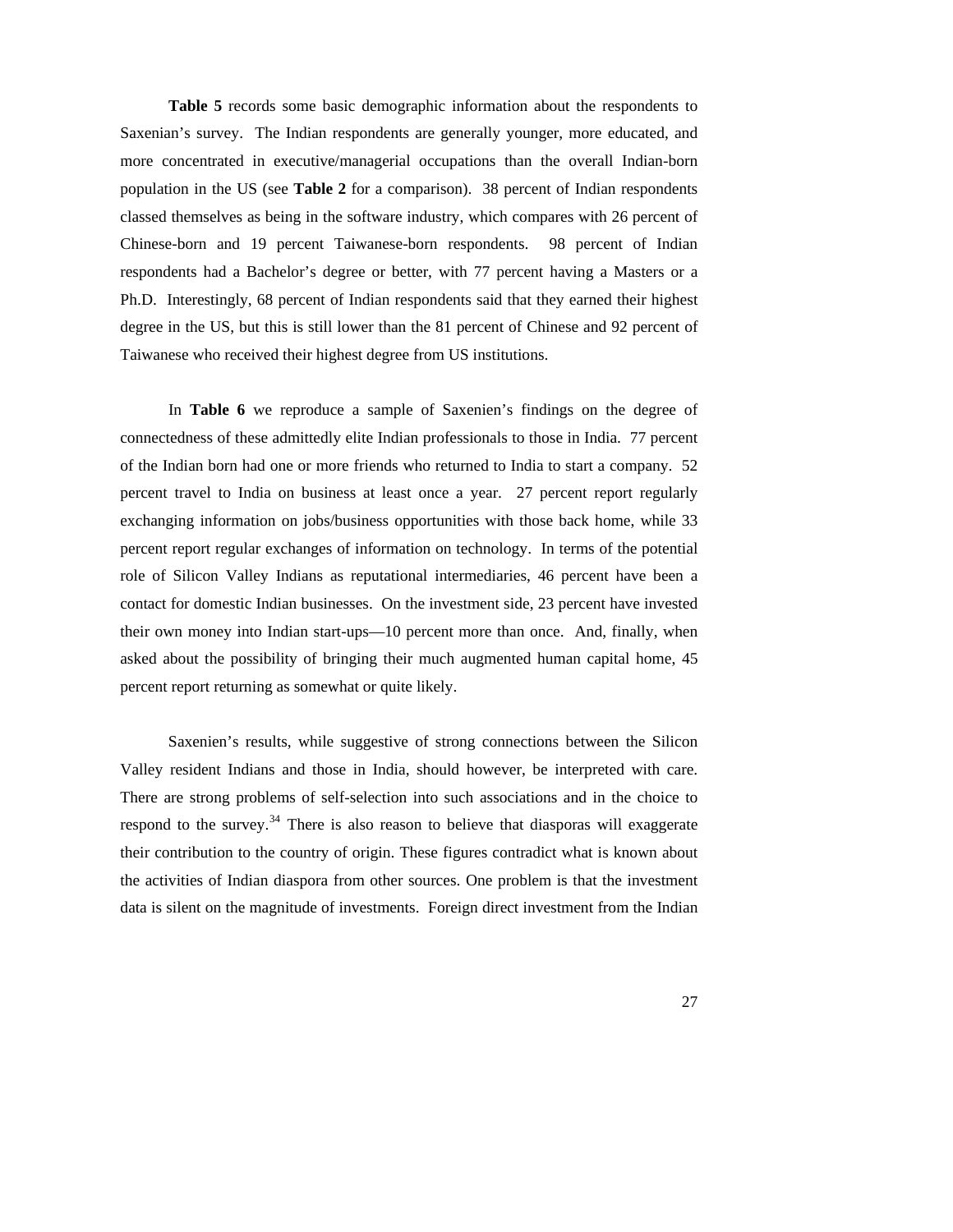<span id="page-28-0"></span>diaspora is less than 5 percent of its Chinese counterparts—even though the propensity to invest is comparable for the two diasporas in Saxenian's survey. Similarly, the finding that 45% would consider returning is belied by reality. While aggregate data on return migration is unavailable, segment specific data such as NSF longitudinal data on PhD students suggests a number closer to 10 percent.

 These survey results indicate that the Silicon Valley based Indian diaspora have transnational links with the Indian IT sector. At least for this group, skilled emigration is not simply a one-way "brain drain." Although the results are revealing, we are still left with the question of whether the loss of such evident productive/entrepreneurial potential form the Indian economy in counterbalanced by the diaspora's role in breaking down barriers to international business for Indians who remain. One suggestive piece of evidence from the survey itself is that 73 percent of Indians responding to the question "Which factors would figure most importantly in your decision to start a business in your country of birth?" listed the "availability of skilled workers."<sup>[35](#page-28-0)</sup> This answer is interesting in the context of the tradeoff we discussed earlier between emigration thinning domestic labor markets (and thus reducing the incentive to search for business opportunities) and the role of the diaspora in helping to facilitate and fund such opportunities.

### *4.2 Fueling the Tiger: Irish grads come home*

 Showing few hints of the "Tiger" economy that would emerge in the 1990s, Irish economic performance through much of the 1980s was anemic. Between 1982 and 1989 employment actually fell by 5 percent, and the unemployment hovered in the mid-teens (OECD 2000). Throughout this period tertiary education enrollments continued to expand strongly, growing by 64 percent over the course of the decade (Clancy 2001). This growth followed rapid growth in the 50s (56 percent), 60s (129 percent), and 70s (92

 $\overline{a}$ 

 $34$  The overall response rate was 21 percent.

<sup>&</sup>lt;sup>35</sup> Of the Indian born who had actually set up business relationships in India, 85 percent listed the availability of skilled workers as a key contributing factor to their decision. 73 percent listed the low cost of labor.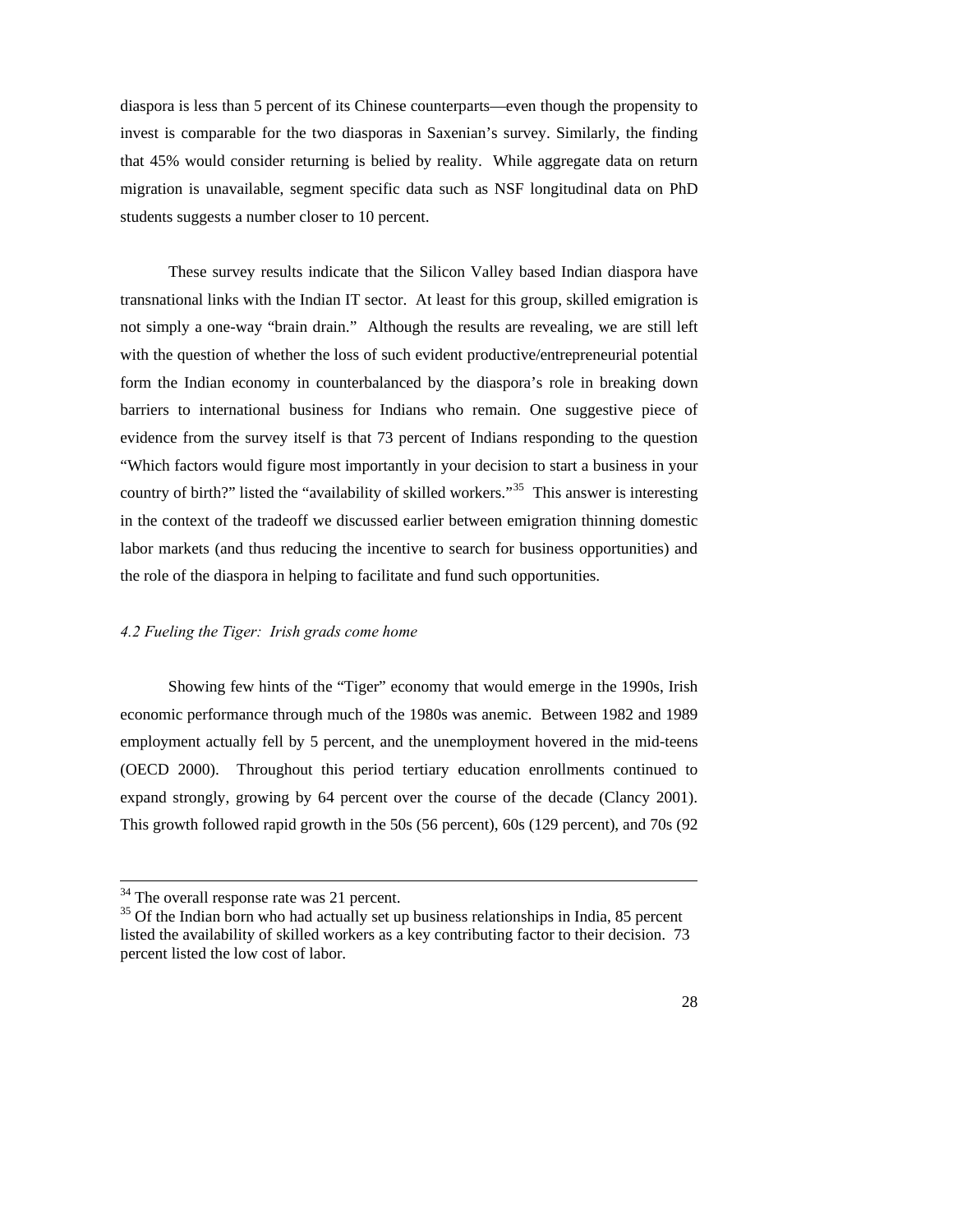percent). It is not surprising that with such a dire labor market, and Ireland's tradition of emigration in hard economic times, a number of new graduates choose to emigrate.

**Figure 2** shows the course of Irish graduate emigration from 1982 to 1997 based on surveys done by the Ireland's Higher Education Authority of the first destinations of jobs/placees of study in the year following graduation (see Lydon 1999). Male graduate emigration rose from around 6 percent in 1982 to around 25 percent by the end of the decade. Female graduate emigration shows a similar trend with a peak of around 20 percent. Clearly the Irish economy was losing a substantial fraction of the human capital it was producing.

 Economic performance in the 1990s has been quite different. In terms of the labor market, employment almost doubled—47 percent—between 1989 and 1999 (OECD 2000). From **Figure 2** we can see that graduate emigration fell sharply as slump gave way to boom, with the turnaround being especially large for male graduates. Moreover, as the boom gathered pace graduates who had left during the 1980s began to return home.

**Figure 3** shows the history of migration since Irish independence in the 1920s. The 1950s was a particularly bleak decade for the Ireland Republic's capacity to provide livelihoods for its young people, many of whom left for the UK with limited education. Better economic conditions in the 1960s and 1970s stemmed the outflows (leading to a significant net inflow during the 1970s), but macroeconomic mismanagement, industrial restructuring away from indigenous labor intensive manufacturing, and poor global economic conditions combined to produce net emigration again in the 1980s. There are arguments in Irish policy and academic circles about what changed in the late 1980s, and a good deal of ex post rationalization, though there is little disagreement that Ireland began a "growth miracle" that gathered pace through the 1990s.<sup>[36](#page-29-0)</sup>

<span id="page-29-0"></span><sup>&</sup>lt;sup>36</sup> The most plausible explanation is that Ireland was on a long-term fast growth path for some time, underpinned by its initial relative backwardness and thus opportunity of catch-up growth, increased investments in the education starting in the 1950s, and its openness to trade and foreign investment. The 1980s debacle was the result the result of poor macroeconomic conditions—partly brought on by earlier fiscal profligacy—and the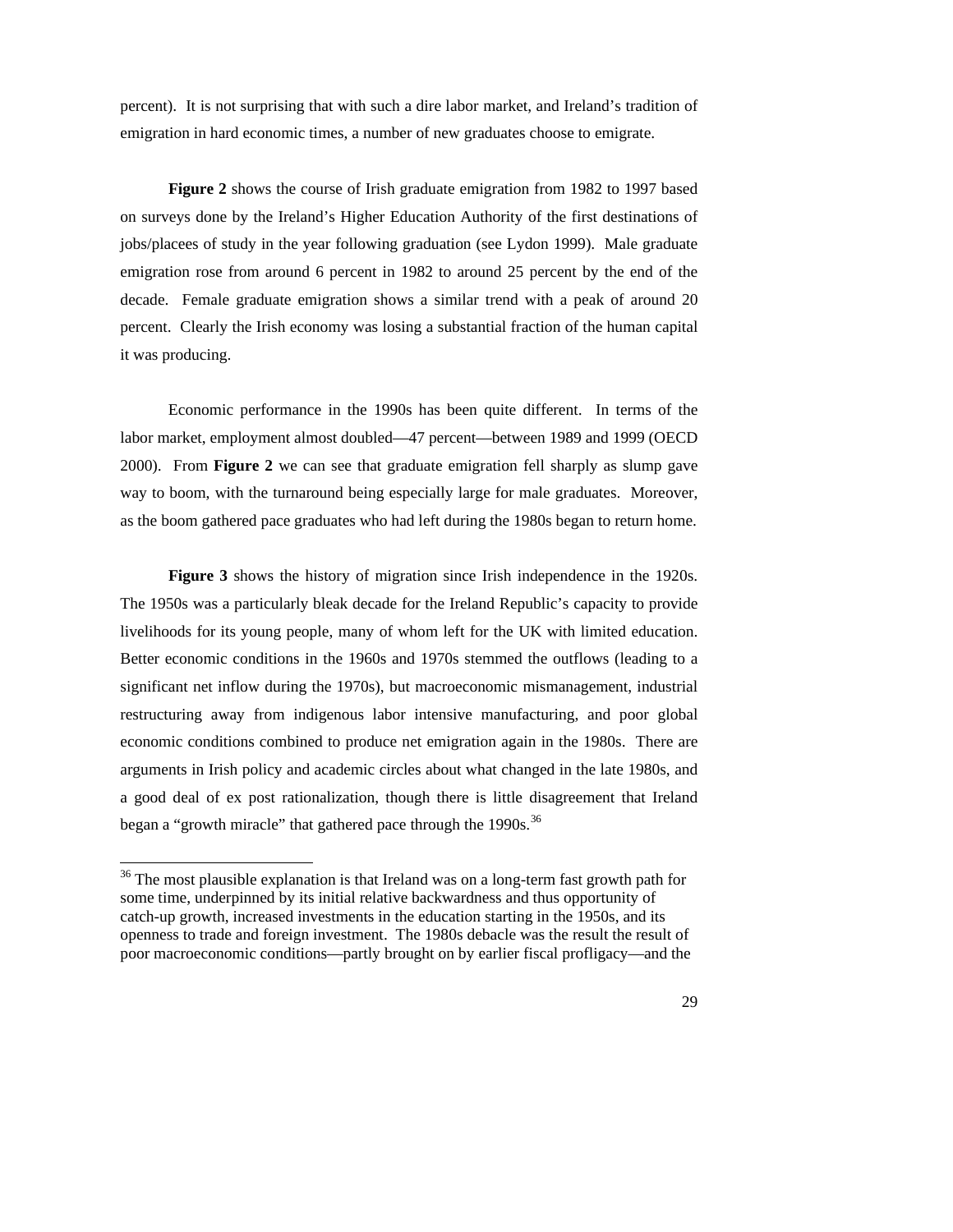**Table 7** records the number of people aged one year and over (usually resident in Ireland and present on census night in 2002) that spent at least one year outside the country. This measure captures both immigrants and returning Irish. In total, 644,444 were so classified, or 16.5 percent of the total population. It is striking that of those who stated the year they took up residence in Ireland, 42 percent report doing so between 1996 and  $2002$ .<sup>[37](#page-30-0)</sup> Assuming that relatively few U.S. citizens took up residence in Ireland over this period, it is reasonable to suppose that most of the 24,431 individuals who reported their previous residence as being in the U.S. are returning Irish.

**Figure 4** shows the number of *returning Irish* between 1995 and 2001. The number of returnees a peaked at over 26,000 in 1999, before falling to just over 18,000 in 2000 and 2001 as the emigrant stock diminished, Irish house prices rose, and commuting times in the major cities lengthened. Barrett and O'Connell (2001) report labor force survey data from the mid-1990s that confirms that the returning Irish were relatively highly educated. 58 percent of returning Irish emigrants—i.e. those born in Ireland but not resident in Ireland 12 months previously—had a third level degree. This compares with 29 percent for non-returnees in the labor force. For the 30 to 39 age group, 50 percent of returnees had a third level education compared with 26 percent in the nonreturnee population. Thus returning emigrants provided a significant boost to human capital resources at a time that skill shortages were becoming more apparent.

<span id="page-30-0"></span> How does their time spent abroad affect the productivity of these returnees? Barrett and O'Connell (2001) have estimated an earnings equation to examine how emigration affected the 1992 cohort of graduates. Using earnings data from 1998, they found that returnees earned 5 percent premium over those who never left. The premium differed sharply between men and women, with male returnees earning a 10 percent premium and female returnees earning no premium at all. For emigrants who were

working through of a process of creative destruction of older labor intensive manufacturing industries in the context of rigid and excessive real wages in low productivity firms.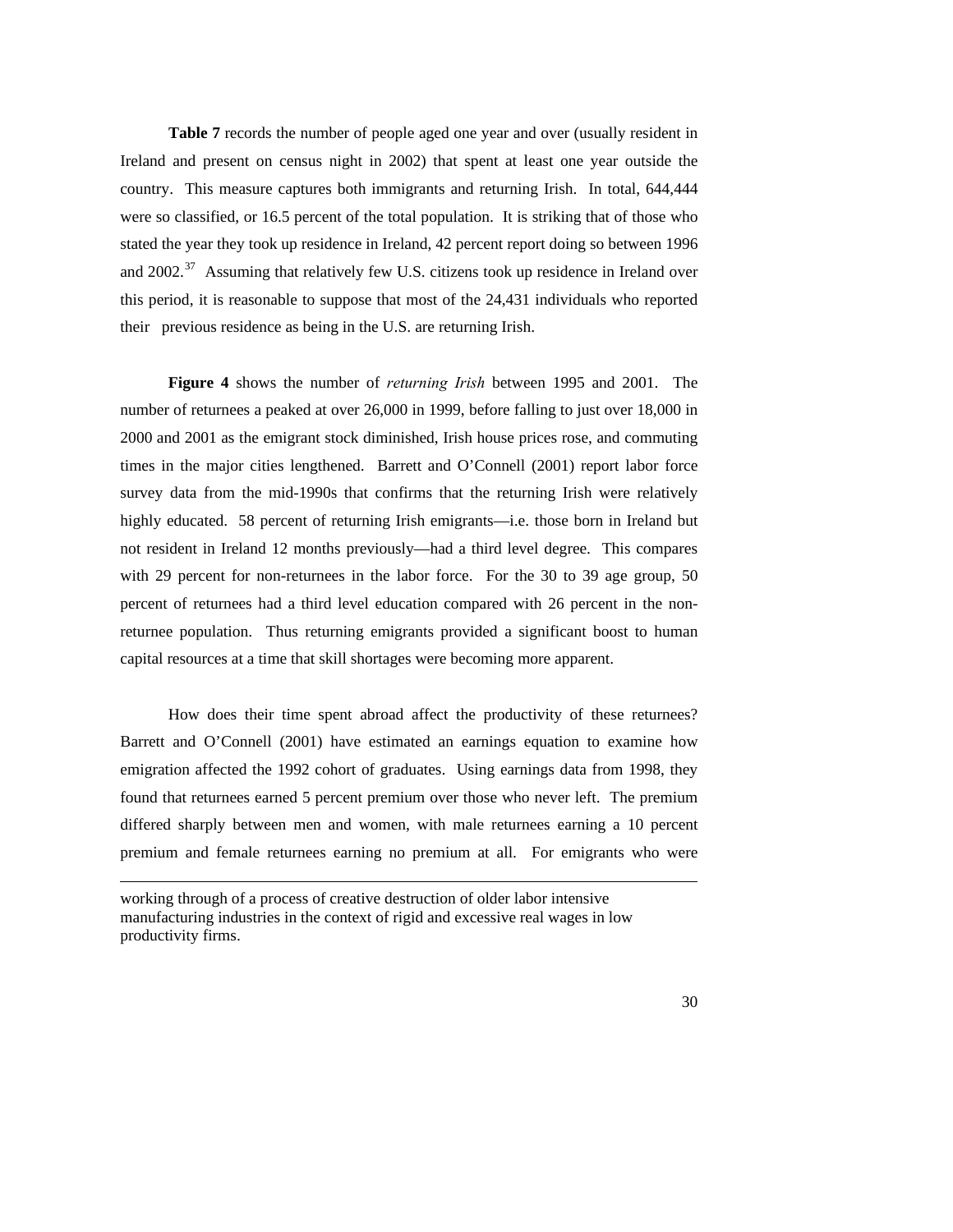deemed to have left for labor market reasons the premium was even higher—8 percent overall and 15 percent for men. Again, the premium for women was essentially zero (with a point estimate of -1 percent).

 Of particular interest to the present study, Barrett and O'Connell also separately examine the premium for different industries. The computer sector had the highest overall premium at 16 percent. In contrast to the all-industry results, women actually had a higher premium in computers  $(21$  percent) than men  $(11$  percent).<sup>38</sup>

 There is also evidence that returning skilled emigrants have significantly limited the rise in skill premiums at a time of strongly rising demand for skill (Barrett et al. 2000). Since the increase in surplus to existing factors of production in Ireland from returning emigrants depends, in part, on their effect on domestic wages, this is consistent overall beneficial effect from returnees. Barrett et al. (2000) show that with net immigration of 16,000 per year between 1996 and 1999, and assuming that all of this net immigration is skilled, the supply of skilled labor increases by 3.2 percent and skilled wages decrease by 4.7 percent. A standard social surplus calculation based on these estimates yields a total gain to the preexisting population of less that one-tenth of one percent of the skilled wage bill.<sup>[39](#page-31-1)</sup> This calculation, however, ignores any fiscal benefits from bringing in individuals likely to make positive net fiscal contributions, any benefits

 $\overline{a}$ 

<span id="page-31-1"></span><span id="page-31-0"></span><sup>39</sup> Applying the standard social surplus calculation (ignoring fiscal effects and externalities) yields a small surplus gain equal to 0.07 percent of the skilled wage bill. We can calculate the surplus gain as a share of the initial skilled wage bill as  $1/2 \times \varepsilon \times (N/S)^2$ , where  $\varepsilon$  is the elasticity of the skilled wage with respect to the skilled labor supply, *N* is the net immigration of skilled workers, and *S* is the initial supply of skilled workers (see Borjas 1995). The elasticity of the wage with respect to the supply

<sup>&</sup>lt;sup>37</sup> 36 percent of total were between the ages of 25 and 39 on census night.

 $38$  Barrett and O'Connell considered different explanations for why returnees have higher earnings than those who stay. In addition to the human capital accumulation story, they also considered the possibility of emigration as a signal of quality (positive or negative) and the possibility that it is the more able (with ability unobserved by econometrician) that choose to emigrate. Although they are cautious in their conclusions, they view their results as more supportive of the human capital based explanation than the signaling or self selection explanations.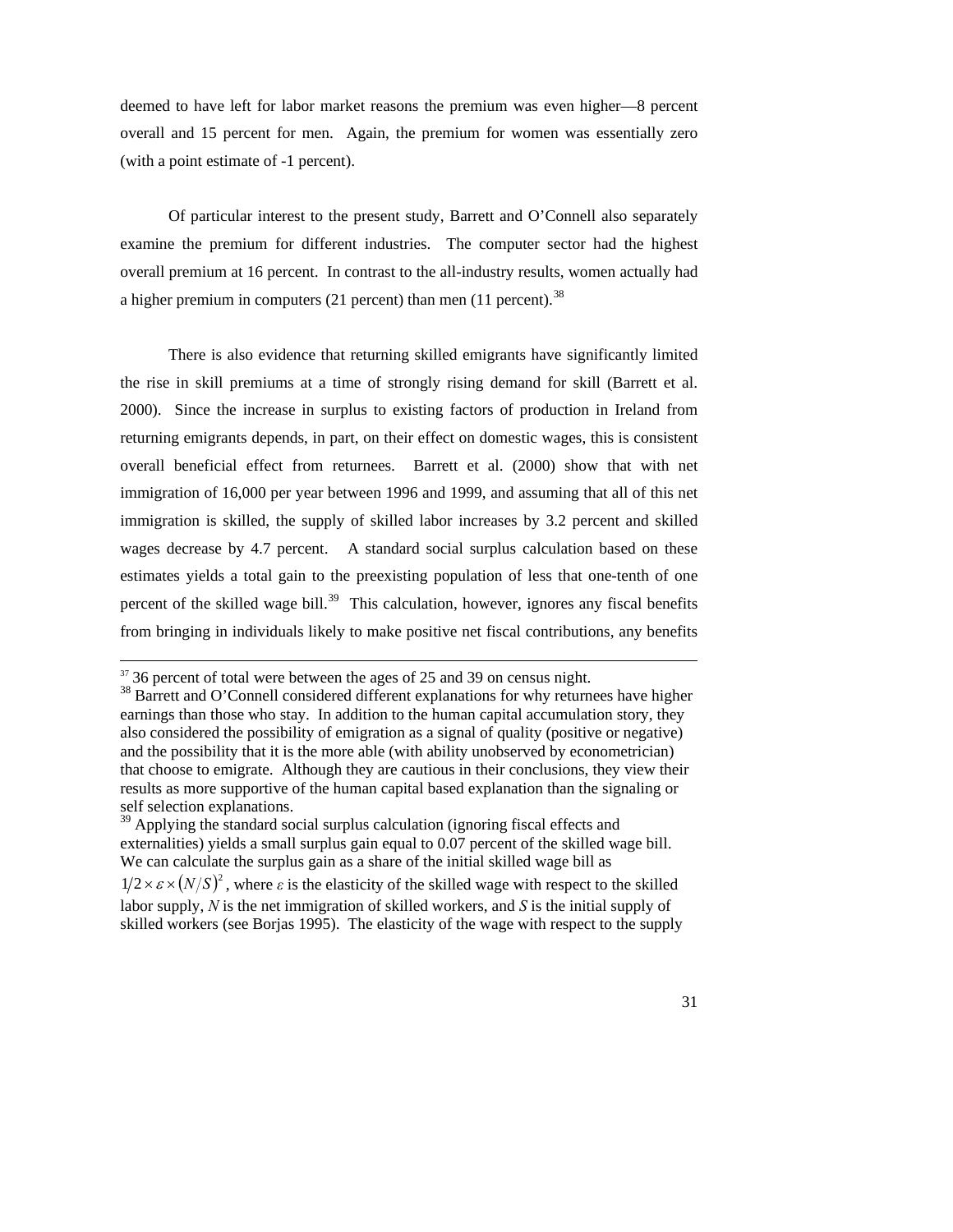from increased scale or spillovers from the expanded skilled labor supply, the benefits of providing unique skills to the Irish economy, or the investment induced by larger (and cheaper) supplies of skills.<sup>40</sup>

 While evidence on how returning migrants have affected the development of the Irish software sector in limited, Sands (2002) reports survey evidence on the background of Irish software entrepreneurs that suggests a significant role for international experience. 66 percent of company founders have worked abroad and 55 percent have worked for multinational companies. $^{41}$  17 percent of Irish entrepreneurs have studied abroad. Moreover, the entrepreneurs who worked for a multinational are almost twice as likely to have worked for that company abroad as they are in Ireland. Sands speculates that this reflects the fact that the lower end activities conducted by these companies in Ireland are less conducive to spurring "indigenous innovators."

 Summing up then, it appears that the Irish economy in general, and the software sector in particular, were fueled over the latter half of the 1990s by returning Irish with augmented skills. With current evidence it is hard to determine exactly how much the software industry has benefited from the resulting improvement in skill availability and cost. One sign that the software industry had much to gain by attracting skilled workers home is that it was an active recruiter of the Irish abroad. An example of this recruitment effort was the setting up of *Opportunity Ireland* in 1998 by Enterprise Ireland (the agency responsible for indigenous industry development). The purpose of this new service was to highlight opportunities for expatriates in the software and electronics industries. That Opportunity Ireland has been disbanded is a sign that the pendulum may be swinging once again.

of skilled labor is given by the ratio of the percentage change in the wage divided by the percentage increase in skilled labor, approximately 1.5.

<sup>40</sup> On the other hand, it also ignores negative spillovers from rising road congestion and increased pollution. It also ignores any distributional effects that stem from rising housing and land prices.

<span id="page-32-1"></span><span id="page-32-0"></span><sup>&</sup>lt;sup>41</sup> 74 percent of Irish software companies have a founder who worked abroad. Not surprisingly, company founders are also highly educated: 83 have a Bachelors degree, 31 percent a Masters degree, and 9 percent a PhD (Sands, 2002).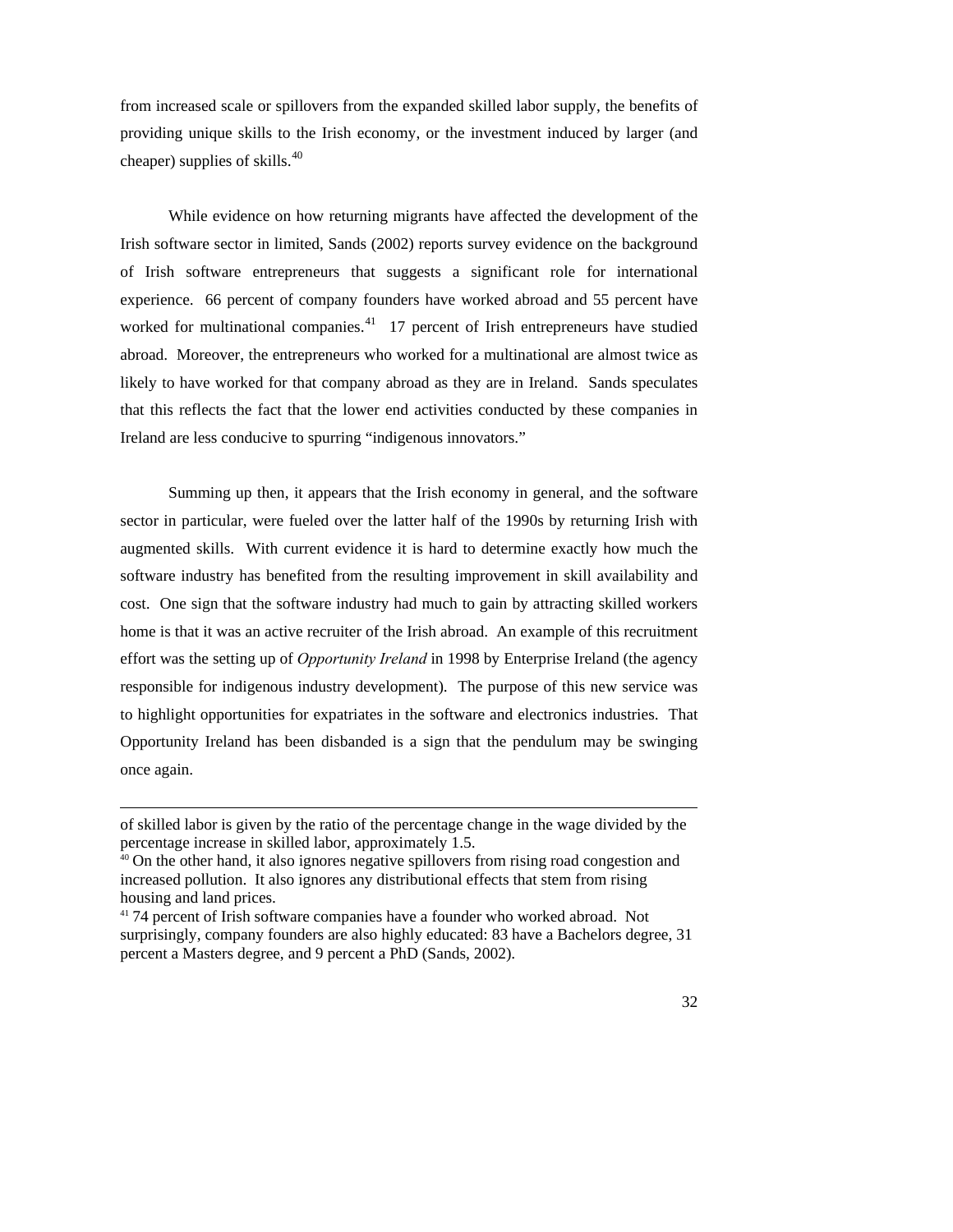## *4.1: Almost one million Soviets come to Israel: What boost to Israeli software?*

 Between 1990 and 2000, 847,600 members of the Jewish diaspora of the former Soviet Union immigrated to Israel—a number equal to 21 percent of the 1990 Jewish population of Israel (Central Bureau of Statistics 2001). These new immigrants were on average more educated than resident Israelis (Weiss 2000), and contained a disproportionate number of scientists and engineers. Of the 534,000 immigrants aged 15 and over who had worked abroad, 30 percent classed their occupation as scientific or academic, $42$  with a further 32 percent classed as "professional, technical and related workers" (Central Bureau of Statistics 2001).

 One would expect that such a huge inflow of skilled workers was a boon to Israel's emerging high tech sector including its software sector. However, finding a large immigration footprint turns out to be harder than, at least we, expected.

<span id="page-33-1"></span> The first surprise is that this skilled-biased inflow has not lowered the skilled wage premium (Weiss 2000, Friedberg 2001). Gandal et al. (2000) explore two open economy mechanisms that could explain this puzzling absence of a wage effect. The first explanation is that the timing of the inflow coincided with a global burst of skill biased technical change (SBTC) that increased the demand for skilled workers across sectors.<sup>[43](#page-33-1)</sup> This technical change explanation is consistent with a gain from skilled immigration as the increased supply of skill moves the economy down along the (now higher) skill demand curve. Put another way, the immigration prevents the rise in skilled wage costs that would have occurred due to surging skill demands.

The second explanation applies the Rybczynski Theorem to predict a sectoral reallocation of resources towards industries intensive in the use of the newly abundant

<span id="page-33-0"></span> $42$  60 percent of these scientific and academic workers are classed as engineers or architects (Central Bureau of Statistics 2001).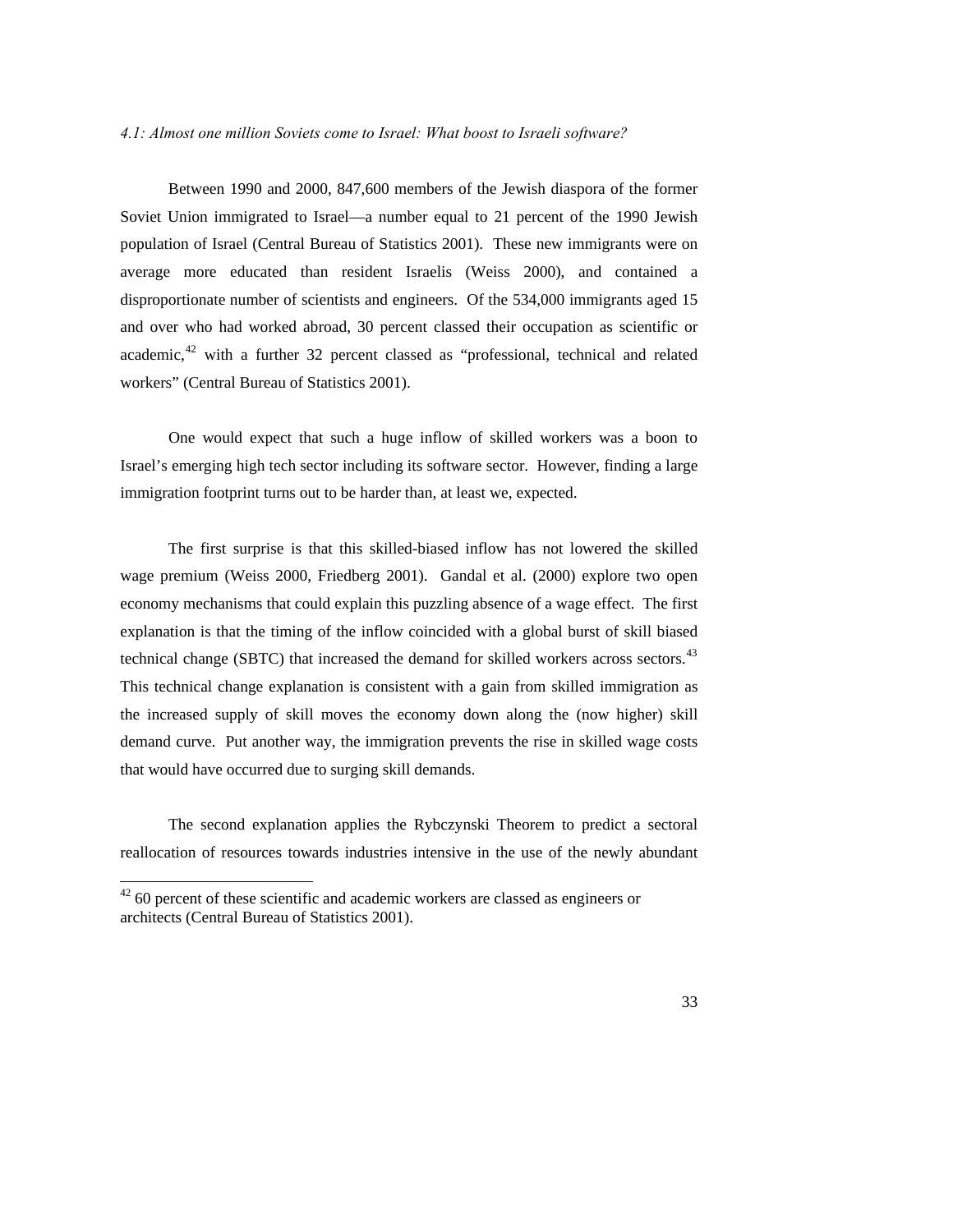factor of production.<sup>[44](#page-34-0)</sup> The resulting expansion of skill intensive sectors increases the demand for skill sufficiently to offset the increased supply, which could explain the lack of wage change.<sup>[45](#page-34-1)</sup> Gandal et al. note their "mild surprise" that the latter mechanism— sectoral output changes—did not play a role in absorbing immigrant inflows.<sup>[46](#page-34-2)</sup>

 One limitation of the Gandal et al. analysis is that it is applied at a broad level of industry classification. Thus it is possible that it misses a skill availability-driven increase in certain high-tech sectors. A recent study by the Israeli statistics agency, however, casts some doubt on this explanation as well (Central Bureau of Statistics, 2002). The study reports that high tech employment in Israel increased from 6.6 percent of total employment in 1995 to 8.0 percent in 1999. Of this high tech employment in 1999, 49 percent was in manufacturing, 14 percent in communications, and 37 percent in computers/related services and R&D. Interestingly, the computer services sector underwent the largest percentage expansion of the three sectors over this period, increasing its total employment by 83 percent from 34,700 to 63,400, so the increase in skill availability may well have fueled the expansion of this sector.<sup>[47](#page-34-3)</sup> Given the skill

 $43$  That is, there is a broad shift in production methods towards using relatively more skilled workers, though the extent of the relative shift can differ across industries.

l

<sup>44</sup> In other words, rather than within-industry changes in the use of skilled workers, industries that use skilled workers intensively expand at the expense of other industries. This leads to an overall increase in the demand for skill.

<span id="page-34-1"></span> $46$  One puzzling aspect of the Gandal et al. results stems from the fact that skill-biased technical change has raised the skilled wage premium in the US. If factor price equalization was truly operating and Israeli firms had access to the new technologies, then skilled wages should rise in Israel as well—no matter what was happening to skill supplies. The mechanism to bring about the increase in Israeli wages given the common skill-biased technical change and Israel-specific increase in skill supplies should have been a reallocation of resources to skill intensive industries.

<span id="page-34-3"></span><span id="page-34-2"></span><sup>47</sup> The share of computers  $\&$  related services and R&D sector employment in total employment remained small: the share was 1.7 percent in 1995 and rising to 2.8 percent in 1999.

<span id="page-34-0"></span> $45$  Weiss (2000) offers the additional explanation that an increase in skill-complementing capital accumulation led to the offsetting increase in the demand for skill. He also considers the possibility that immigrant inflows did not initially compete strongly with domestic skill due to the poor transferability of Soviet skills and qualifications. He finds evidence of increasing substitutability between the skills of veteran Israelis and immigrants over time.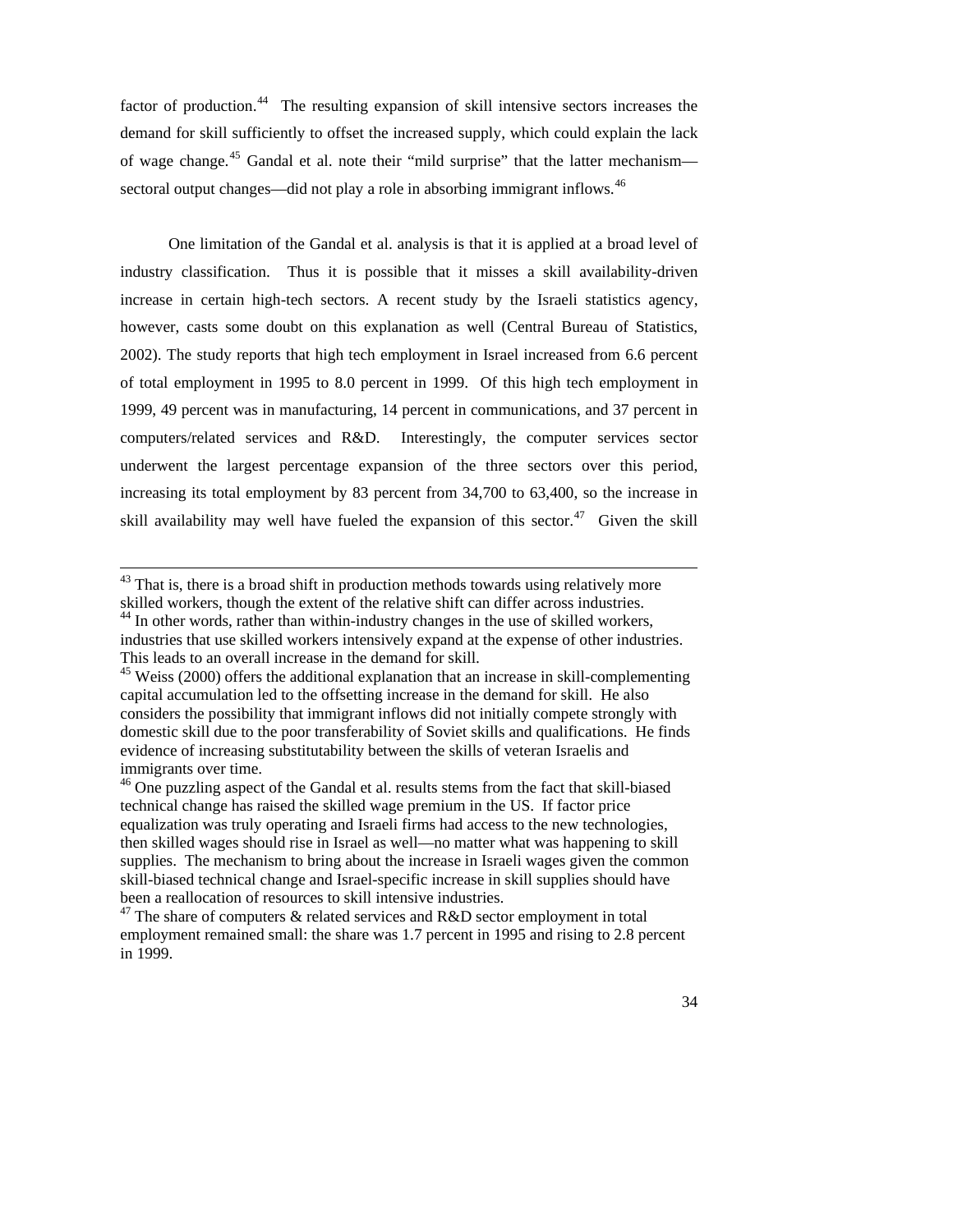requirements of these industries and the skill intensity of the immigrants, we might expect that immigrants would be overrepresented in these sectors. But this is not the case. In 1999, post-1990 immigrants represented 18.5 percent of total employment, just less than the share of post-1990 immigrants in high-tech employment. Immigrants are overrepresented in manufacturing high tech, with a share of 25.3 of the employment in that sector. But for computers & related services and R&D—which includes software the share is actually slightly below the share of immigrants in total employment at 17.3 percent. In a survey of Israeli software firms that went public on foreign stock exchanges, Breznitz (2002) finds no immigrants form the former Soviet Union amongst the founders. $48$ 

 What can we conclude? Given the massive expansion of the skilled Israeli labor force due to Jewish immigration from the former Soviet Union, it is hard to believe that it did not aid the rapid expansion of the software sector. Yet the studies reviewed here hardly point to a significant effect. The expansion of the skilled labor force does not appear to have led to a disproportionate increase in skill intensive sectors, at least at a broad level of industry classification. When we look more narrowly at the computer services sector we do see evidence of rapid growth, though we don't see disproportionate participation by the post-1990 immigrant group. We can't rule out the possibility, however, that the inflow is having its effect more indirectly by easing the overall tightness of the skilled labor market at a time of economy-wide skill upgrading, thereby freeing new Israeli graduates for the software sector.<sup>49</sup>

Our discussion of the Israeli case has focused on inflows of skilled workers. One concern on the outflow side stems from the substantial number of acquisitions of Israeli start-ups by foreign (typically U.S.) firms. Such acquisitions raise the possibility that

<sup>48</sup> Breznitz (2002) highlights an indirect effect of the immigration wave: it acted as an inducement to various government initiatives in venture capital, incubation, and cooperative R&D designed to support the high tech sector.<br><sup>49</sup> In 1999, 55 percent of workers in the computer & related services and R&D sector

<span id="page-35-1"></span><span id="page-35-0"></span>were aged between 18 and 34. The share of such young workers was 45 percent in the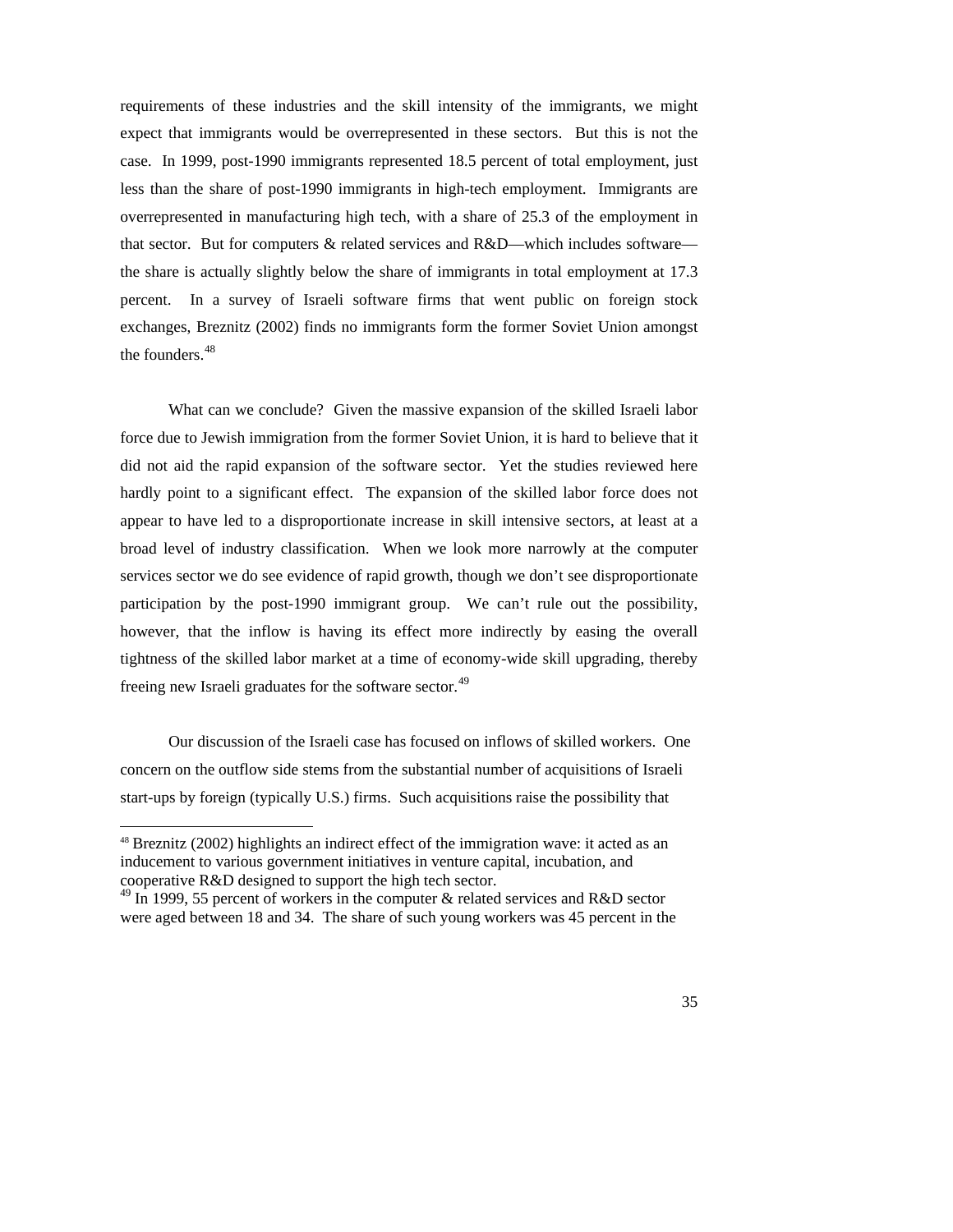Israel-based human capital will be moved to the acquirer's home base. Based on an examination of the successful Israeli data security industry, Teubal and Avnimelach (2001) emphasize a different concern: that the opportunity to leverage R&D capability into broader capabilities, be it manufacturing or international marketing, will be lost when the Israeli operation is integrated into a larger entity. In the case of the server security firm MEMCO, for example, the firm's international marketing operations were dismantled after being acquired by Platinum (which was subsequently acquired by Computer Associates). So, rather than a direct loss of human capital from the country, Israel loses the opportunity to develop human capital that is complementary to its existing R&D capability.

A second concern relates to Israeli students who leave to study in the U.S. and do not return. National Science Foundation numbers do not suggest this is a severe problem (NSF 2002).<sup>[50](#page-36-0)</sup> Looking just a PhDs, an NSF survey found 81 Israeli nationals received PhDs from U.S. Universities in 1990. Of these, 51 percent planned to stay in the U.S., with 31 percent having "firm" plans to stay. By 1999 the number of Israelis receiving PhDs from U.S. universities had dropped to 61, though the percentage planning to stay had risen (57 percent with plans to stay and 41 percent with firm plans to stay).

### **Section 5. Concluding Comments**

l

Although the details of the software industry development stories differ a great deal between the three countries, the broad outlines are similar. All three countries produce impressive levels of high-end human capital; country-specific inefficiencies had meant that the human capital was poorly utilized and thus relatively cheap; and the software sector, for reasons that other papers in this volume examine, has proved relatively effective in taking advantage of this cost advantage. This is the opportunity side of the story. Yet the same international wage gap that created the opening for

<span id="page-36-0"></span>high-tech industry overall, and 43 percent in the total economy (authors' calculations from Table 3 of Central Bureau of Statistics 2002).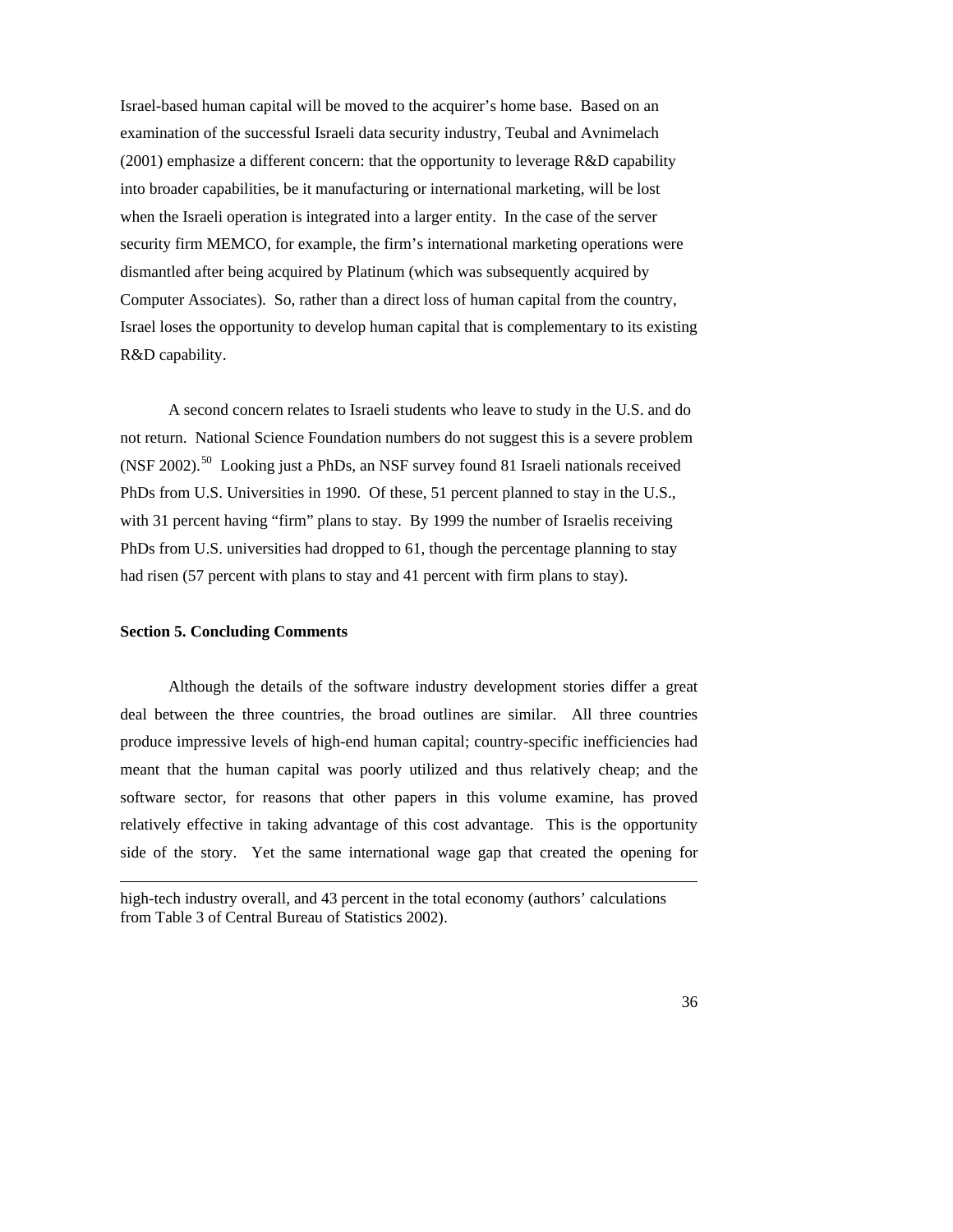software also creates a strong incentive to emigrate, possibly undermining the competitive advantage. But although skilled emigration is usually seen in such threatening "brain drain" terms, its effects are multi-faceted and poorly understood. In addition to the harm done by the absence of domestically produced human capital, we must also consider such factors as the commerce facilitating effects of diasporas and the possibility of skill-enhanced emigrant return. Overall, the evidence is strongly suggestive that the benefits of skilled migration have outweighed the costs for the three countries. The Indian experience in Silicon Valley, for example, shows how the diaspora can be a valuable national asset in facilitating international commerce, especially where the business is transactionally complex and reputation concerns are paramount. Although a full cost-benefit analysis is beyond our scope, our judgment is that highly skilled Indian emigration has played a key part in the development of an internationally competitive Indian software sector. The Irish experience shows how one decade's lost human capital can, under the right conditions, become a skill reservoir that can be tapped to ease resource constraints and sustain economic expansion as domestic labor markets tighten. The experience also suggests a positive productivity effect of time spent abroad that is especially pronounced for the computer sector. And although it is difficult to find a substantial entrepreneurial footprint of Russian emigrants in Israeli software industry, such a massive influx of skilled workers almost certainly has helped to relieve wage cost pressures in this rapidly expanding sector, in part by easing supply constraints in competing sectors.

The foregoing sections have reviewed available measures of international human capital flows for the three countries, provided a (hopefully) comprehensive list of the channels through which such flows could help or hinder the development of their software industries, and applied parts of the framework to look at some specific episodes that we think have been especially important for the countries in this project. In closing we note some questions relating to each of the three countries we think provide opportunities for fruitful research.

<sup>&</sup>lt;sup>50</sup> Statistics are un-published tabulations from the Survey of Earned Doctorates, Division of Science Resources Statistics.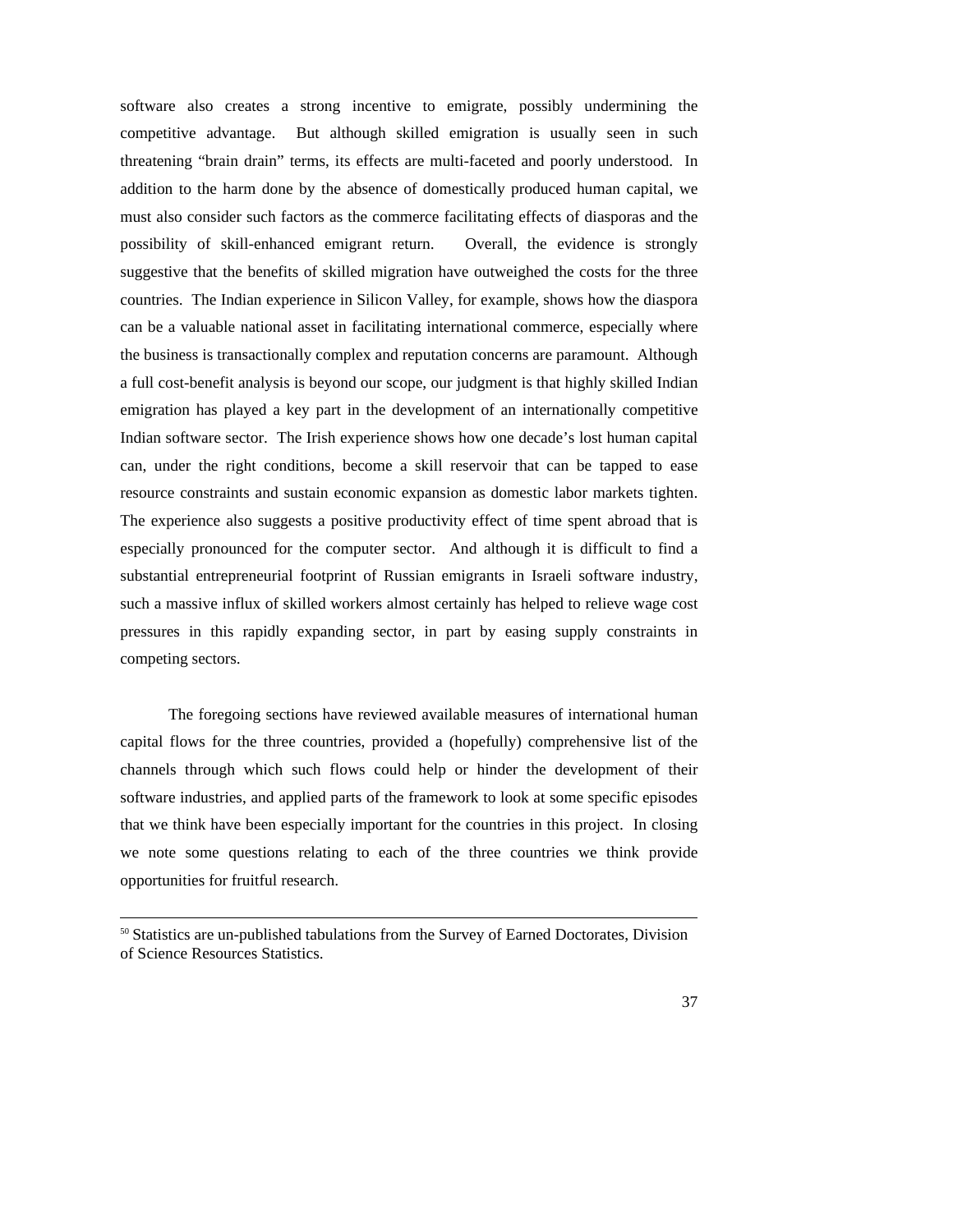The Saxenian (2002) study has painted an optimistic picture of the role played by the Indian diaspora in facilitating international business for home-country firms. Our assessment is that the Indian diaspora is less tightly linked than suggested by her survey respondents. More work is needed to confirm and extend our understanding of the diaspora's role. In this vein, we are currently using data on the location of patenting inventors and the location of patent citations to investigate the extent of knowledge flows to inventors' formers homes (see, for example, Agrawal et. al. 2003). We are also beginning a project that uses comprehensive lists of ethnic surnames to track knowledge flows between co-ethnics. Too little is also known about the negative effects from the absence in the Indian economy of some of the country's most talented individuals. Together with a colleague (see Desai et al. 2001), we have taken a modest step to measuring part of this loss by describing the characteristics of the US-resident Indianborn population and estimating the net fiscal impact of their absence. An open question is what emigration has done to the cost and availability of technology and management skills in India. We have found evidence of significant increases in the return to higher education in a preliminary comparison of earnings regression results from the 1993/94 and (recently released 1998/99) rounds of Indian National Sample Survey. In future work we hope to untangle the effects of changing demands and supplies to identify the impact of high skilled emigration on the domestic cost of human capital. In addition, we believe it is critical to test the strong assumption that with high levels of skilled emigration there will be no bottlenecks in the supply of new human capital in critical sectors. One of us has been finding in recent field work that even India's most elite institutions—the Indian Institutes of Technology and Indian Institutes of Management face increasing constraints in finding and hiring new faculty.

 Turning to Ireland, we need to know more about the backgrounds of Irish software workers from detailed survey evidence to gauge the impact of returning emigrants on the development of Irish software firms (see, however, the work of Sands, this volume). How many software professionals are returned emigrants? And how has their international experience increased the value of these returnees through further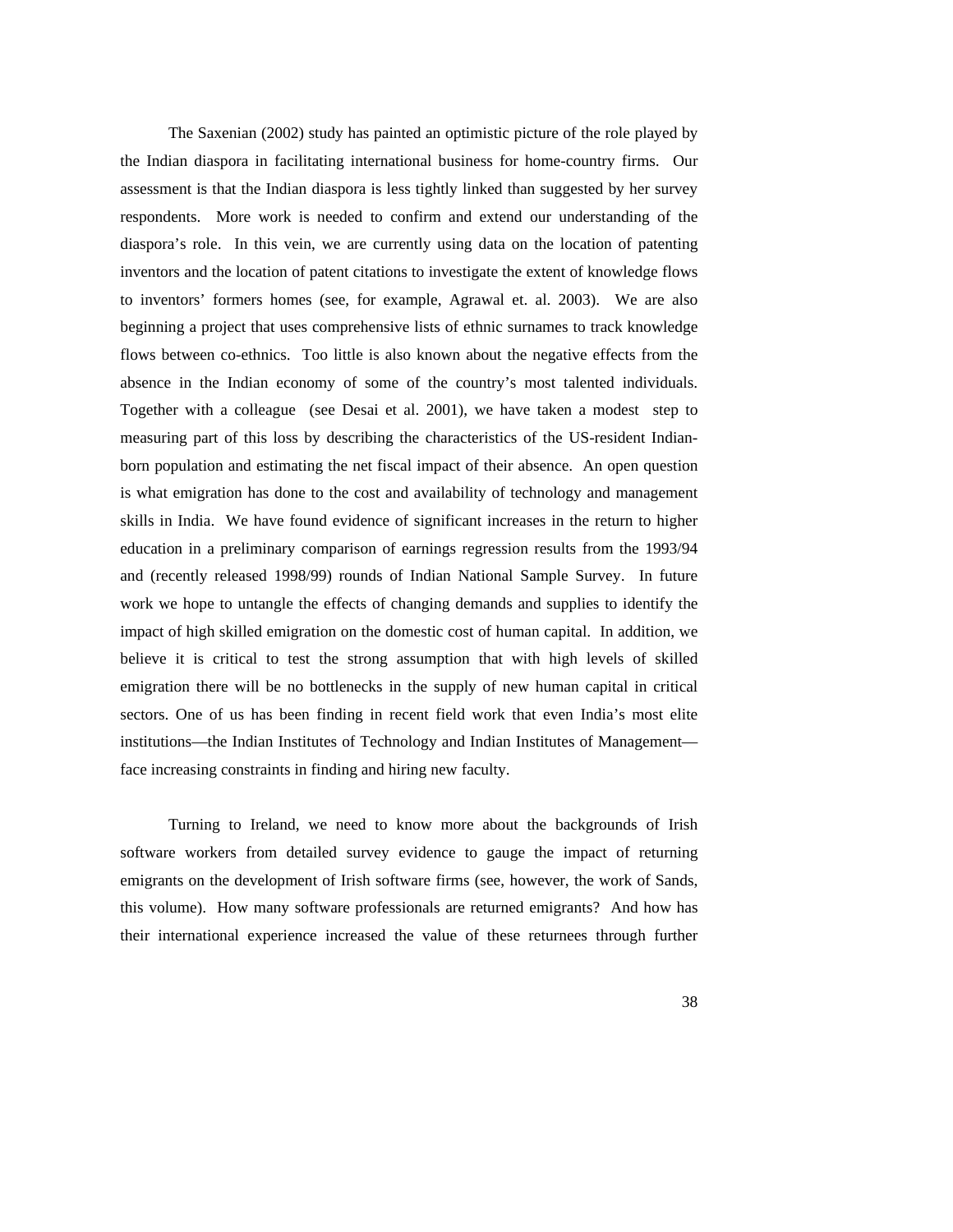education, frontier firm exposure, business contacts, etc? What is the importance of the multinational sector as supplier of talent to indigenous firms? On the issue of the multinationals more generally, it would be interesting to go beyond anecdotal evidence about the role of the Irish, Indian and Israeli diasporas in tilting foreign direct investment in their country's favor to some harder evidence. One possibility is to adopt a differencein-difference approach, comparing, say, the difference in gap between US-investment per employed worker in Ireland and Scotland and the gap between Japanese investment per employed worker in these two countries. Of course, a significant difference-in-difference could be due factors other than a larger Irish diaspora. But a significant finding would be highly suggestive nonetheless.

 Finally the work of Gandal et al. (2000) has provided some intriguing evidence of how mass skilled immigration affected the Israeli labor market and industry structure. Their industry analysis, however, was conducted at too aggregated an industry level to get a good feel for how the software sector was affected in particular. A more disaggregated analysis would give a better idea of how this immigration affected Israeli comparative advantage in software.<sup>[51](#page-39-0)</sup> Other issues we think are worth exploring in greater depth are the extent of "hollowing out" of skills due to foreign takeovers of emerging Israeli software firms and Israeli company listings on US stock markets, the role of prospect of a foreign takeover or stock exchange listing on the incentive to pursue a high-tech start-up in the first place, and the long-run human capital impact of Israeli students getting advanced education abroad.

 $\overline{a}$ 

<span id="page-39-0"></span><sup>51</sup> Breznitz (2002) also discusses the role of the Israeli diaspora in helping to penetrate foreign markets, transfer technological knowledge, and facilitate multinational investment in Israel.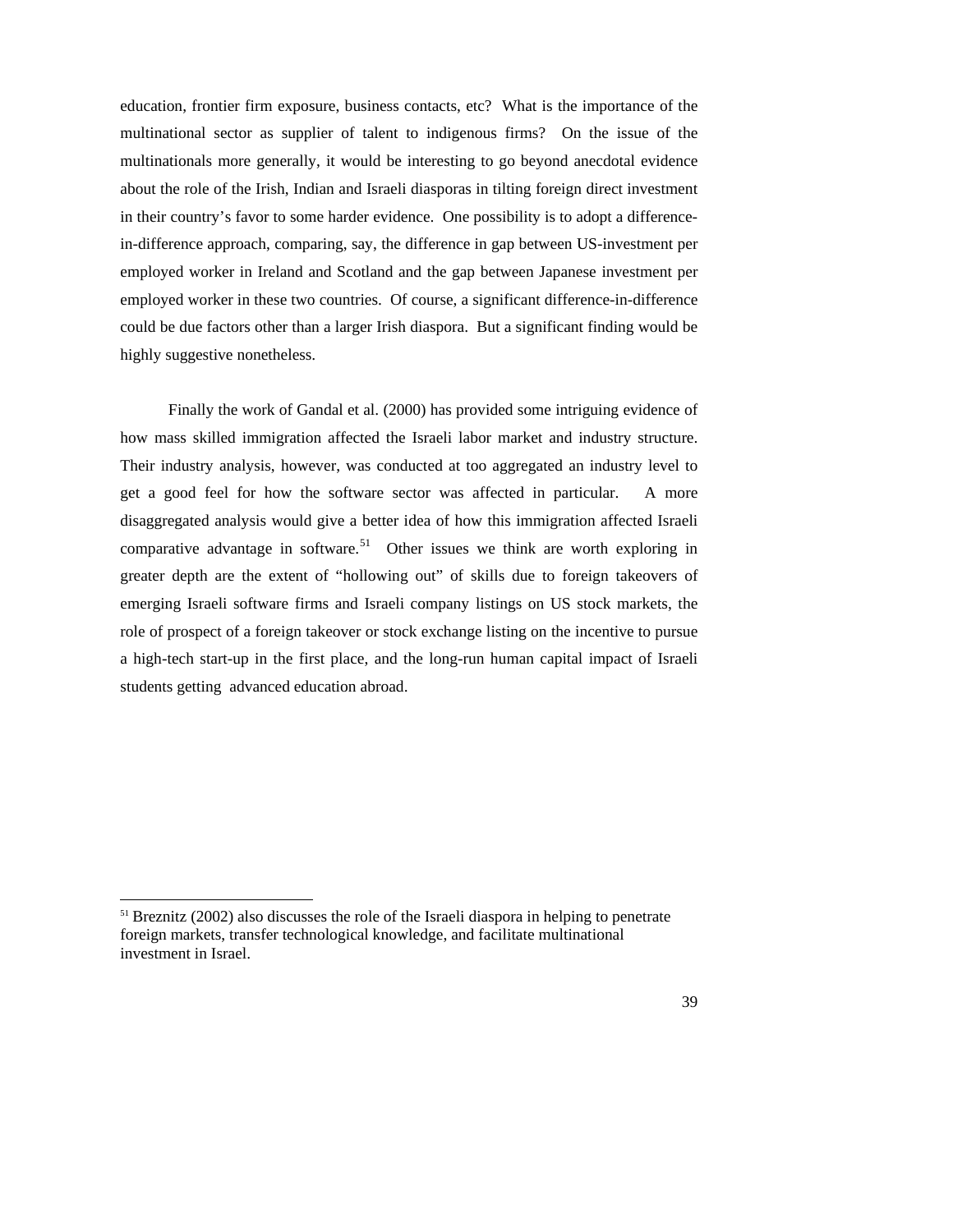## **References**

Acemoglu, Daron, and Fabrizio Zilibotti (2001), "Productivity Differences," *The Quarterly Journal of Economics*, Vol CXVI, Issue 2, pp. 563-606.

Adams, Richard (2003), "International Migration, Remittances and the Brain Drain: A Study of 24 Labor-Exporting Countries," World Bank Policy Research Working Paper 3069.

Agrawal, Ajay, Iain Cockburn, and John McHale (2003), "Gone But Not Forgotten: Labor Flows, Knowledge Spillovers, and Enduring Social Capital, Mimeo, Queen's University and Boston University.

Altonji, Joseph, and David Card (1991), "The Effects of Immigration on the Labor Market Outcomes of Less Skilled Natives," in John Abowd and Richard Freeman editors, *Immigration, Trade, and the Labor Market*, Chicago: University of Chicago Press.

Arora, Ashish, Alfronso Gambardella, and Salvatore Torrisi (2001), "In the Footsteps of Silicon Valley Indian and Irish Software in the International Division of Labor," paper for the "Silicon Valley and its Imitators" project, Standford Institute for Economic Policy Research.

Banerjee, Abhijit, and Esther Duflo (2000), "Reputation Effects and the Limits of Contracting: A Study of the Indian Software Industry," *The Quarterly Journal of Economics*, August, pp. 989-1017..

Barrett, Alan, John Fitzgearld, and Brian Nolan (2000), "Earnings Inequality, Returns to Education and Immigration to Ireland," CEPR Discussion Paper No. 2493.

Barrett, Alan, and Philip O'Connell (2001), "Is there a Premium for Returning Irish Migrants," *The Economic and Social Review*, Vol. 32, No.1, January, pp. 1-21.

Beine, Michael, Frederic Docquier, and Hillel Rapoport (2001), "Brain Drain and Economic Growth: Theory and Evidence," *Journal of Development Economics*, Vol. 64, pp. 275-289.

Beine, Michael, Frederic Docquier, and Hillel Rapoport (2002), "Brain Drain and LDCs' growth: Winners and Losers," Center for Research on Economic Development and Policy Reform, Working Paper No. 129.

Breznitz, Danny (2002), The Development of the Software Industry in Israel," Mimeo, MIT.

Borjas, George (1994), "The Economics of Immigration," *Journal of Economic Literature*, Vol. 32, Issue 4, pp. 1667-1717.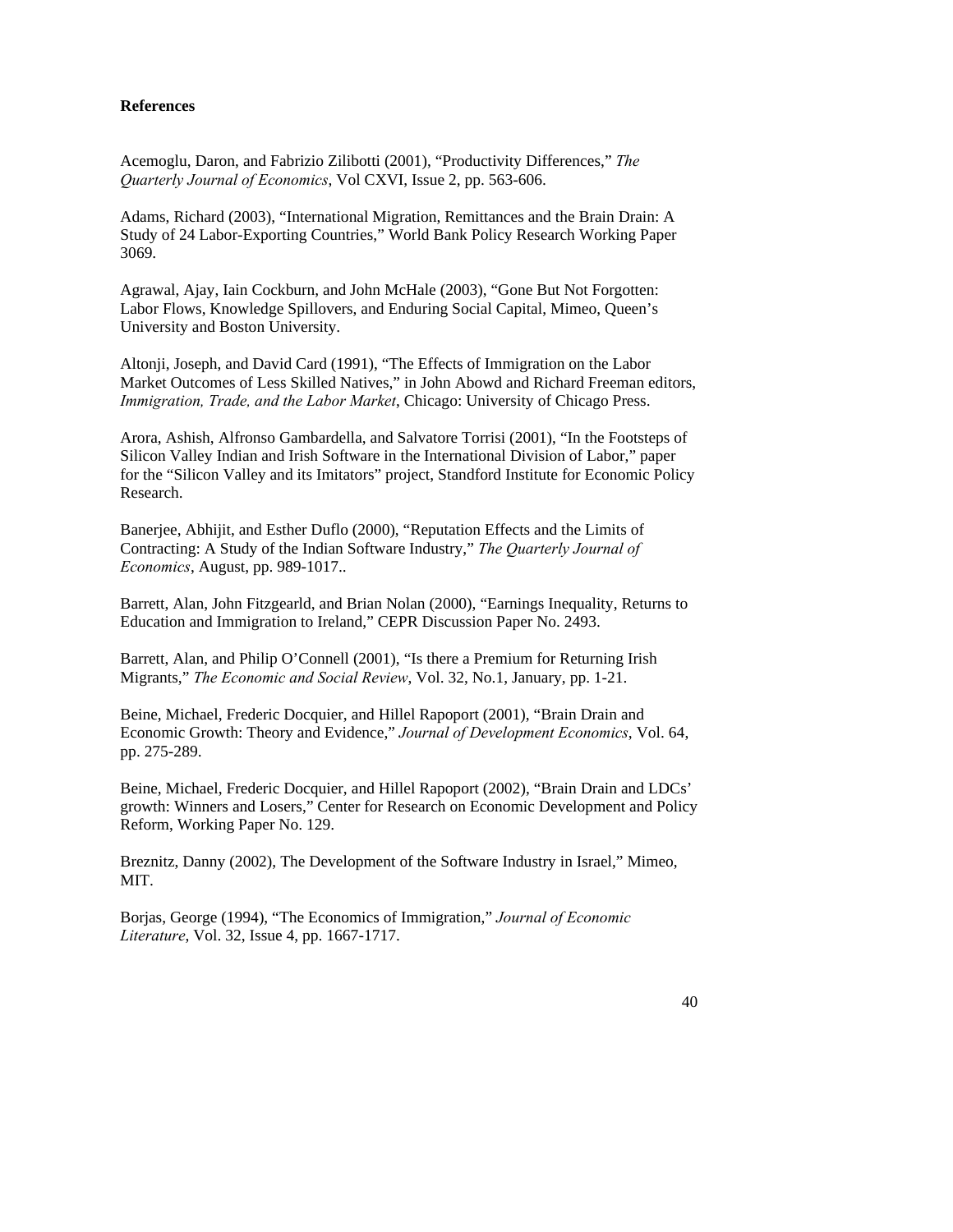Borjas, George (1995), "The Economic Benefits of Immigration," *Journal of Economic Perspectives*, Vol 9, Issue 2, Spring, pp. 3-22.

Borjas, George, Richard Freeman, and Lawrence Katz (1996), "Searching for the Effect of Immigration in the Labor Market," *The American Economic Review*" Papers and Proceedings, pp. 246-251.

Caselli, Francesco, and Daniel Wilson (2003), "Importing Technology," NBER Working Paper No. w9928.

Card, David (1990), "The Impact of the Mariel Boatlift on the Miami Labor Market," *Independent Labor Relations Review*, 43(2), pp 245-57.

Central Bureau of Statistics (2001), *Statistical Abstract of Israel 2001*.

Central Bureau of Statistics (2002), "Development of High-Tech Industry in Israel, 1995 to 1999: Labour force and Wages," Working Paper Series, No.1, available at: [http://www.cbs.gov.il/publications/hitech/pages\\_hitech\\_eng.htm.](http://www.cbs.gov.il/publications/hitech/pages_hitech_eng.htm)

Central Statistics Office (2001), "Population and Migration Estimates," Dublin.

Central Statistics Office (2002), *Census 2002: Preliminary Report*, Dublin: Stationary Office.

Citizenship and Immigration Canada (2000), *Facts and Figures 2000: Immigration Overview*, Ottawa: Citizenship and Immigration Canada.

Clancy, Patrick (2001), *College Entry in Focus: A Fourth National Survey of Access to Higher Education*, Higher Education Authority: Dublin.

Commander, Simon, Mari Kangasniemi, and L. Alan Winters (2002), "The Brain Drain: Curse of Boon? A Survey of the Literature," paper prepared for the CEPR/NBER/SNS International Seminar on International Trade, Stockholm.

Davis, Donald, and David Weinstein (2002), "Technological Superiority an the Losses from Migration," National Bureau of Economic Research Working Paper 8971, available at: http://www.nber.org/papers/w8971.

DellaPergola, Sergio (2000), "World Jewish Population, 2000," from *American Jewish Year Book*, Vol. 100, New York: The American Jewish Committee.

Desai, Mihir, Devesh Kapur, and John McHale (2001), "The Fiscal Impact of the Brain Drain," Indian Emigration to the US," paper prepared for the Third Annual NBER-NCAER conference, Neemrana, India.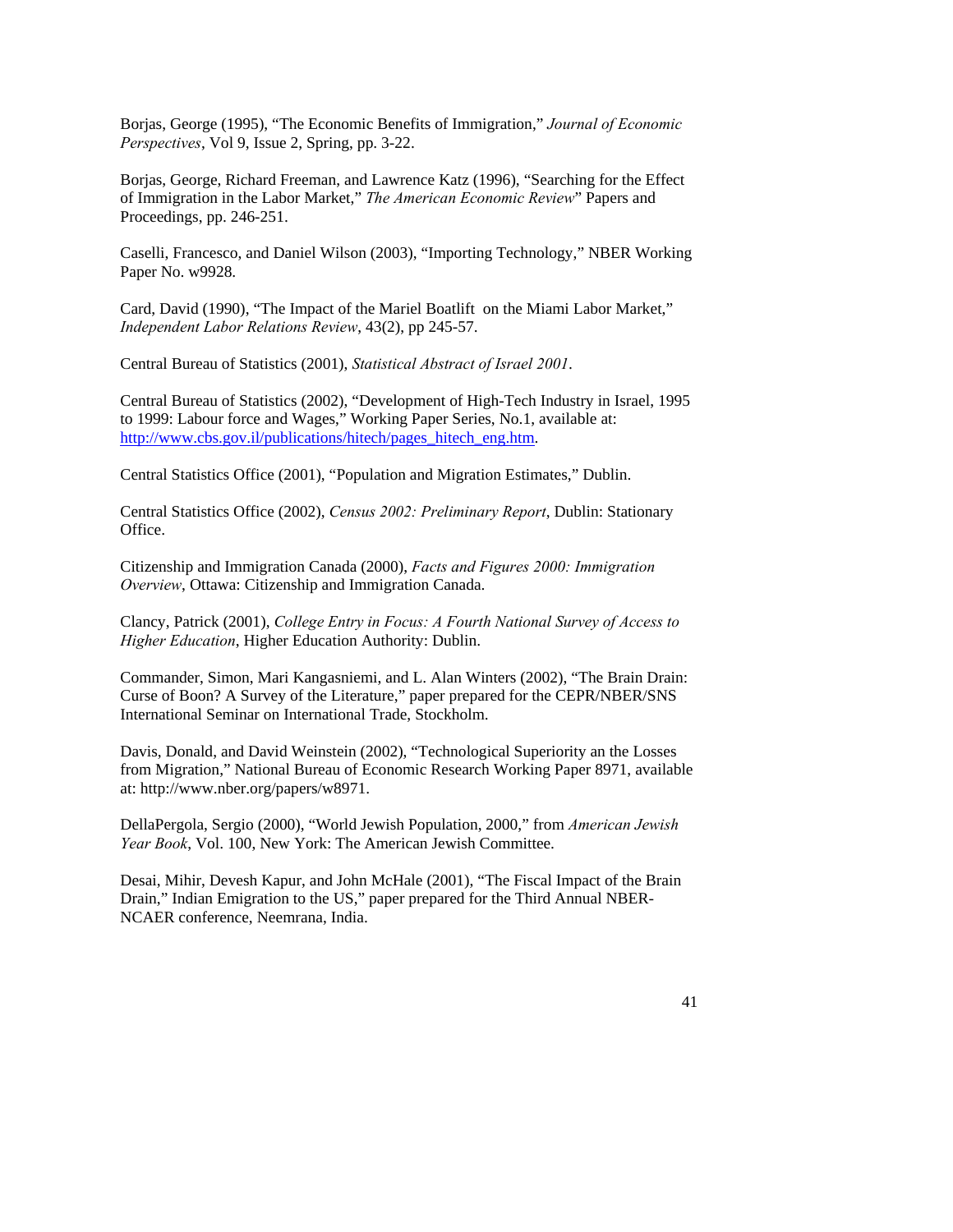Dixit, Avinash, "On Modes of Economic Governance," Mimeo, Princeton Universtiy.

Dobson, Janet, Khalid Koser, Gail McLaughlin, and John Salt (2001), "International Migration and the United Kingdom: Recent Patterns and Trends," Research, Development and Statistics Directorate, Occasional Paper No. 75.

Dornbusch, R., S. Fischer, and P. Samuelson (1997), "Comparative Advantage, Trade, and Payments in a Ricardian Model with a Continuum of Goods," The American Economic Review, Vol. 67, Issue 5, pp. 823-839, December.

Friedberg, Rachel, and Jennifer Hunt (1995), "The Impact of Immigrants on Host Country Wages, Employment, and Growth, *Journal of Economic Perspectives*, Vol 9, Issue 2, Spring, pp 23-44.

Friedberg, Rachel (2000), "You Can't Take it With You? Immigrant Assimilation and the Portability of Human Capital," *Journal of Labor Economics*, Vol. 18, Issue 2, April, pp. 221-251.

Friedberg, Rachel (2001), "The Impact of Mass Migration on the Israeli Labor Market," *The Quarterly Journal of Economics*," Volume CXVI, November, Issue 4, pp 1373-1408.

Gandal, Neil, Gordon Hanson, and Matthew Slaughter (2000), "Technology, Trade, and Adjustment to Immigration in Israel, National Bureau of Economic Research Working Paper 7926, available at: http://www.nber.org/papers/w7926.

Government of Ireland (1996), *"Challenges and Opportunities Abroad*," White Paper on Foreign Policy, available at: [http://www.irlgov.ie/iveagh/information/publications/whitepaper/default/htm.](http://www.irlgov.ie/iveagh/information/publications/whitepaper/default/htm)

Grossman, Gene, and Elhanan Helpman (2002), "Outsourcing in a Global Economy," National Bureau of Economic Research Working Paper 8728, available at: http://www.nber.org/papers/w8728.

Gunnigle, Patrick, and David McGuire (2001), "Why Ireland? A Qualitative Review of the Factors Influencing the Location of US Multinationals in Ireland with Particular reference to Labour Issues," *The Economic and Social Review*, Vol. 32, No.1, January, pp. 43-67.

Hausmann, Ricardo, and Dani Rodrik (2002), Economic Development as Self Discovery," NBER Working Paper No. 28952.

Helpman, E. (ed.) (1998). *General Purpose Technologies and Economic Growth*. Cambridge, MA: MIT Press.

IDA Ireland (2002), "Achieve European Competitive Advantage in Software," available at: [http://www.idaireland.com/industry/software\\_industry.asp.](http://www.idaireland.com/industry/software_industry.asp)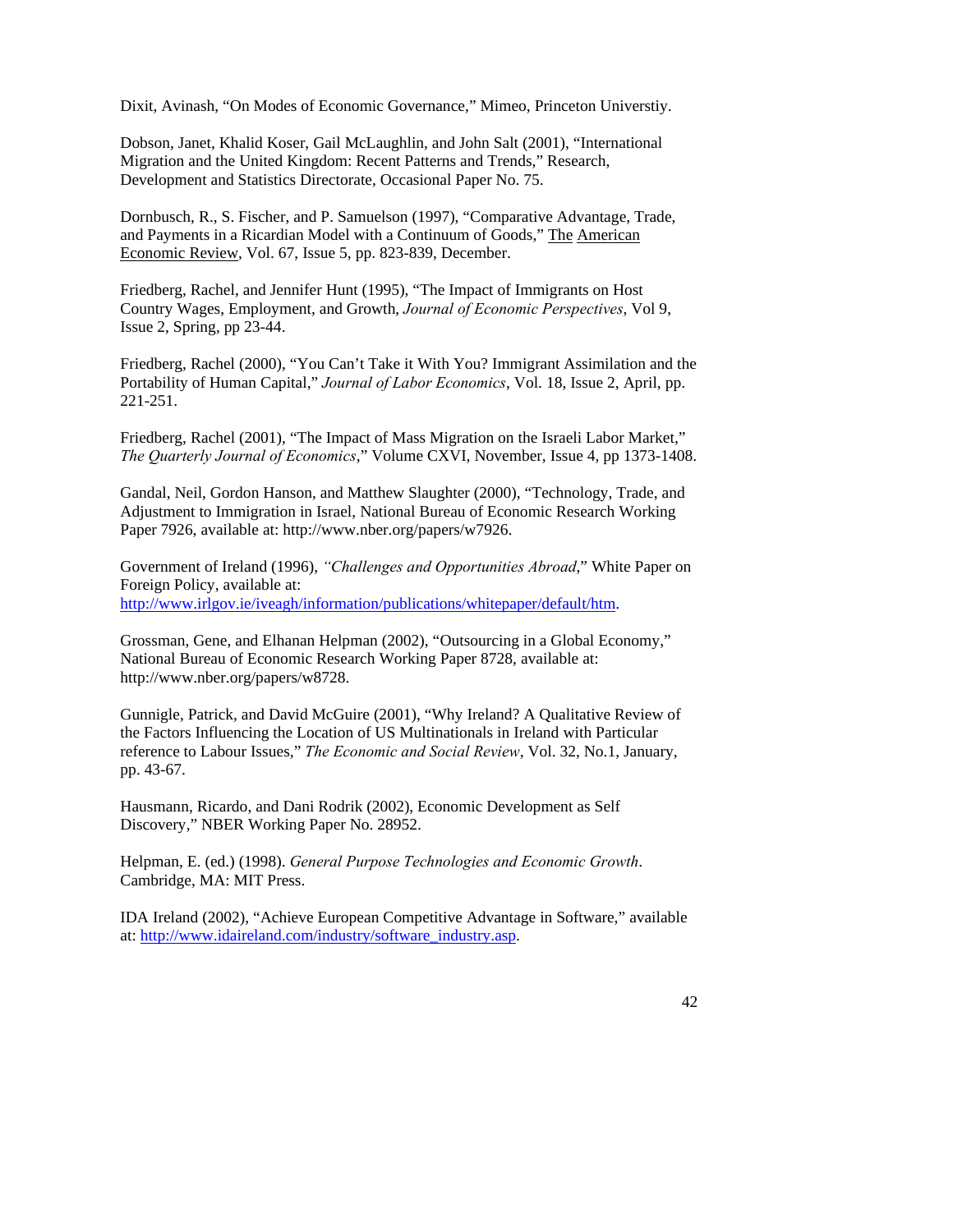Immigration and Naturalization Service (2000), "leading Employers of Speciality Occupation Workers (H-1B): October 1999 to February 2000."

Kapur, Devesh (2001a), "The Causes and Consequences of India's IT Boom," forthcoming *India Review.* 

Kapur, Devesh (2001b), "Diasporas and Technology Transfer," *Journal of Human Development*, 2(2), pp. 256-286.

Lydon, Reamonn (1999), "Aspects of the Labour Market for New Graduates in Ireland: 1982-1997," *The Economic and Social Review*, Vol. 30, July, pp. 227-248.

McLaughlin, Gail, and John Salt (2002), *Migration Policies Towards Highly Skilled Foreign Workers*, Report to the United Kingdom Home Office, available at: <http://www.homeoffice.gov.uk/rds/pdfs2/migrationpolicies.pdf>

OECD (2000), *Economic Outlook*, No. 67, June, Paris:OECD.

OECD (2001), *Trends in International Migration*, Paris: OECD.

PricewaterhouseCoopers (2001), *Doing Business in Ireland*, Dublin: PricewaterhouseCoopers.

Rauch, James (2001), "Business and Social Networks in International Trade," *Journal of Economic Literature.* 

Rauch, James, and Joel Watson (2002), "Entrepreneurship in International Trade," National Bureau of Economic Research Working Paper 8708, available at: http://www.nber.org/papers/w8708.

Sands, Anita (2002), "The Irish Software Industry," Mimeo, Carnegie Mellon University.

Saxenian, Annalee (1999), *Silicon Valley's New Immigrant Entrepreneurs*, San Francisco: Public Policy Institute of California.

Saxenian, Annalee (2000), "The Bangalore Boom: From Brain Drain to Brain Circulation," in Ken Keniston and Deepak Kumar editors, *Bridging the Digital Divide: Lesson from India*, National Institute of Advanced Study: Bangalore.

Saxenian, Annalee (2002), *Local and Global Networks of Immigrant Professionals in Silicon Valley*, San Francisco: Public Policy Institute of California.

Stark, Oded, and Yong Wang (2001), "Inducing Human Capital Formation: Migration as a Substitute for Subsides," Institute for Advanced Studies, Vienna, Economic Series No. 100.